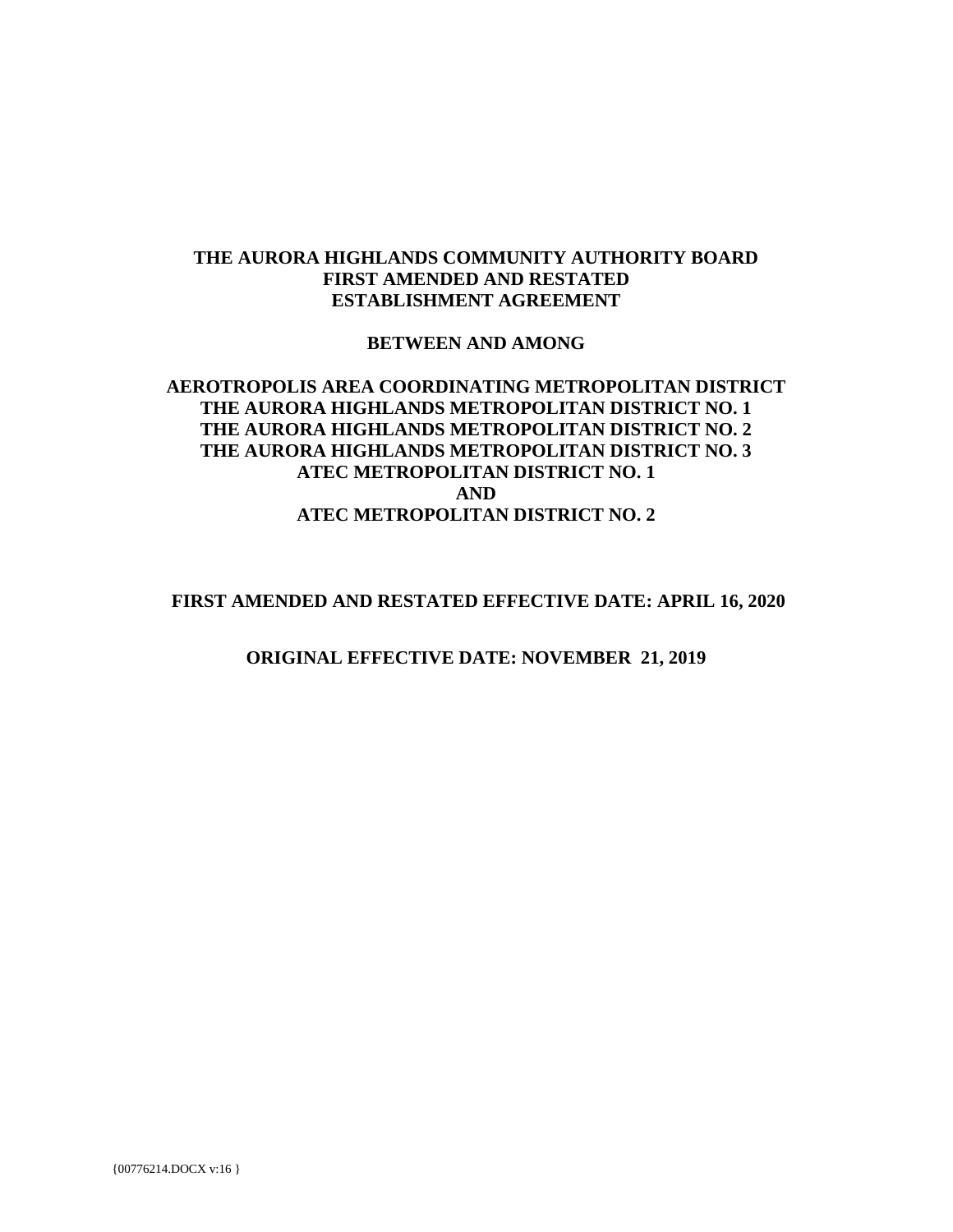# **TABLE OF CONTENTS**

|  | 1.1 |                                                                                   |  |
|--|-----|-----------------------------------------------------------------------------------|--|
|  | 1.2 |                                                                                   |  |
|  | 1.3 |                                                                                   |  |
|  | 1.4 |                                                                                   |  |
|  | 1.5 |                                                                                   |  |
|  | 1.6 |                                                                                   |  |
|  |     |                                                                                   |  |
|  | 2.1 |                                                                                   |  |
|  |     |                                                                                   |  |
|  | 3.1 |                                                                                   |  |
|  | 3.2 |                                                                                   |  |
|  | 3.3 |                                                                                   |  |
|  | 3.4 |                                                                                   |  |
|  | 3.5 |                                                                                   |  |
|  | 3.6 |                                                                                   |  |
|  |     |                                                                                   |  |
|  |     |                                                                                   |  |
|  |     | ARTICLE V : FINANCING OF PUBLIC IMPROVEMENTS AND THE REGIONAL                     |  |
|  | 5.1 |                                                                                   |  |
|  | 5.2 | Bond Issuance, Debt, or Multiple-Fiscal Year Financial Obligation Incurrence. .20 |  |
|  | 5.3 |                                                                                   |  |
|  | 5.4 |                                                                                   |  |
|  | 5.5 |                                                                                   |  |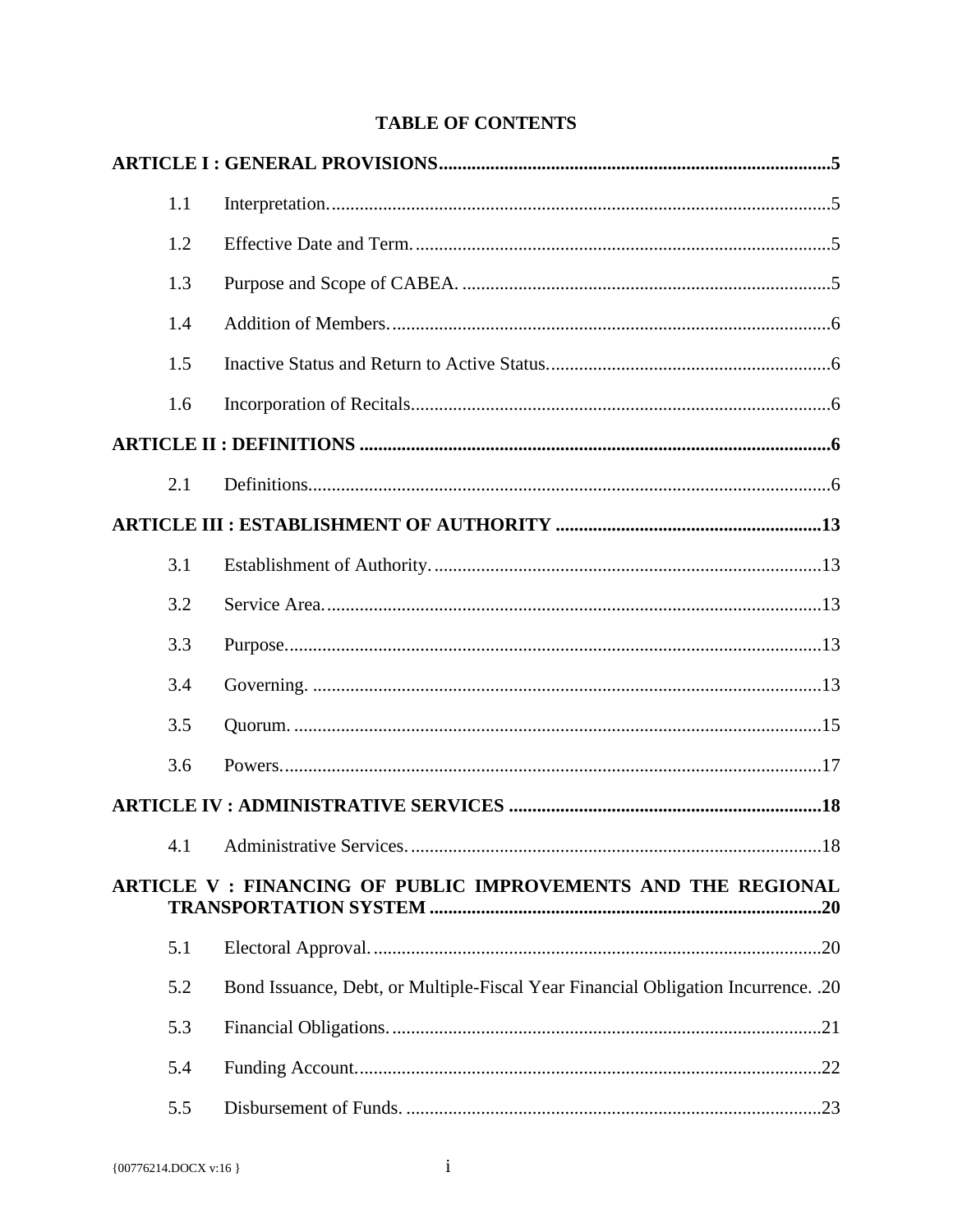| 5.6  |                                                                     |  |
|------|---------------------------------------------------------------------|--|
| 5.7  |                                                                     |  |
| 5.8  | Effectuation of Pledge; Appropriation; Regulatory Amendment. 24     |  |
| 5.9  | CAB Reliance; Funding Obligations Pending Dispute Resolution. 24    |  |
| 5.10 |                                                                     |  |
|      | <b>ARTICLE VI: CONSTRUCTION OF PUBLIC IMPROVEMENTS25</b>            |  |
| 6.1  |                                                                     |  |
| 6.2  |                                                                     |  |
| 6.3  |                                                                     |  |
| 6.4  |                                                                     |  |
|      | ARTICLE VII : OWNERSHIP AND DEDICATION OF PUBLIC IMPROVEMENTS;      |  |
| 7.1  |                                                                     |  |
| 7.2  |                                                                     |  |
| 7.3  |                                                                     |  |
| 7.4  |                                                                     |  |
| 7.5  |                                                                     |  |
|      |                                                                     |  |
| 8.1  |                                                                     |  |
| 8.2  |                                                                     |  |
| 8.3  |                                                                     |  |
|      | <b>ARTICLE IX: COVENANT ENFORCEMENT AND ARCHITECTURAL REVIEW 29</b> |  |
| 9.1  |                                                                     |  |
| 9.2  |                                                                     |  |
| 9.3  |                                                                     |  |
| 9.4  |                                                                     |  |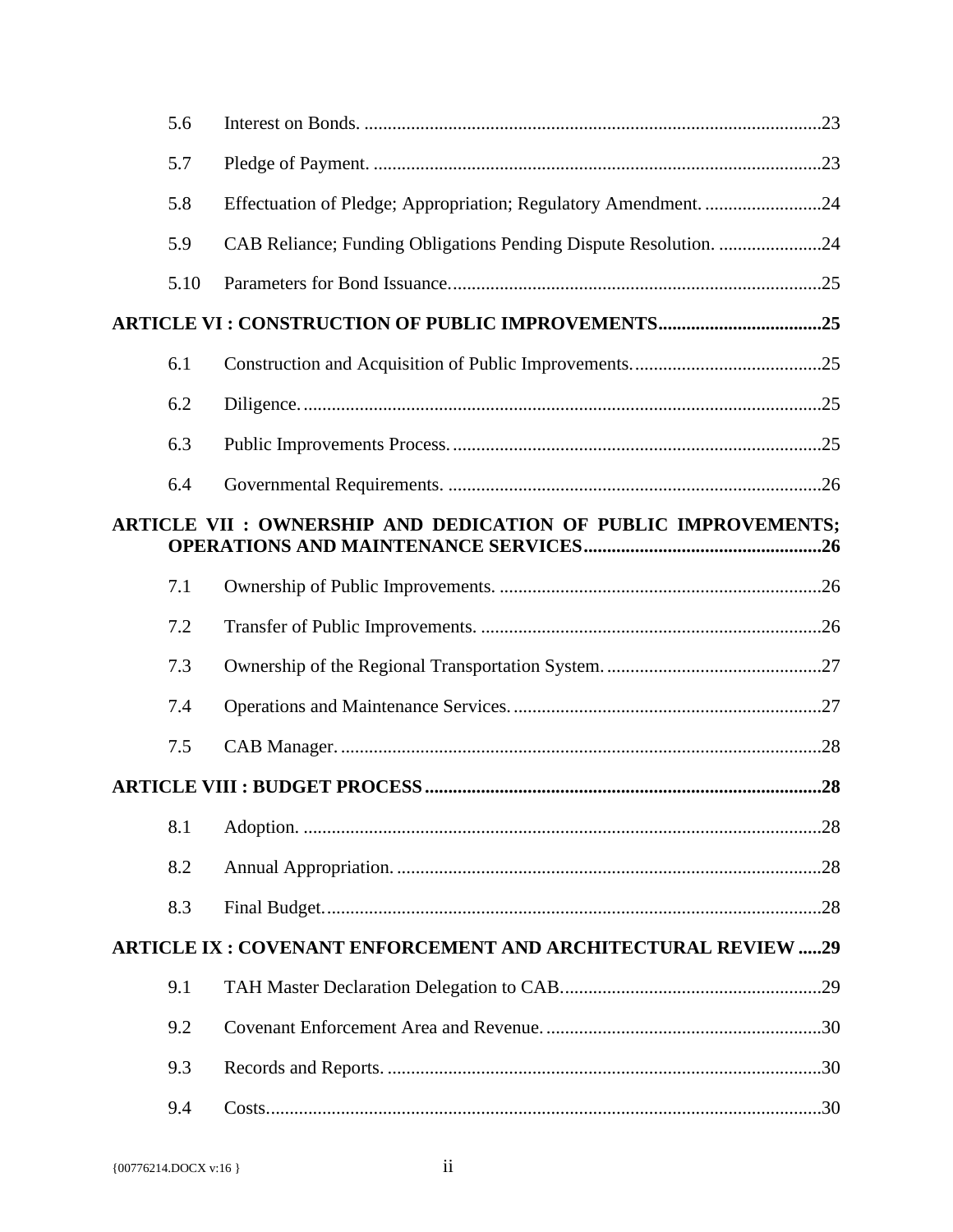| 9.5  |                                                                                  |  |
|------|----------------------------------------------------------------------------------|--|
| 9.6  |                                                                                  |  |
| 9.7  | Termination of Covenant Enforcement Services and Transition of Responsibilities. |  |
|      |                                                                                  |  |
| 10.1 |                                                                                  |  |
| 10.2 |                                                                                  |  |
| 10.3 |                                                                                  |  |
| 10.4 |                                                                                  |  |
|      |                                                                                  |  |
| 11.1 |                                                                                  |  |
|      | <b>ARTICLE XII : DEFAULTS, REMEDIES, AND ENFORCEMENT 33</b>                      |  |
| 12.1 |                                                                                  |  |
| 12.2 |                                                                                  |  |
| 12.3 |                                                                                  |  |
|      |                                                                                  |  |
| 13.1 |                                                                                  |  |
| 13.2 |                                                                                  |  |
| 13.3 |                                                                                  |  |
| 13.4 |                                                                                  |  |
|      |                                                                                  |  |
| 14.1 |                                                                                  |  |
|      |                                                                                  |  |
| 15.1 |                                                                                  |  |
| 15.2 |                                                                                  |  |
| 15.3 |                                                                                  |  |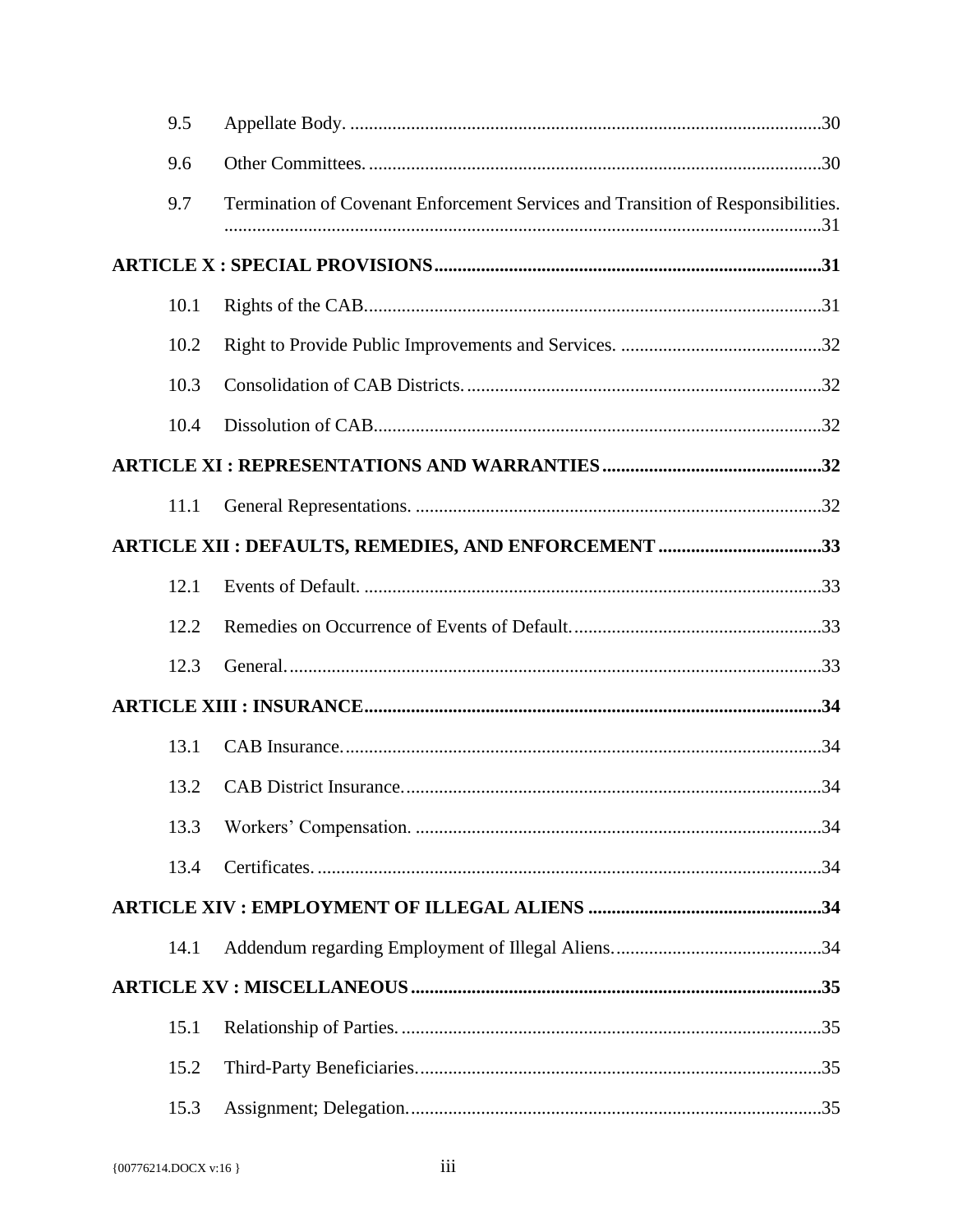| 15.15 Non-liability of CAB Directors, Members, and Employees37 |  |
|----------------------------------------------------------------|--|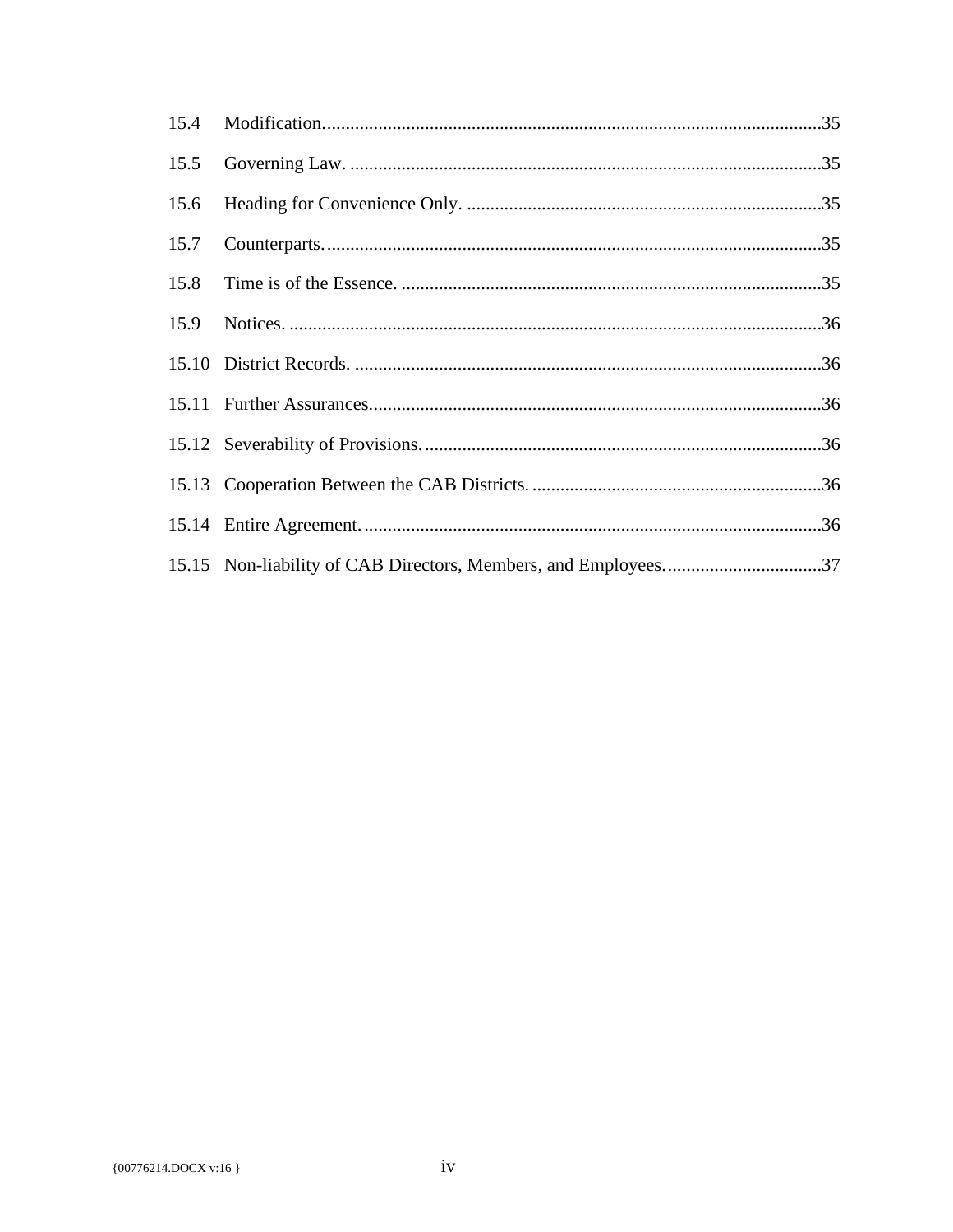#### **THE AURORA HIGHLANDS COMMUNITY AUTHORITY BOARD FIRST AMENDED AND RESTATED ESTABLISHMENT AGREEMENT**

**THIS FIRST AMENDED AND RESTATED THE AURORA HIGHLANDS COMMUNITY AUTHORITY BOARD ESTABLISHMENT AGREEMENT** ("**CABEA**") is made and entered into this 16<sup>TH</sup> day of April, 2020, between and among **AEROTROPOLIS AREA COORDINATING METROPOLITAN DISTRICT** ("**AACMD**"), **THE AURORA HIGHLANDS METROPOLITAN DISTRICT NO. 1** ("**District No. 1**"), **THE AURORA HIGHLANDS METROPOLITAN DISTRICT NO. 2** ("**District No. 2**"), **THE AURORA HIGHLANDS METROPOLITAN DISTRICT NO. 3** ("**District No. 3**"), **ATEC METROPOLITAN DISTRICT NO. 1** ("**ATEC No. 1**"), and **ATEC METROPOLITAN DISTRICT NO. 2** ("**ATEC No. 2**") (collectively, the "**CAB Districts**"), all being quasimunicipal corporations and political subdivisions of the State of Colorado.

#### **RECITALS**

A. The CAB Districts were organized pursuant to Service Plans, defined below, approved by the City Council of the City of Aurora, Colorado.

B. Pursuant to the Colorado Constitution, Article XIV, Sections 18(2)(a) and (b), and Section 29-1-203, C.R.S., metropolitan districts may cooperate or contract with each other to provide any function, service or facility lawfully authorized to each, and any such contract may provide for the sharing of costs, the imposition of taxes, and the incurring of debt.

C. Pursuant to Section 29-1-203.5, C.R.S., metropolitan districts may contract with one another for the joint exercise of any function, service or facility lawfully authorized to each, including the establishment of a separate legal entity to do so as a political subdivision and public corporation of the State of Colorado.

D. The CAB Districts exist for the purpose of designing, acquiring, constructing, installing, financing, operating and maintaining certain street, traffic and safety controls, water, sanitation, stormwater, parks and recreation, television relay and translation, transportation, and mosquito control, and providing certain services, all in accordance with the Service Plans.

E. The Service Plans disclose and establish the necessity for, and anticipate one or more intergovernmental agreements between and/or among two or more of the CAB Districts concerning the financing, construction, operation and maintenance of Public Improvements (as defined in this CABEA) contemplated in the Service Plans and concerning the provision of services in the community to be served by the CAB Districts.

F. The Service Plans contemplate that the CAB Districts, with the approval of their electors, would enter into one or more intergovernmental agreements.

G. At elections of the qualified electors of each of the CAB Districts, in accordance with law and pursuant to due notice, a majority of those qualified to vote and voting at such elections, voted in favor of the CAB Districts entering into intergovernmental agreements. To the extent that this CABEA, as an intergovernmental agreement, constitutes a Multiple-Fiscal Year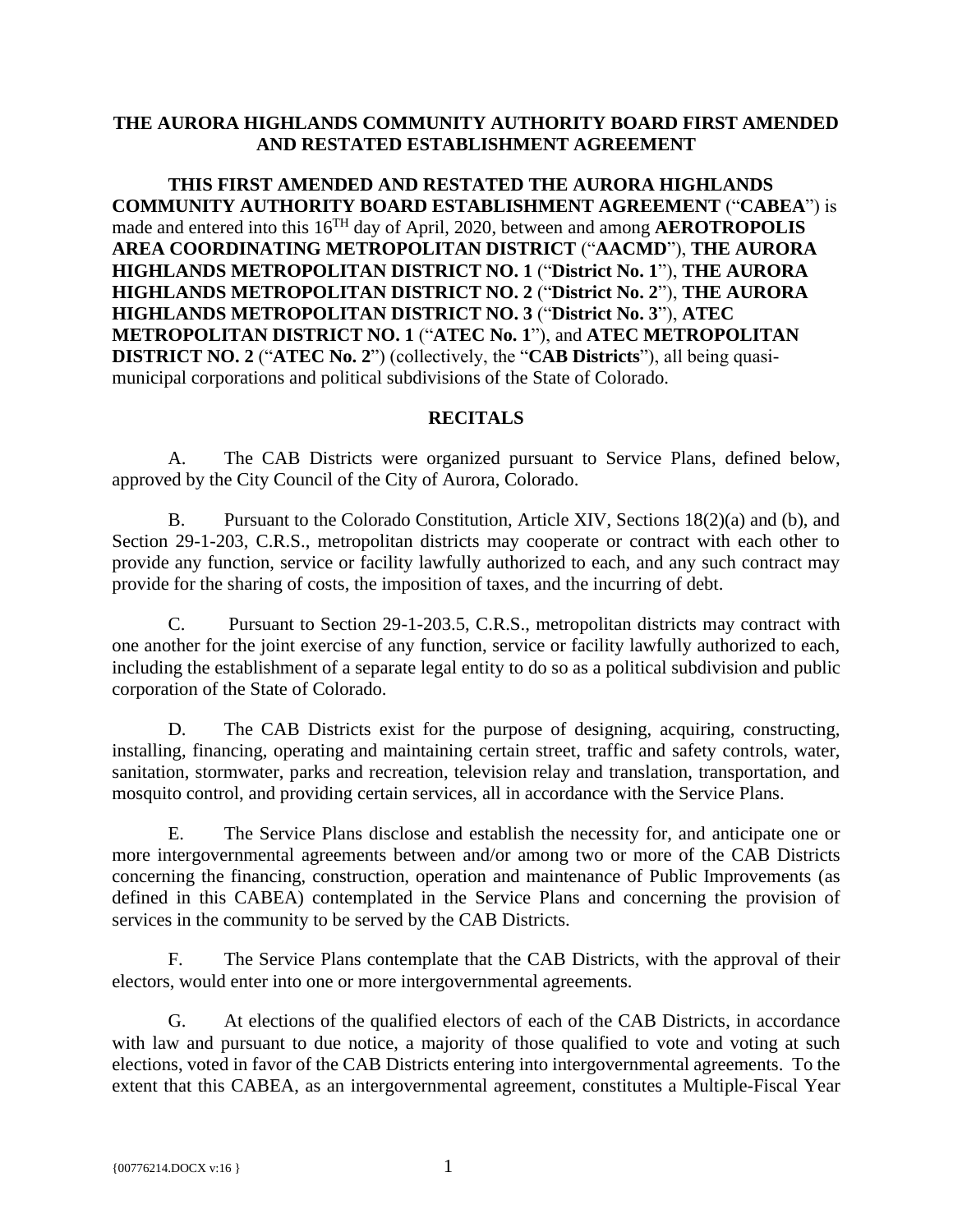Financial Obligation of one or more of the CAB Districts, the same has received voter approval in such elections.

H. The Service Plans describe certain Public Improvements to be financed in accordance with general plans of finance described or permitted in the Service Plans, from one or more of the following: (1) revenues received from the imposition of a mill levy within the CAB Districts; (2) revenue received from Fees collected by the CAB Districts; or (3) the proceeds of Bonds and other available revenues (including Developer Advances).

I. The CAB Districts agree that the Public Improvements are needed by the CAB Districts and that such Public Improvements will benefit the residents and property owners in the CAB Districts in terms of cost, quality, and level of service.

J. The CAB Districts agree that the coordinated construction, financing, completion and availability of the Public Improvements in a timely fashion within the Service Area (as defined in this CABEA) will promote the health, safety, prosperity, security, and general welfare of the current and future inhabitants and current and future property owners within the CAB Districts.

K. The CAB Districts desire to establish The Aurora Highlands Community Authority Board (the "**CAB**"), which shall: (i) plan for, design and construct, furnish, operate, and maintain the Public Improvements; and (ii) provide services authorized by the Service Plans, and to which each CAB District shall transfer certain revenues received by it in order to fund the Actual Operation and Maintenance Costs (as such terms are defined in this CABEA).

L. Each CAB District has agreed that: (i) the CAB shall own, operate, maintain, finance and construct the Public Improvements throughout the Service Area pursuant to the Long Term Capital Improvements Plan (as defined in this CABEA) benefiting the CAB Districts; and (ii) each of the CAB Districts shall transfer certain revenues received by it in order to fund the costs of construction, operation, and maintenance of such Public Improvements from its taxes and fees except for the revenues from the ARI Mill Levy, defined below, which are the subject of the ARTA Establishment Agreement, the AACMD/ARTA ARI Mill Levy IGA, and the CAB Districts ARI Mill Levy IGAs, all as defined below.

M. It is the purpose of this CABEA to bind the CAB Districts concerning capital expenditures and operation and maintenance expenses so that the cost of providing facilities and services to the entire Development (as defined in this CABEA) shall be shared by the property owners, taxpayers, and fee payers in the Service Area under the numerous circumstances which could occur in the future.

N. It is the intent of the CAB Districts that all bonds shall be issued by the CAB itself, from time to time, for the financing of the Public Improvements as set forth herein.

O. It is the intent of the CAB Districts that the CAB shall enter into contracts to plan, design, construct, and acquire the Public Improvements.

P. The amount of any bonds issued by the CAB or any applicable CAB District will be based upon estimates of the capital costs of construction of portions of the Public Improvements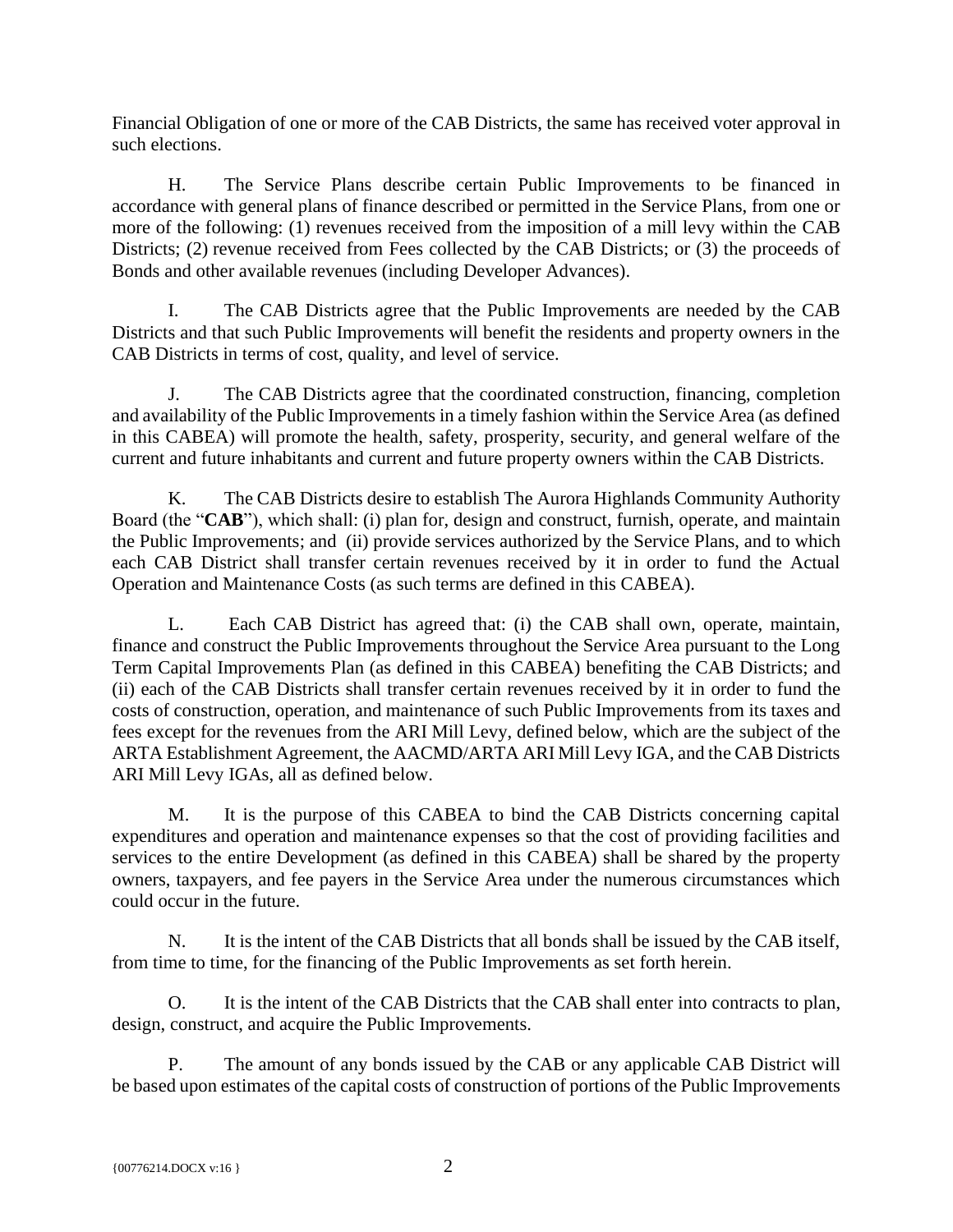as they are and will be needed to complete the Development, plus reserve funds, capitalized interest, legal fees, and any other costs associated with the financing or refinancing of the bonds.

Q. The CAB Districts agree that the provision of services and the operation and maintenance of the Public Improvements by the CAB will be financed, primarily, by mill levies imposed by each of the CAB Districts for such purposes.

R. The CAB Districts desire to set forth their agreement regarding the implementation of guidelines and objectives set forth in the Service Plans for: (i) the financing, construction, and operation and maintenance of the Public Improvements; and (ii) the provision of services described in the Service Plans.

S. The CAB Districts acknowledge that AACMD entered into an Intergovernmental Agreement with the Board of County Commissioners of the County of Adams and the City of Aurora establishing the Aerotropolis Regional Transportation Authority dated February 27, 2018 (respectively, the "**ARTA Establishment Agreement**" and "**ARTA**", both as defined below).

T. Pursuant to the terms of the ARTA Establishment Agreement, ARTA has the responsibility to finance and construct the Regional Transportation System, as defined therein (the "**Regional Transportation System**", as also defined below).

U. ARTA has issued debt, and pursuant to the ARTA Establishment Agreement, ARTA will issue additional debt in the future to fund the Regional Transportation System.

V. AACMD has entered into that certain Intergovernmental Agreement Regarding Imposition, Collection and Transfer of ARI Mill Levies with ARTA dated May 22, 2019 ("**AACMD/ARTA ARI Mill Levy IGA**").

W. Pursuant to the terms of the AACMD/ARTA ARI Mill Levy IGA, AACMD has agreed: (i) to impose the ARI Mill Levy; (ii) to collect and remit the ARI Mill Levy Revenues, defined below, to ARTA; and (iii) to enter into intergovernmental agreements with the other CAB Districts to cause the other CAB Districts to impose the ARI Mill Levy and to collect and remit the ARI Mill Levy Revenues to ARTA (the "**CAB Districts ARI Mill Levy IGAs**").

X. The CAB Districts agree that the obligations of AACMD under the ARTA Establishment Agreement and the AACMD/ARTA ARI Mill Levy IGA, and the obligations of the CAB Districts under the CAB Districts ARI Mill Levy IGAs, shall remain the responsibility of AACMD and the other CAB Districts as set forth in such IGAs, and the CAB shall have no responsibility for the matters set forth therein unless specifically set forth in a written agreement between the CAB and AACMD and/or such CAB Districts, as applicable.

Y. The CAB Districts acknowledge that, prior to the organization of the CAB, AACMD coordinated the planning, design, and construction of the Public Improvements.

Z. The CAB Districts agree that: (i) the CAB shall enter into one or more agreements with AACMD pursuant to which AACMD will coordinate the planning, design, and construction of certain of the Public Improvements; and (ii) that nothing in this CABEA is intended to limit the authority of AACMD or the CAB to enter into such agreements.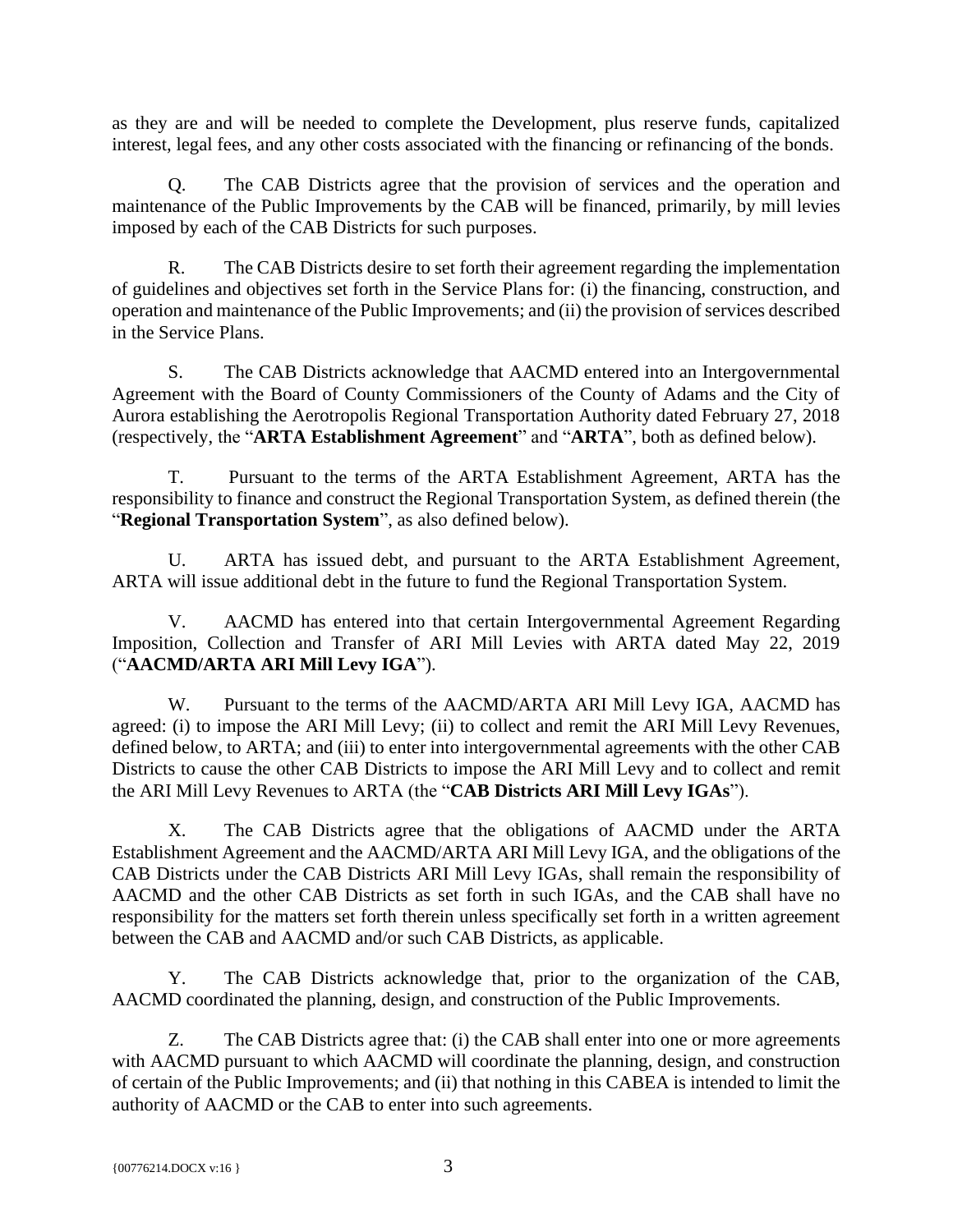AA. The owner of certain real property within the Development has executed that certain Master Declaration of Covenants, Conditions and Restrictions for The Aurora Highlands, effective January 31, 2020, and recorded such document in the real property records of Adams County, Colorado on February 2, 2020, at reception number 2020000010483 (the "**TAH Master Declaration**"). The TAH Master Declaration initially encumbers certain real property located within District No.1, however, the TAH Master Declaration also contemplates that Supplemental Declarations (as such term is defined below) will add additional real property to the purview of the TAH Master Declaration after platting and prior to such additional real property being sold to a third party. Following the execution and recordation of a Supplemental Declaration, such real property shall thereafter be subject to the TAH Master Declaration, as amended from time to time, and shall be owned, held, conveyed, encumbered, leased, improved, used, occupied, enjoyed, sold, transferred, hypothecated, maintained, and altered in accordance with and subject to the covenants and use restrictions contained in the TAH Master Declaration.

BB. The TAH Master Declaration provides that the CAB shall enforce each of the provisions provided therein on behalf of AACMD, District No. 1, District No. 2, and District No. 3, and additional metropolitan districts, which may include ATEC No. 1 and ATEC No. 2.

CC. The TAH Master Declaration further provides for The Aurora Highlands design guidelines (the "**TAH Design Guidelines**" as defined below) and The Aurora Highlands rules and regulations for covenant enforcement (the "**TAH Covenant Enforcement Rules and Regulations**" as defined below) to be administered, and enforced by the CAB on behalf of the applicable CAB Districts.

DD. Each of the CAB Districts intends that the CAB shall be authorized to undertake covenant enforcement and design review services within the boundaries of the applicable CAB District to the extent that the real property within such boundaries is subject to the TAH Master Declaration, the TAH Design Guidelines, the TAH Covenant Enforcement Rules and Regulations, and such additional declarations imposing covenants, conditions and restrictions, design guidelines, and rules and regulations as may be adopted from time to time for non-residential development that provide for enforcement by the CAB on behalf of any or all of the CAB Districts (the "**TAH Covenants**"); provided, however, that any and all revenues used to furnish such covenant enforcement and design review services in accordance with the TAH Master Declaration, the TAH Design Guidelines, the TAH Covenants, and the TAH Covenant Enforcement Rules and Regulations must be derived from within the boundaries of the CAB District in which the services are furnished.

EE. To promote efficient administration and enforcement of the TAH Master Declaration, the TAH Design Guidelines, the TAH Covenants, and the TAH Covenant Enforcement Rules and Regulations, AACMD, District No. 1, District No. 2, District No. 3, ATEC No. 1 and ATEC No. 2 wish to expressly authorize the CAB to exercise their powers with respect to covenant enforcement and design review services (the "**TAH Covenant Enforcement Services**" as defined below).

FF. Contemporaneously herewith, AACMD, District No. 1, District No. 2, District No. 3, ATEC No. 1, and ATEC No. 2 have each adopted a resolution: (i) acknowledging its powers to enforce covenants pursuant to state statute and acknowledging its intention to provide for uniform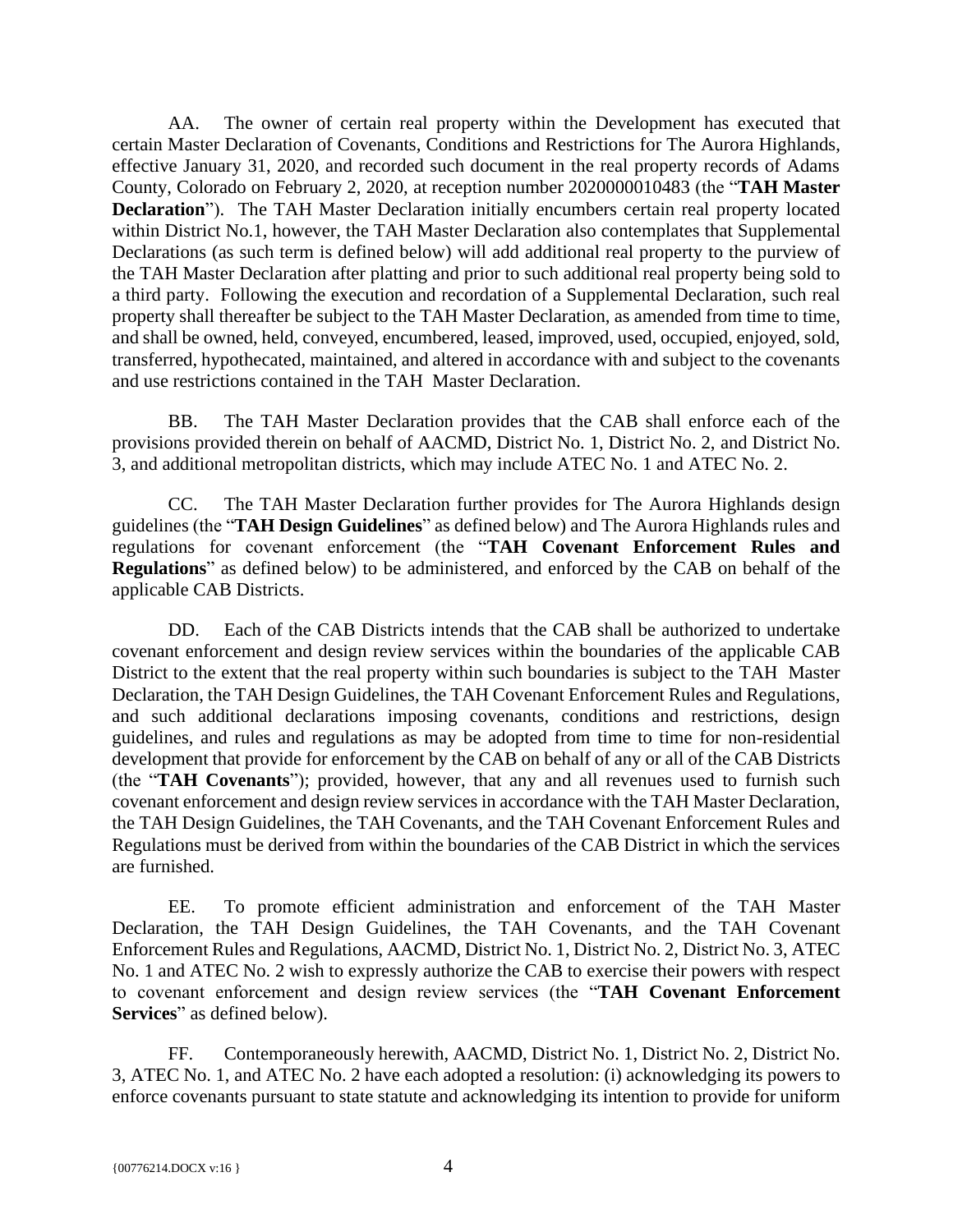enforcement of the covenants and the uniform provision of design review services; and (ii) authorizing the CAB to perform such covenant enforcement and design review services within their respective boundaries, in order to achieve such uniform enforcement of covenants and uniform provision of design review services.

GG. AACMD, District No. 1, District No. 2, District No. 3, ATEC No. 1, and ATEC No. 2 wish to further define the CAB's authority to administer and enforce the TAH Master Declaration, the TAH Design Guidelines, the TAH Covenants, and the TAH Covenant Enforcement Rules and Regulations for the real property within their boundaries, subject to the terms and conditions set forth in this CABEA.

NOW, THEREFORE, for and in consideration of the Recitals and the mutual covenants in this CABEA, the CAB Districts agree as follows:

# **ARTICLE I : GENERAL PROVISIONS**

<span id="page-9-1"></span><span id="page-9-0"></span>1.1 Interpretation. This CABEA shall be subject to the following rules of interpretation:

(a) The terms "herein", hereunder", "hereby", "hereto", "hereof", and any similar terms, refer to this CABEA as a whole, including all exhibits, addendums, and amendments, and not to any particular article, section, or subdivision of this CABEA unless otherwise specifically stated to the contrary.

(b) All definitions and terms shall include both the singular and the plural, and all capitalized words or terms shall have the definitions set forth in the Recitals and Section 2.1.

(c) The captions or headings of this CABEA are for convenience only and in no way define, limit, or describe the scope or intent of any provision, article, or section of this CABEA.

(d) The term "and" can mean "or" and the term "or" can mean "and" in any provision, article or section of this CABEA.

<span id="page-9-2"></span>1.2 Effective Date and Term. This CABEA shall be effective as of the Original Effective Date and shall continue to be in full force and effect until all of the following have occurred: (a) each and every CAB District agrees to terminate this CABEA; (b) there is no outstanding Debt; and (c) all Public Improvements owned by the CAB, and all services performed by the CAB, have been assumed by another governmental entity.

<span id="page-9-3"></span>1.3 Purpose and Scope of CABEA. As more specifically set forth in this CABEA, the primary purpose of the CABEA is to create The Aurora Highlands Community Authority Board which will: (a) facilitate the planning, design, acquisition, construction, installation, relocation, redevelopment, financing, and operation and maintenance of the Public Improvements; and (b) provide certain services contemplated by the Service Plans of the CAB Districts on behalf of the CAB Districts, including covenant enforcement and design review services, to benefit the taxpayers, property owners, and residents in the Development. The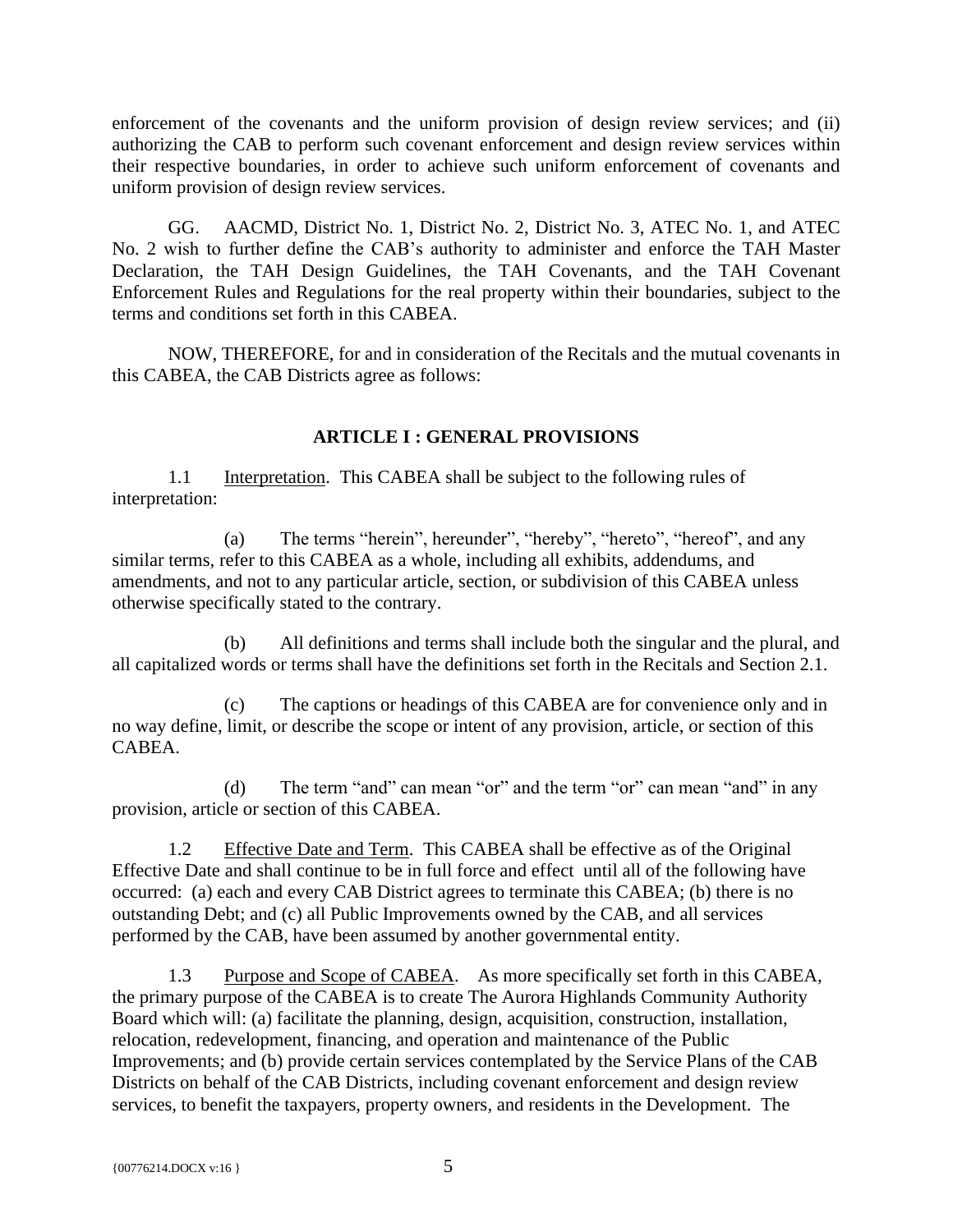Service Plans describe the individual CAB Districts and contemplate that the CAB Districts will provide services and Public Improvements to serve the Development. This CABEA will enhance the ability of the CAB Districts, through the CAB, to effectively coordinate the provision of, and financing of, the Public Improvements and services set forth in the Service Plans, and will further facilitate the build-out of the Development in accordance with the City's land use regulations and development standards. The CAB Districts intend to cooperate with one another and with the CAB to effectuate the financing of, and operation and maintenance of, the Public Improvements, and effectuate the provision of services, in a manner that is equitably allocated among the CAB Districts and the residents and taxpayers of the CAB Districts. The statements of intention set forth in this Section 1.3 are essential to the proper interpretation of this CABEA and are intended to clarify the general intent of specific provisions contained in this CABEA.

<span id="page-10-0"></span>1.4 Addition of Members. Any metropolitan district organized pursuant to the Act may request to become a CAB District upon its organization, subject to: (a) obtaining the unanimous agreement of the CAB Board, (b) obtaining the unanimous consent of the requesting district's board of directors, and (c) requesting district's execution of this CABEA.

<span id="page-10-1"></span>1.5 Inactive Status and Return to Active Status. The CAB Districts acknowledge that one or more of the CAB Districts may elect to become inactive pursuant to the Act, and may determine to remain inactive, in any one or more of the years that this CABEA is in effect.

<span id="page-10-2"></span>1.6 Incorporation of Recitals. The Recitals set forth above are incorporated into the body of this Agreement by this reference.

# **ARTICLE II : DEFINITIONS**

<span id="page-10-4"></span><span id="page-10-3"></span>2.1 Definitions. As used in this CABEA, unless the context indicates otherwise, the words and terms defined below and capitalized throughout the text of this CABEA shall have the meanings set forth below.

(a) "**Act**" shall mean Title 32, Article 1, C.R.S., as the same may be amended from time to time.

(b) "**Actual Capital Costs**" shall mean those costs which are to be incurred by the CAB for the purpose of planning, designing, constructing, financing, and acquiring the Public Improvements, including, but not limited to, the following:

(i) All costs of labor and materials attributable to the actual construction or acquisition of the Public Improvements and all related components and materials used therein, and all other costs or fees due or paid under cost recovery agreements or due and paid under other agreements with the Developer or Third-Persons, together with all costs and fees incurred to obtain financing for the Public Improvements;

(ii) All costs attributable to the construction or acquisition of the Public Improvements and the Regional Transportation System or any part or component thereof incurred as a result of change orders approved in accordance with any construction contract;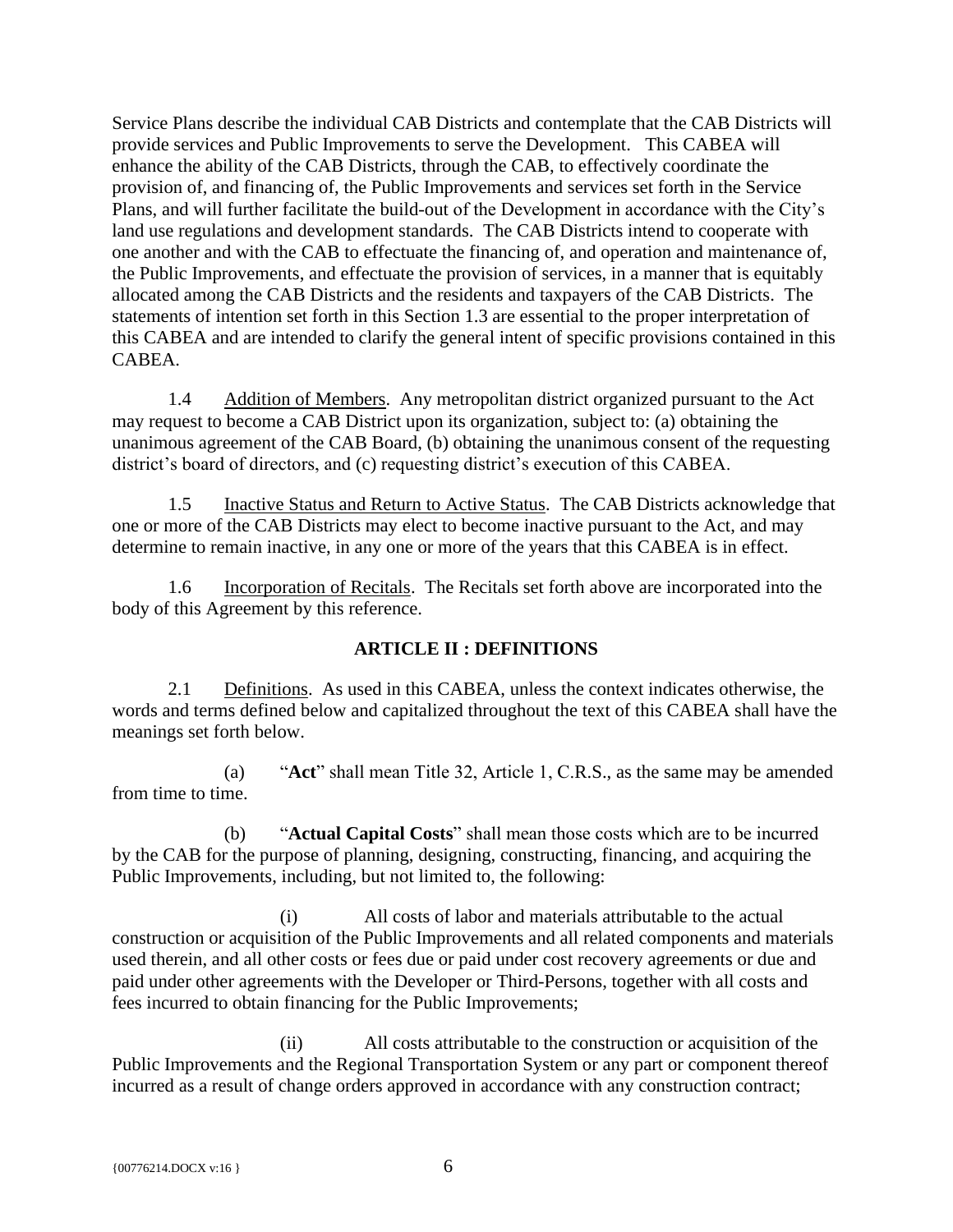(iii) All costs incurred for planning, design, engineering, construction, management, landscape architecture, engineering, soil testing and inspection, and line and systems testing and inspection attributable to the Public Improvements and the Regional Transportation System, including legal fees;

(iv) Site, permit, and right-of-way or easement acquisition costs, including legal fees;

(v) All bond costs, including, without limitation: (A) the principal and redemption price of, and interest and premium on, any Bonds, including any scheduled mandatory or cumulative sinking fund payments and any mandatory redemption or principal prepayment amounts as provided in the bond documents; (B) accumulation or replenishment of any reserves or surplus funds relating to the Debt; and (C) customary fees related to the issuance of the Debt (including, but not limited to, fees of a trustee, paying agent, rebate agent, and provider of liquidity or credit facility), fees related to remarketing the debt, and any reimbursement due to a provider of liquidity or credit facility securing any Debt;

(vi) All legal fees, management fees, bond issuance costs and fees, credit enhancement costs and fees, accounting fees, interest costs, and reserve funds incurred in connection with the financing, construction, or acquisition of the Public Improvements and the Regional Transportation System;

(vii) All costs for Bonds, insurance, construction administration, financial services, inspections, appraisals, and other professional fees;

(viii) Any other capital costs, expenses, or expenditures associated with the financing, construction, or acquisition of the Public Improvements and the Regional Transportation System; and

(ix) Reimbursement to the Developer for Developer Capital Advances to fund items in Section 2.1(b) (i)-(viii) above.

(c) "**Actual Operations and Maintenance Costs**" shall mean the costs incurred by the CAB to provide Operation and Maintenance Services for the Public Improvements and the Regional Transportation System and shall include the reimbursement to the Developer of the Developer Operating Advances.

(d) "**Alternate Board Member**" shall mean an alternate Board Member, appointed from among a CAB District's Board of Directors and authorized to serve on the CAB Board in the event such CAB District's regular Board Member is unable to attend a Board Meeting or is no longer qualified to serve.

(e) "**ARI Mill Levy**" shall mean the ARI Mill Levy as defined in the Service Plans for each of the CAB Districts.

(f) **"ARI Mill Levy Revenues**" shall mean the revenue received by each CAB District from the imposition of the ARI Mill Levy.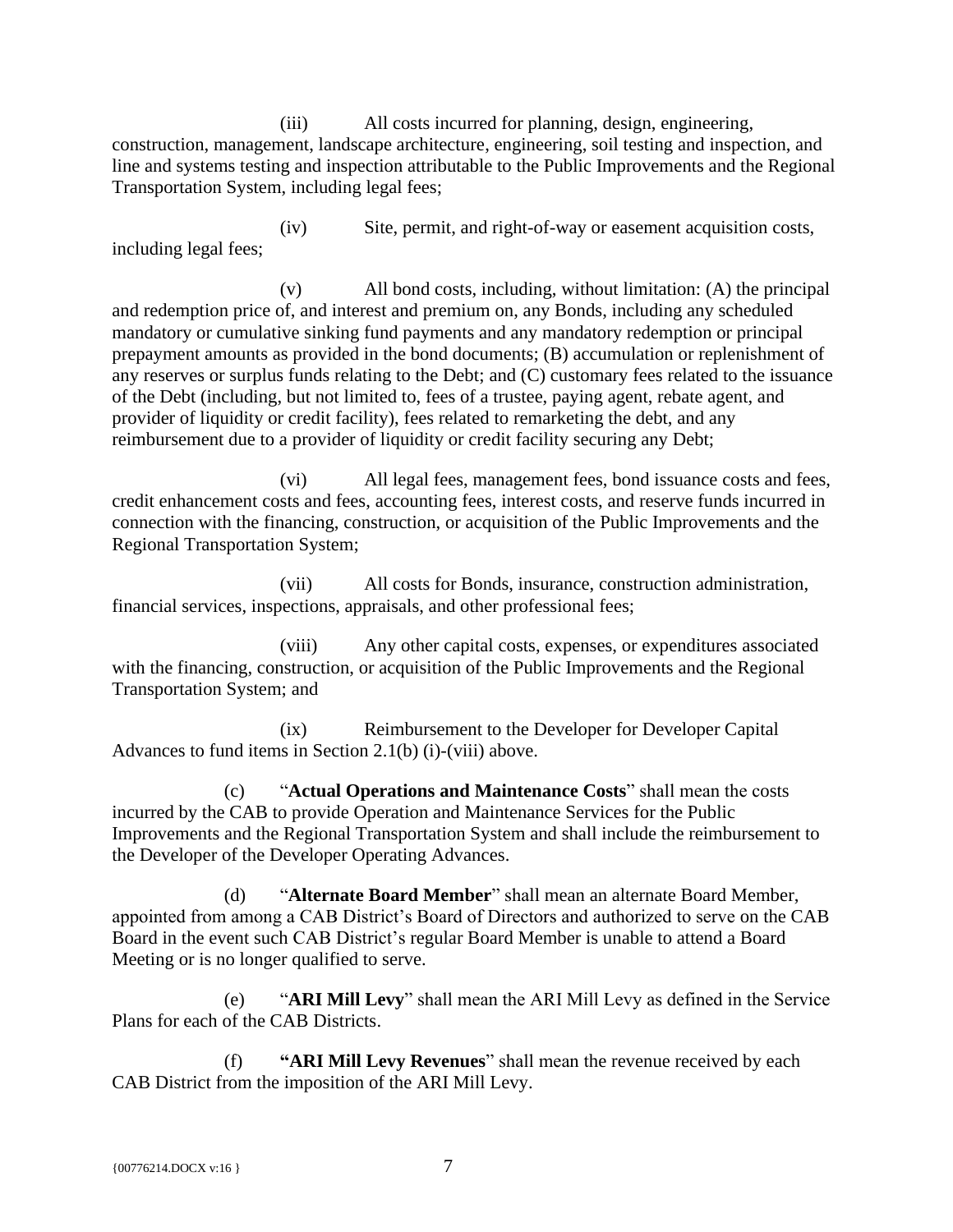(g) "**ARTA**" shall mean the Aerotropolis Regional Transportation Authority, a regional transportation district created and existing pursuant to Title 43, Article 4, Part 6, C.R.S., and any successor entity created to fulfill the purposes for which ARTA was established pursuant to the ARTA Establishment Agreement.

(h) "**ARTA Establishment Agreement**" shall mean the intergovernmental agreement between and among the Board of County Commissioners of the County of Adams, the City of Aurora, and the Aerotropolis Area Coordinating Metropolitan District establishing the Aerotropolis Regional Transportation Authority, dated February 27, 2018, which incorporates as Exhibit A thereto, the Regional Transportation System improvements, and any amendments thereto.

(i) "**Board**" or "**Boards**" shall mean the lawfully organized Board or Boards of Directors of the CAB District(s), as applicable.

(j) "**Board Meeting**" shall mean a regular or special meeting of the Board Members convened pursuant to Section 3.4(d) herein.

(k) "**Board Member**" shall mean a director of the CAB Board of Directors.

(l) "**Bonds**" shall mean bonds or other obligations for the payment of which the CAB Districts have promised to impose an *ad valorem* property tax mill levy and/or the CAB has promised to collect Development Fee revenue.

(m) "**Budget Year**" shall mean the year (immediately following the applicable Planning Year) during which the Actual Operations and Maintenances Costs and Actual Capital Costs are to be incurred.

(n) "**Bylaws**" shall mean any bylaws adopted by the CAB Board, as the same may be amended from time to time. In the absence of any bylaw(s) adopted by the CAB Board or addressing a particular circumstance or interpretation of bylaws adopted by the CAB Board, the CAB Board and any committees established by the CAB Board shall refer to *Robert's Rules of Order, (11th Edition 2018)*.

(o) "**CAB**" shall mean The Aurora Highlands Community Authority Board established pursuant to this CABEA.

(p) "**CAB Board**" shall mean the Board of Directors of the CAB.

(q) "**CAB Districts**" shall mean all districts formed and operating pursuant to Title 32, C.R.S., which agree to the terms and conditions set forth in this CABEA and which are unanimously accepted by the CAB Board as members of the CAB, including, initially: (i) AACMD, (ii) District No. 1, (iii) District No. 2, (iv) District No. 3, (v) ATEC No. 1, and (vi) ATEC No. 2.

(r) "**CAB Manager**" shall mean a professional manager or management company, hired by the CAB Board, who is experienced and knowledgeable in the management of authorities or local governments.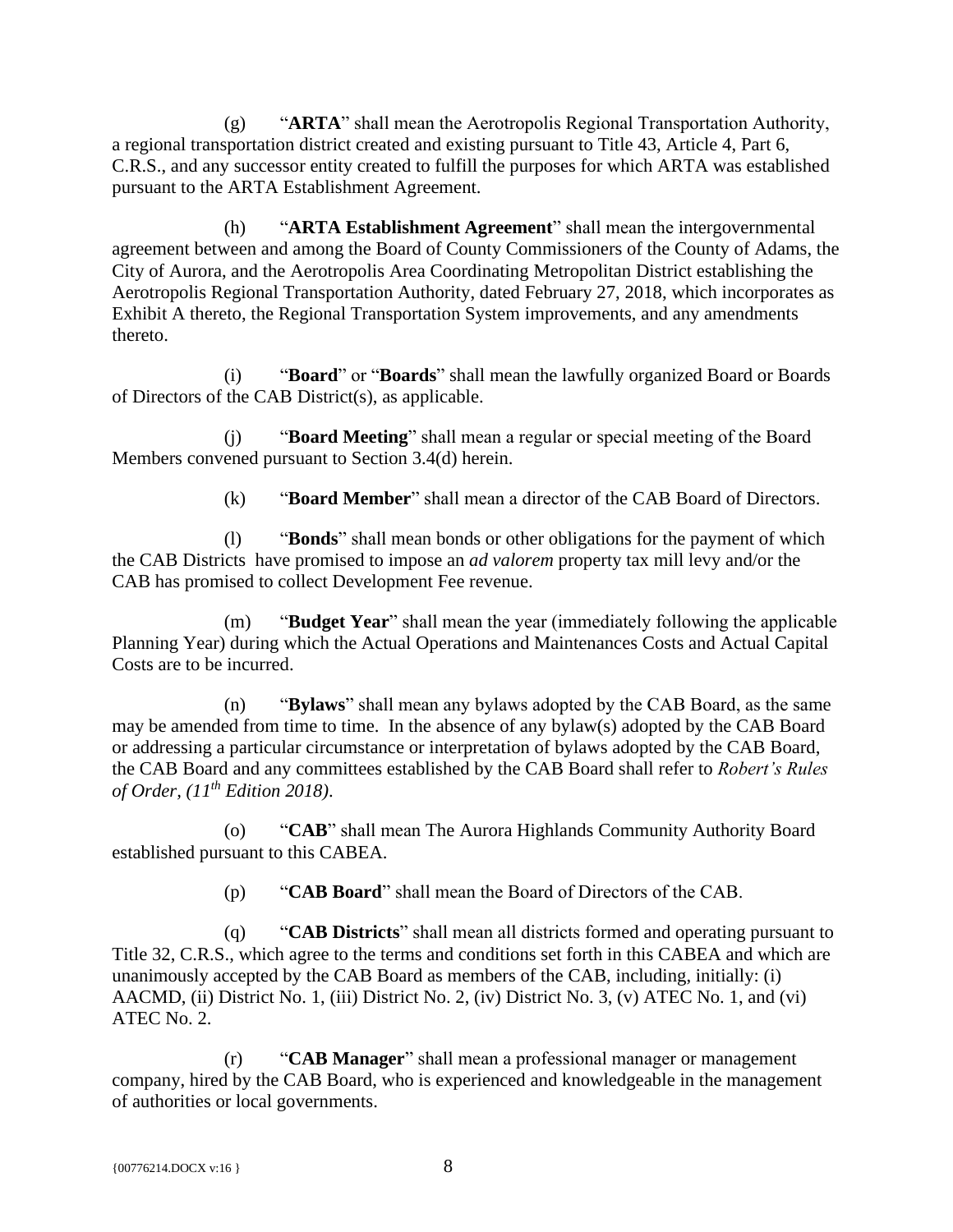(s) "**CABEA**" shall mean this Community Authority Board Establishment Agreement and any exhibits, addendums, and amendments hereto made in accordance herewith.

(t) "**Capital Repair and Replacement Costs**" shall mean those costs related to the non-routine repair and replacement of the Public Improvements, as a part of the Actual Operations and Maintenance Costs, which shall be set forth in the Final Budget.

(u) "**City**" shall mean the City of Aurora, Colorado.

(v) "**Construction**" shall include, but not be limited to, construction, expansion, acquisition, capital maintenance, repair, and replacement of the Public Improvements.

(w) "**Construction Schedule**" shall mean the schedule showing the Public Improvements planned for Construction to commence during the Budget Year.

(x) "**County**" shall mean Adams County, Colorado.

(y) "**Covenant Enforcement Rules and Regulations**" shall mean the TAH Covenant Enforcement Rules and Regulations.

(z) "**Covenant Enforcement Services**" shall mean the TAH Covenant Enforcement Services.

(aa) "**C.R.S.**" shall mean the Colorado Revised Statutes as such statutes are amended from time to time. In the event of a repeal of a statute cited herein, the procedure contained in the statute immediately prior to repeal shall apply; provided, however, that if such repealed statute is replaced by another statute, then the new statute shall apply.

(bb) "**Debt**" shall mean: (i) any Bonds, promissory notes, agreements, instruments, or other obligations issued or incurred by the CAB, and payable from the *ad valorem* property taxes of the CAB Districts and other revenues of the CAB Districts, including, but not limited to, Fees, rates, tolls, and charges; or (ii) any other multiple fiscal year financial obligation whatsoever, the payment for which any of the CAB Districts has promised to impose an *ad valorem* property tax mill levy, but excluding any ARI Mill Levy or ARI Mill Levy Revenue.

(cc) "**Declaration**" shall mean the TAH Master Declaration, including any Supplemental Declaration created thereunder.

(dd) "**Design Guidelines**" shall mean the TAH Design Guidelines, as the same may be amended or supplemented from time to time.

(ee) "**Developer**" shall mean Aurora Highlands, LLC, a Nevada limited liability company, or its designated successors and permitted assigns.

(ff) "**Developer Advances**" shall mean, collectively, the Developer Capital Advances and the Developer Operating Advances.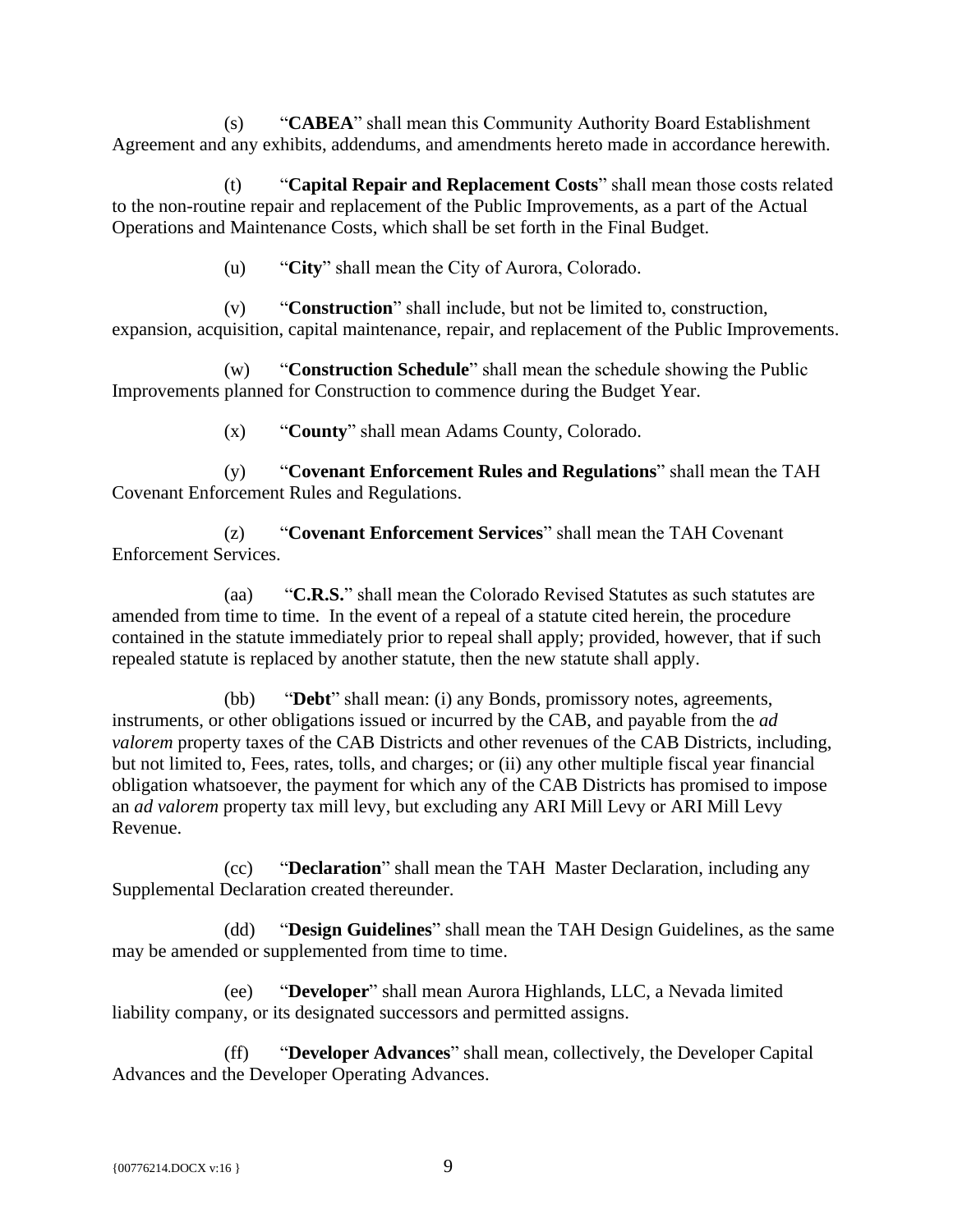(gg) "**Developer Capital Advances**" shall mean funds advanced by the Developer for payment of Actual Capital Costs, including the amounts previously advanced by the Developer for this purpose.

(hh) "**Developer Operating Advances**" shall mean funds advanced by the Developer for payment of Actual Operations and Maintenance Costs, including the amounts previously advanced by the Developer for this purpose.

(ii) "**Development**" or "Property" shall mean the approximately 3,920-acre development known as The Aurora Highlands and the Aurora Technology and Energy Center, located in the City of Aurora, County of Adams, State of Colorado, which is anticipated to be developed with single family and multi-family homes, commercial, retail, industrial, and other amenities, reaching an estimated population of approximately 41,823 people at full build-out.

(jj) "**Development Fees**" shall mean fees imposed by vote of the CAB, and memorialized in a writing recorded in the real property records of the County, for financing Actual Capital Costs, and such fees shall be required to be paid to the CAB prior to the issuance of a building permit.

(kk) "**District Administrative Costs**" shall mean the costs incurred by the CAB Districts directly related to administrative functions of each applicable CAB District, including, but not limited to, costs related to accounting, financing, audit, insurance, management, and legal services.

(ll) "**Event of Default**" shall mean any one or more of the events or the existence of one or more of the conditions set forth in Article XII hereof.

(mm) "**Expanded Notice**" shall mean, in addition to notice being posted as required by the Act, notification being provided by one of the following methods: (i) publication in a newspaper circulated within the City; (ii) an insert with a billing statement; or (iii) email or comparable then-current technology to all property owners. To constitute an Expanded Notice, publication must be made by one of the foregoing methods no less than thirty (30) days prior to the date of the Board Meeting at which consideration of a final decision on the matter will be considered, and not more than sixty (60) days before the date of such Board Meeting. Such Expanded Notice shall include contact information for the CAB and the CAB Districts where additional information may be obtained.

(nn) "**Fee**" shall mean, collectively, (i) any type of charge to any portion of the Service Area for any services or facilities provided by or through the CAB, (ii) any fees imposed by the CAB for the Design Review Committee or Enforcement Committee services, or (iii) any other community-wide services or facilities provided by or through the CAB.

(oo) "**Final Budget**" shall mean the final budget in any year, and as may be amended within the fiscal year, as established and approved by the CAB following public hearings, for the payment of projected Actual Operations and Maintenance Costs and Actual Capital Costs.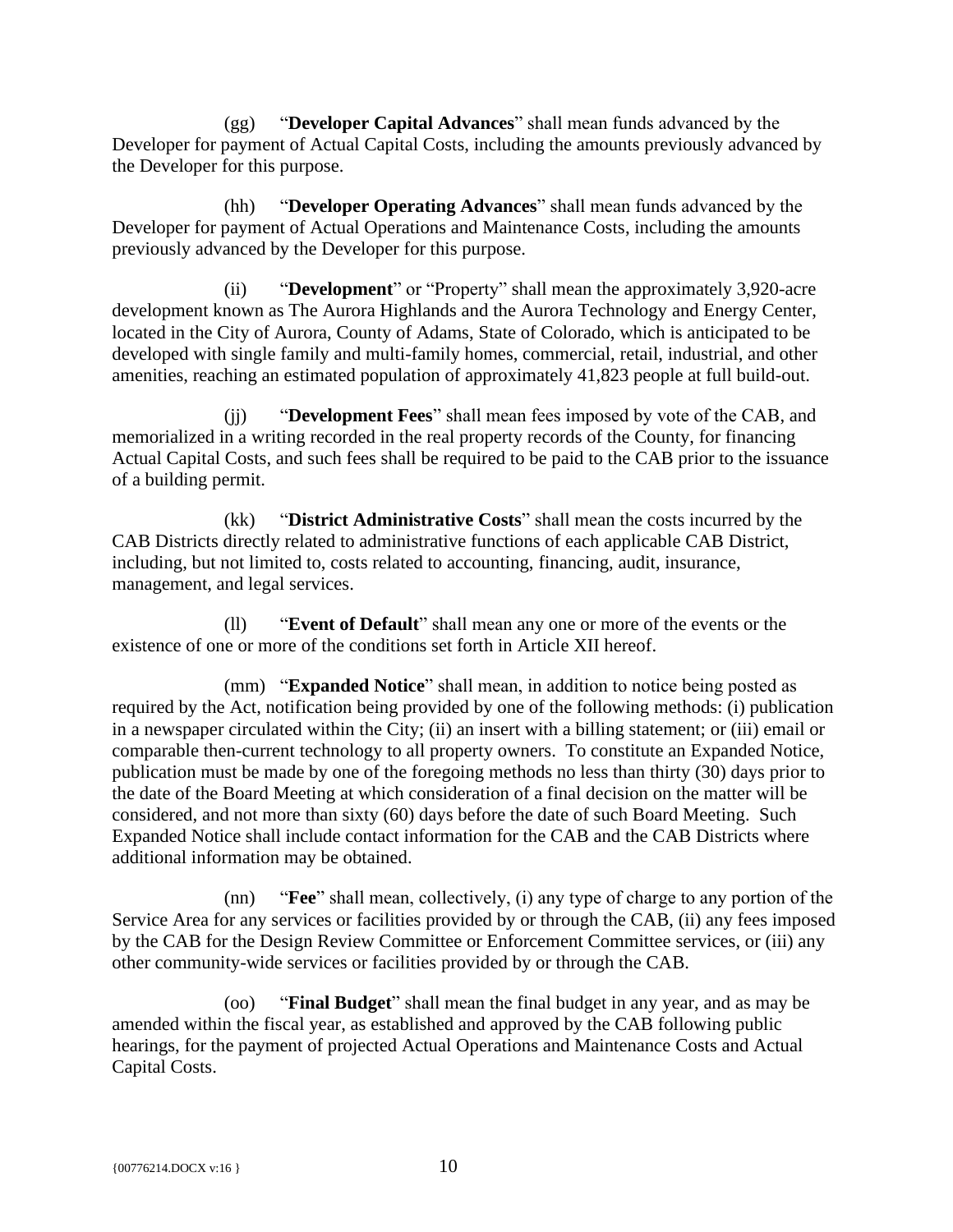(pp) "**Fine**" shall mean any monetary penalty imposed by the CAB due to a violation of the TAH Covenant Enforcement Rules and Regulations by such owner or resident of the subject real property.

2020.

(qq) "**First Amended and Restated Effective Date**" shall mean April 16,

(rr) "**Funding Account**" shall mean the account owned, established, and managed by the CAB.

(ss) "**Long Term Capital Improvements Plan**" shall mean that certain Long Term Capital Improvements Plan adopted by the CAB Board, and amended from time to time, for design and construction of the Public Improvements to serve the Service Area.

(tt) "**Multiple-Fiscal Year Financial Obligation**" shall mean the obligation of the CAB Districts evidenced hereunder, whereby the CAB Districts covenant to pay their respective shares of the Actual Operations and Maintenance Costs and their respective shares of the Actual Capital Costs.

(uu) "**Operations and Maintenances Services**" shall mean those costs incurred in the administration of the CAB, including, but not limited to: (i) the cost of assuring compliance with this CABEA and all applicable statutory and regulatory provisions; (ii) the costs of administering the Funding Account; and (iii) those tasks, services, and functions performed by or on behalf of the CAB, or provided to the CAB, which are necessary or appropriate in order to operate, maintain, repair, and replace the Public Improvements, generally including, without limitation, costs of labor and materials, management, legal, financing, accounting, construction and other professional services, insurance, bonds, permits, licenses, and other governmental approvals.

(vv) "**Original Effective Date**" shall mean November 21, 2019.

(ww) "**PIF Revenue**" (*definition reserved for future use*).

(xx) "**PILOT**" shall mean any covenant recorded against the Development or a portion of the Development requiring a payment in lieu of taxes if real or personal property within the Development is not subject to *ad valorem* property taxation.

(yy) "**Planning Year**" shall mean the year immediately preceding the corresponding Budget Year.

(zz) "**Plans**" shall mean the plans, documents, drawings, and other specifications prepared by or for the CAB for the Construction of any Public Improvements.

(aaa) "**Present**" or "**Present at the Meeting**" shall mean either being physically present at a Board Meeting or attending a Board Meeting via phone or some other electronic device.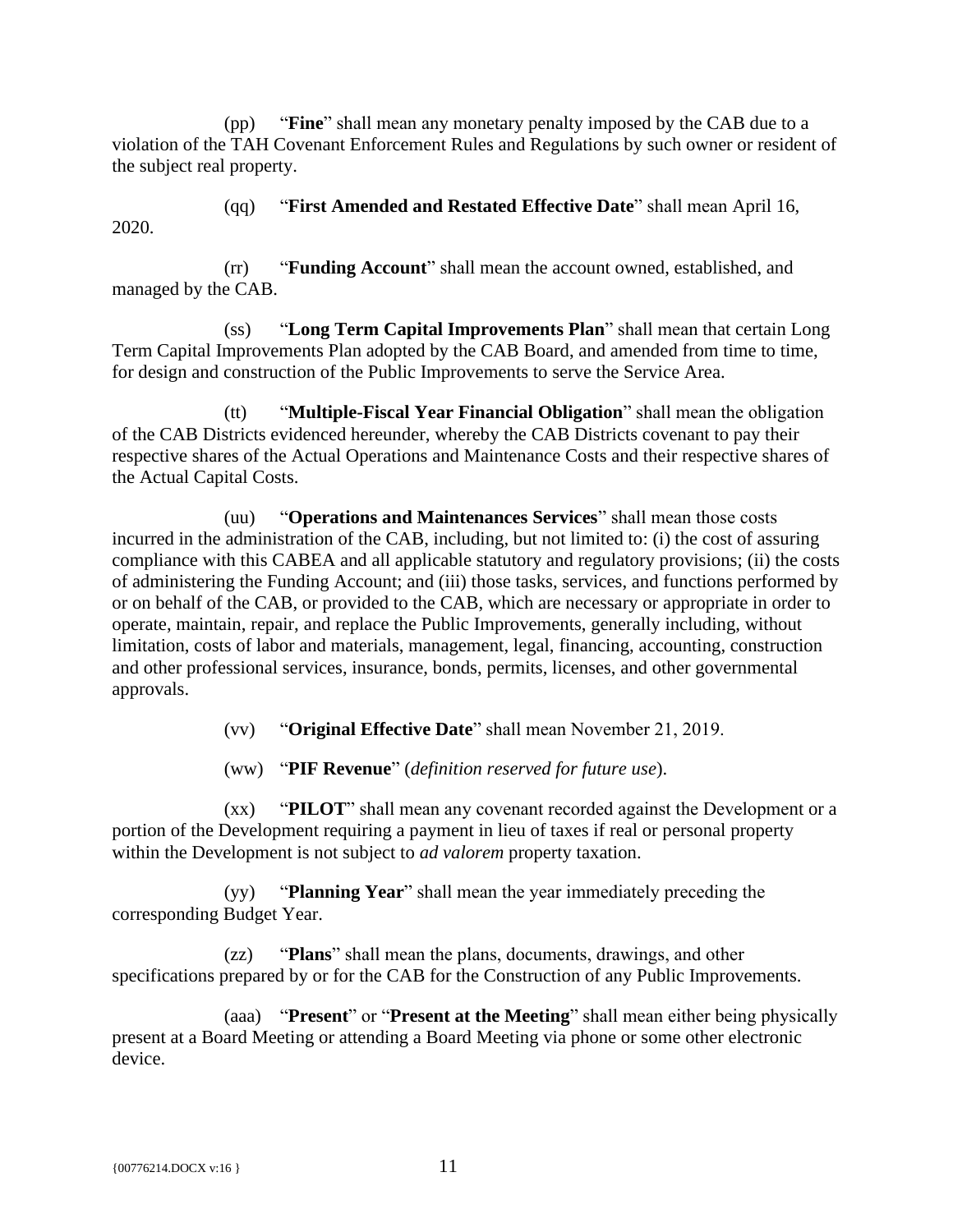(bbb) "**Public Improvements**" shall mean those improvements and facilities to be financed and constructed as authorized under the Service Plans necessary for the completion of the Development, which shall include the Regional Transportation System.

(ccc) "**Regional Transportation System**" shall mean the regional transportation infrastructure projects identified on Exhibit A of the ARTA Establishment Agreement, as may be amended from time to time.

(ddd) "**Rules and Regulations**" shall mean those rules and regulations established by the CAB Board governing the operation and use of the Public Improvements, as the same may be amended from time to time.

(eee) "**Service Area**" shall mean Service Area as defined in Section 3.2.

(fff) "**Service Plans**" shall mean the Service Plans, as amended or restated from time to time, for each CAB District, which were approved or will be approved by the appropriate jurisdiction and which include, initially, the following:

(i) The First Amended and Restated Service Plan for the Aerotropolis Area Coordinating Metropolitan District approved October 16, 2017;

(ii) The Consolidated First Amended and Restated Service Plan for The Aurora Highlands Metropolitan District Nos.  $1 - 3$  approved October 16, 2017; and

(iii) The Service Plan for ATEC Metropolitan District Nos. 1 and 2 approved August 6, 2018.

(ggg) "**Specific Ownership Tax Revenues**" shall mean the specific ownership taxes remitted to the CAB Districts pursuant to Section 42-3-107, C.R.S., or any successor statute, as a result of the CAB Districts' imposition of their respective mill levies.

(hhh) "**State**" shall mean the State of Colorado.

(iii) "**Supplemental Declaration**" shall have the same meaning given to such term in the TAH Master Declaration.

(jjj) "**TAH Covenant Enforcement Rules and Regulations**" shall mean the Rules and Regulations for Covenant Enforcement adopted by the CAB and as may be amended from time to time, for the Property within the boundaries of AACMD, District No. 1, District No. 2, District No. 3, ATEC No. 1, and ATEC No. 2.

(kkk) "**TAH Covenant Enforcement Services**" shall mean the covenant enforcement and design review services to be exercised by the CAB, TAH Design Review Committee, TAH Covenant Enforcement Committee, or such designee of the CAB as may enforce any portion of the TAH Master Declaration or the TAH Covenants on behalf of the CAB Districts.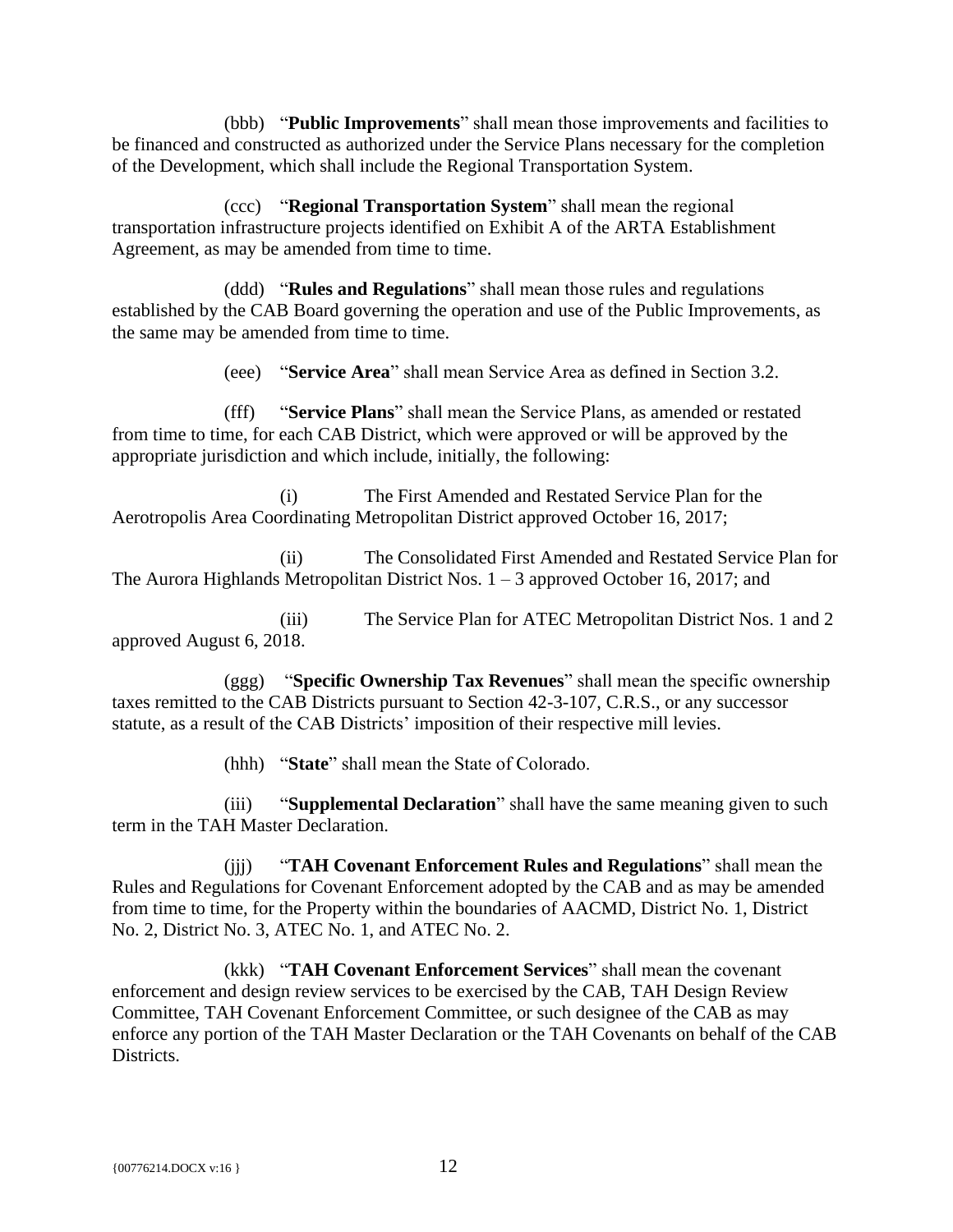(lll) "**TAH Master Declaration**" shall that certain Master Declaration of Covenants, Conditions and Restrictions for The Aurora Highlands, effective January 31, 2020, recorded in the real property records of Adams County, Colorado on February 2, 2020, at reception number 2020000010483, as the same may be amended from time to time, together with any Supplemental Declaration thereto.

(mmm)"**TAH Design Guidelines**" shall mean the Design Guidelines adopted pursuant to the TAH Master Declaration, as may be amended from time to time, that apply to the Property that is subject to the TAH Master Declaration.

(nnn) "**Terminating District**" shall mean any CAB District that opts to terminate the Covenant Enforcement Services of the CAB and enforce the terms and conditions of the applicable Declaration, Design Guidelines, and Covenant Enforcement Rules and Regulations within its own territory.

(ooo) "**Third-Persons**" shall mean any individual, corporation, joint venture, estate, limited liability company, trust, partnership, association, or other legal entity, including governmental entities other than the CAB Districts, the Developer, and the CAB.

(ppp) "**Transition Period**" shall mean the period of transition from Covenant Enforcement Services to enforcement of the applicable Declaration, Design Guidelines, and Covenant Enforcement Rules and Regulations by the Terminating District within its own territory as provided in Section 9.9 herein.

# **ARTICLE III : ESTABLISHMENT OF AUTHORITY**

<span id="page-17-1"></span><span id="page-17-0"></span>3.1 Establishment of Authority. The Aurora Highlands Community Authority Board is organized as a separate legal entity to be a political subdivision and public corporation of the State of Colorado pursuant to the powers set forth in Article XIV of the Colorado Constitution and in conformity with the provisions of Sections 29-1-203 and 203.5, C.R.S.

<span id="page-17-2"></span>3.2 Service Area. The Service Area of the CAB shall consist of the combined service areas of the CAB Districts, as the same may change from time to time.

<span id="page-17-3"></span>3.3 Purpose. As further described in section 1.3, above, the primary purpose of the CAB is to effectuate the development of the Public Improvements, and provide certain services, for the benefit of the CAB Districts, the residents, taxpayers, and property owners, including the Developer. By the establishment of the CAB, the CAB Districts will be able to achieve efficiencies in coordinating the designing, planning, construction, acquisition, financing, operating, and maintaining of the Public Improvements. It is the intent that the CAB will provide for residents and property owners the opportunity to participate in the Development through representation on the CAB, ultimately transitioning from construction and development needs to operations and maintenance of all the Public Improvements when the Development is complete.

<span id="page-17-4"></span>3.4 Governing. The CAB shall be governed and directed by the CAB, according to the following: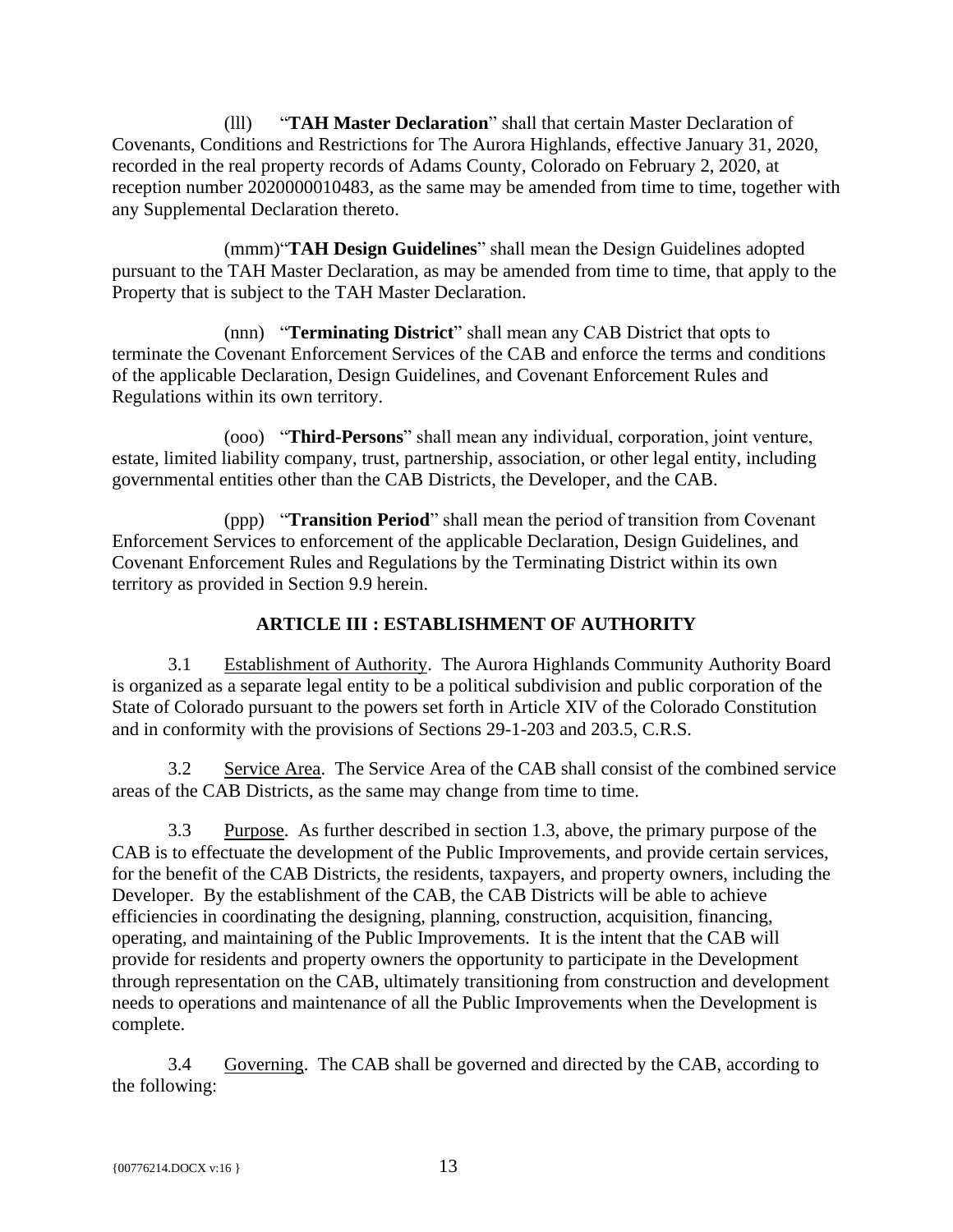(a) Appointment of Board Members by CAB Districts. Contemporaneously herewith, and pursuant to Section 32-1-902.5, C.R.S., AACMD has filed a motion with the Adams County District Court requesting an increase in the number of members on the AACMD Board of Directors from five (5) to seven (7), however, AACMD may initially appoint up to five (5) Board Members to the CAB Board. AACMD shall not appoint more Board Members to the CAB Board than are qualified to serve on the AACMD Board of Directors. Each of District No. 1, District No. 2, District No. 3, ATEC No. 1, and ATEC No. 2 may appoint one (1) Board Member to the CAB Board.

(i) Eligibility to Serve as a Board Member. To be eligible to be appointed as a Board Member the candidate must be currently serving on the CAB District Board that he or she is being appointed to represent. Each CAB District shall provide the CAB written notice evidencing the appointment of its appointed Board Member, including contact information and a disclosure of potential conflicts of interest, if any.

(ii) Alternate Board Members. Each CAB District may appoint from among its Board of Directors one or more Alternate Board Members to serve as an Alternate Board Member in the event such CAB District's appointed Board Member is unable to attend a Board Meeting or is no longer qualified to serve.

(1) Each CAB District shall provide the CAB written notice evidencing the appointment of any Alternate Board Members, including contact information and disclosures of potential conflicts of interest, if any. Alternate Board Members may be appointed at such times as each CAB District determines; provided, however, that any Alternate Board Member must be designated to serve on the CAB Board by written notice to the CAB provided not less than five (5) business days prior to any Board Meeting at which the Alternate Board Member will serve on the CAB Board.

(iii) Vacancies. In the event of a vacancy on the CAB Board, whether by expiration of term, resignation, by virtue of the fact that the Board Member is no longer qualified to serve on the applicable CAB District's Board, or for any other reason, the applicable CAB District shall appoint a successor Board Member within thirty (30) days following such vacancy.

(iv) Contact Notice. Each CAB District shall provide the CAB with written notice of the appointment and the name and contact information for each Board Member and Alternate Board Members appointed.

(v) New CAB Districts. If at any time following the First Amended and Restated Effective Date, a special district is added as a new CAB District hereunder (each a "**New CAB District**"), such New CAB District may appoint one (1) Board Member to the CAB Board (each a "**New CAB Board Member**"), in accordance with the process described above. AACMD may appoint one additional Board Member to the CAB Board for each New CAB Board Member, provided that, regardless of the eligibility requirements detailed in Section 3.4(a)(i), above, at such time as the CAB Board is comprised of seven (7) AACMD-appointed Board Members, any additional AACMD-appointed Board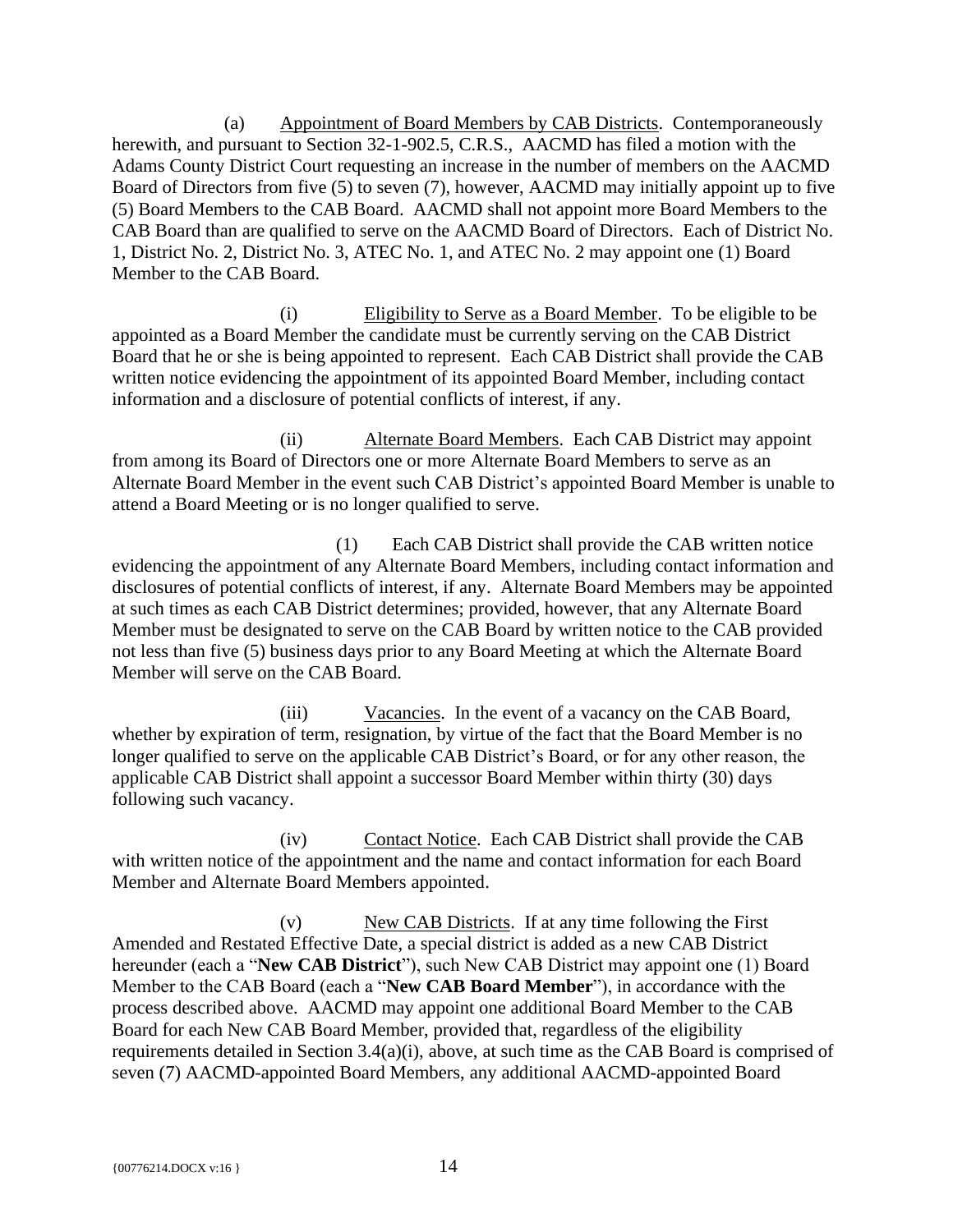member shall be an "eligible elector" of AACMD as such term is defined in Section 32-1-103, *et seq.*, C.R.S.

(b) Term. Each Board Member's term on the CAB Board shall be coincident with his or her term on the CAB District Board from which he or she has been appointed. In the event a Board Member appointed by AACMD under Section 3.4(a)(v) is an "eligible elector" of AACMD and not a member of the AACMD Board, the term of such Board Member shall expire at the next regular election of AACMD following appointment. There shall be no limit on the number of terms a Board Member may serve on the CAB Board.

(c) Compensation. Board Members may receive compensation from the CAB for their service as a Board Member in a manner similar to directors of special districts under the Act. The CAB Board shall adopt a resolution implementing this provision before any compensation is paid to any Board Member.

(d) Meetings.

(i) Regular Board Meetings of the CAB Board shall be held at such place, on such date, and at such time as the CAB Board shall, by resolution or motion, establish from time to time, and in accordance with the requirements for special districts under the Act.

(ii) At least two (2) Board Meetings of the CAB Board shall be held annually.

(iii) Special Board Meetings of the CAB Board may be held at such place, on such day, and at such hour as the CAB Board may determine.

(iv) Notices of all Board Meetings shall be the same as meetings for special districts under the Act, except for those matters requiring Expanded Notice as more fully set forth in this CABEA.

(v) Action of the CAB Board shall be taken at a duly noticed regular or special Board Meeting; provided, however, that after the closing on the first sale of a residential unit by a homebuilder to an end user, the following items shall require approval of the CAB after provision of Expanded Notice and discussion at a minimum of two (2) public Board Meetings prior to approval (approval may be at the second Board Meeting, except for any bonafide emergency action):

(1) Adoption of the Final Budget; and

(2) Issuance of Bonds.

<span id="page-19-0"></span>3.5 Quorum. A Quorum is established by a majority of the Board Members being Present at a Board Meeting, which shall mean being either physically present at a Board Meeting or attending a Board Meeting via phone or by some other electronic device ("Present" or "Present at a Meeting"). If less than a majority of the Board Members then in office is Present at a Board Meeting, a majority of the Board Members Present shall constitute a quorum for the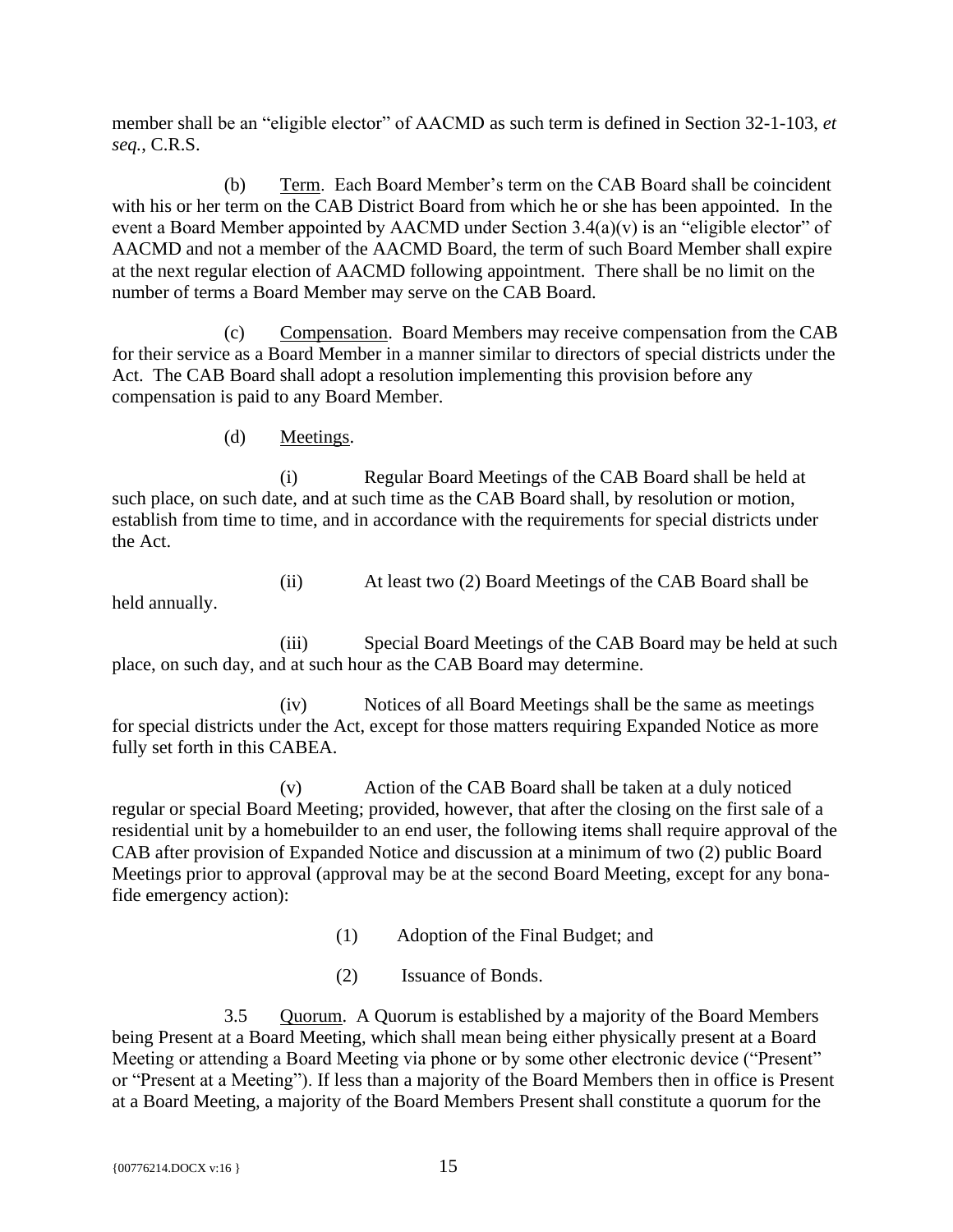Board Meeting. If no Board Members are Present, the Secretary or other officer may continue the Board Meeting to a different time and place, and in such case the Secretary shall notify absent Board Members of the time and place of such continued Board Meeting.

#### (a) Voting Process.

(i) Each serving Board Member or Alternate Board Member (if applicable) shall have one (1) vote; provided however, if the same person is appointed by multiple CAB Districts to serve as Board Member or Alternate Board Member, that person shall only have one (1) vote as a Board Member.

(ii) Each serving Board Member shall vote according to the policy established by the CAB District that the Board Member is representing.

(iii) Voting by proxy is prohibited.

(iv) In the event a vacancy is not filled as described in herein, that Board Member's vote, which was caused by such vacancy, shall be waived on any matter coming before the CAB Board and the related voting requirement, if any, shall be reduced, until such time as the vacancy is filled.

(b) Payments in Lieu of Taxes. Notwithstanding any provision to the contrary contained in this CABEA, any matter involving the collection, retention, or use of PILOTs shall be voted on and decided only by Board Members appointed from AACMD, until such time as the AACMD and the CAB enter into a written agreement providing otherwise; provided, however, that any PILOT revenues pledged by the CAB Districts to the CAB pursuant to a pledge agreement or pledge agreements shall be collected by the CAB and applied as set forth under such pledge agreements to the repayment of the obligations secured under the pledge agreements.

(c) Conflict Disclosures. All Board Members shall disclose conflicts of interest as required of officers or board members of special districts in accordance with Colorado law, as the same may be amended from time to time.

(d) Oath. Each Board Member shall take an oath of office substantially as required of directors of special districts under the Act.

(e) Officers. The officers of the CAB shall be a President, Vice-President, Secretary, Treasurer, and Assistant Secretary (individually, an "**Officer**", and collectively, the "**Officers**"). In addition to the duties designated by the CAB Board, the duties of the Officers shall include:

(i) The President shall preside at all Board Meetings of the CAB Board and, except as otherwise delegated by the CAB Board or provided in this CABEA, shall execute all legal instruments of the CAB.

(ii) The Vice-President shall, in the absence of the President, or in the event of the President's conflict or inability or refusal to act, perform the duties of the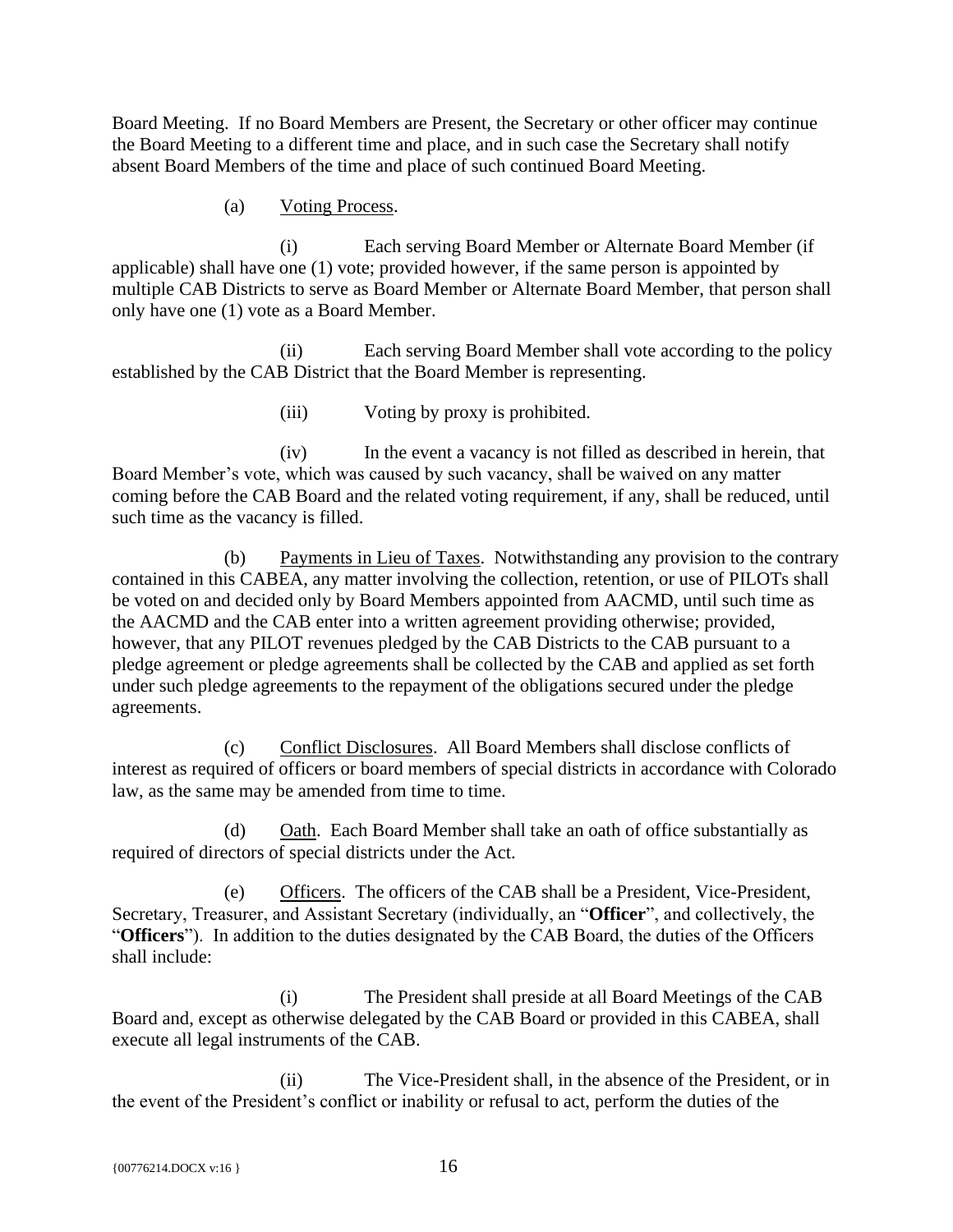President and where so acting shall have all the powers of and be subject to all restrictions upon the President.

(iii) The Secretary shall maintain the official records of the CAB, including the minutes of Board Meetings of the CAB Board, and a register of the names and addresses of the CAB Districts, Board Members, Alternate Board Members, and Officers, and shall issue notice of Board Meetings, attest and affix the corporate seal, as applicable, to all documents of the CAB, and perform such other duties as the CAB Board may prescribe from time to time. The Secretary need not be a Board Member.

(iv) The Treasurer shall serve as financial officer of the CAB.

<span id="page-21-0"></span>3.6 Powers. In general, the CAB shall have the power to exercise all powers which are now or may in the future be conferred by law upon a political subdivision and public corporation organized pursuant to Sections 29-1-203 and 29-1-203.5, C.R.S., or which are essential to the provision of its functions, services, and facilities, subject to such limitations as are or may be prescribed by law or in this CABEA. In accordance with Subsection 29-1- 203.5(2)(a), C.R.S., the CAB is expressly authorized to exercise any general power of a special district specified in Part 10 of Article 1, Title 32, C.R.S., so long as each of the CAB Districts may lawfully exercise the power; provided, however, that pursuant to Subsection 29-1- 203.5(2)(b), C.R.S., the CAB may not levy a tax or exercise a power of eminent domain. The CAB is further authorized to exercise the powers established in Subsection 29-1-203.5(3), C.R.S. To the extent permitted by law and subject to the limitations set forth in this CABEA, the powers and duties of the CAB Board, which shall be exercised by approval of a majority of the present and voting Board Members, unless otherwise specified in this CABEA, include, without limitation, the following:

(a) To establish such Bylaws, rules, regulations, procedures, and policies as may be reasonably necessary for the administration of the CAB and to provide access to and use of the Public Improvements.

(b) To plan, design, acquire, construct, install, relocate and/or redevelop, and finance the Public Improvements according to the procedures set forth in this CABEA.

(c) To own, operate, and manage the Public Improvements as set forth in this CABEA, and to cooperate with other governmental entities with respect to the Public Improvements.

(d) To collect from the CAB Districts and administer revenues for all such purposes in this CABEA, subject to the terms of this CABEA and limitations of law.

(e) To determine the Actual Operations and Maintenance Costs and Final Budget for the Public Improvements and the mill levy required to be imposed by each CAB District.

(f) To determine the Actual Capital Costs and Final Budget for the Public Improvements, the mill levy required to be imposed by each CAB District, and the anticipated revenues generated from the CAB Districts pursuant to the pledge set forth below.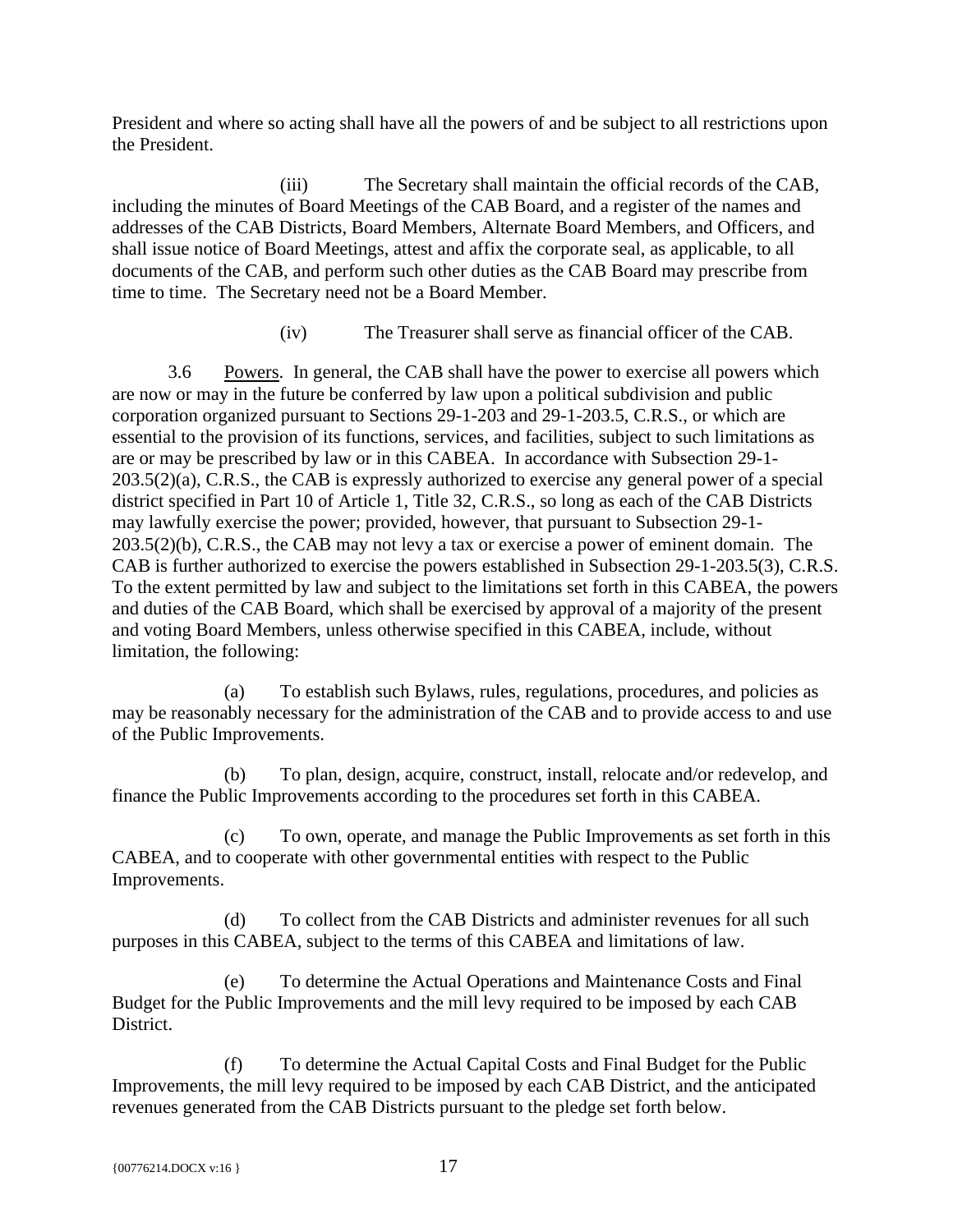(g) To acquire, hold, lease (as lessor or lessee), sell, or otherwise dispose of (subject to the limitations set forth in this CABEA) any legal or equitable interest in real or personal property utilized for the authorized purposes of the CAB.

(h) To conduct the business and affairs of the CAB in the best interests of, and for the benefit of, the CAB Districts and their inhabitants.

(i) To enter into, make, and perform contracts of every kind with the CAB Districts, including the agreements attached to this CABEA, the United States, any state or political subdivision thereof, or any county, city, town, municipality, city and county, any special district formed pursuant to Title 32, C.R.S., or any predecessor thereof, authority, or any person or individual, firm, association, partnership, corporation, or any other organization of any kind with the capacity to contract, for any of the purposes contemplated under this CABEA.

(j) To set Fees, rates, tolls, and charges.

(k) To employ agents and employees, and engage accountants, attorneys, managers, engineers, and other consultants, and to appoint officers of the CAB.

- (l) To sue and be sued in the name of the CAB.
- (m) To have and use a corporate seal.

(n) To report to the CAB Districts on the progress of plans for and development of the Public Improvements as set forth in the Long Term Capital Improvements Plan.

(o) To keep minutes of the CAB's Board Meetings.

(p) To ensure compliance with all Colorado statutes that apply to the CAB, including the provisions of Parts 1 (Local Government Budget Law of Colorado), 5 (Local Government Uniform Accounting Law), and 6 (Local Government Audit Law) of Article 1, Title 29, C.R.S.

# **ARTICLE IV : ADMINISTRATIVE SERVICES**

<span id="page-22-1"></span><span id="page-22-0"></span>4.1 Administrative Services. The CAB or its designee shall perform the following administrative services for each CAB District (the "**Administrative Services**"):

(a) Serving as the "official custodian" and repository for the CAB Districts' records and files, and providing incidental office supplies and photocopying, and meeting and reception services.

(b) Coordination of all Board Meetings, to include:

(i) Preparation and distribution of agenda and information

packets;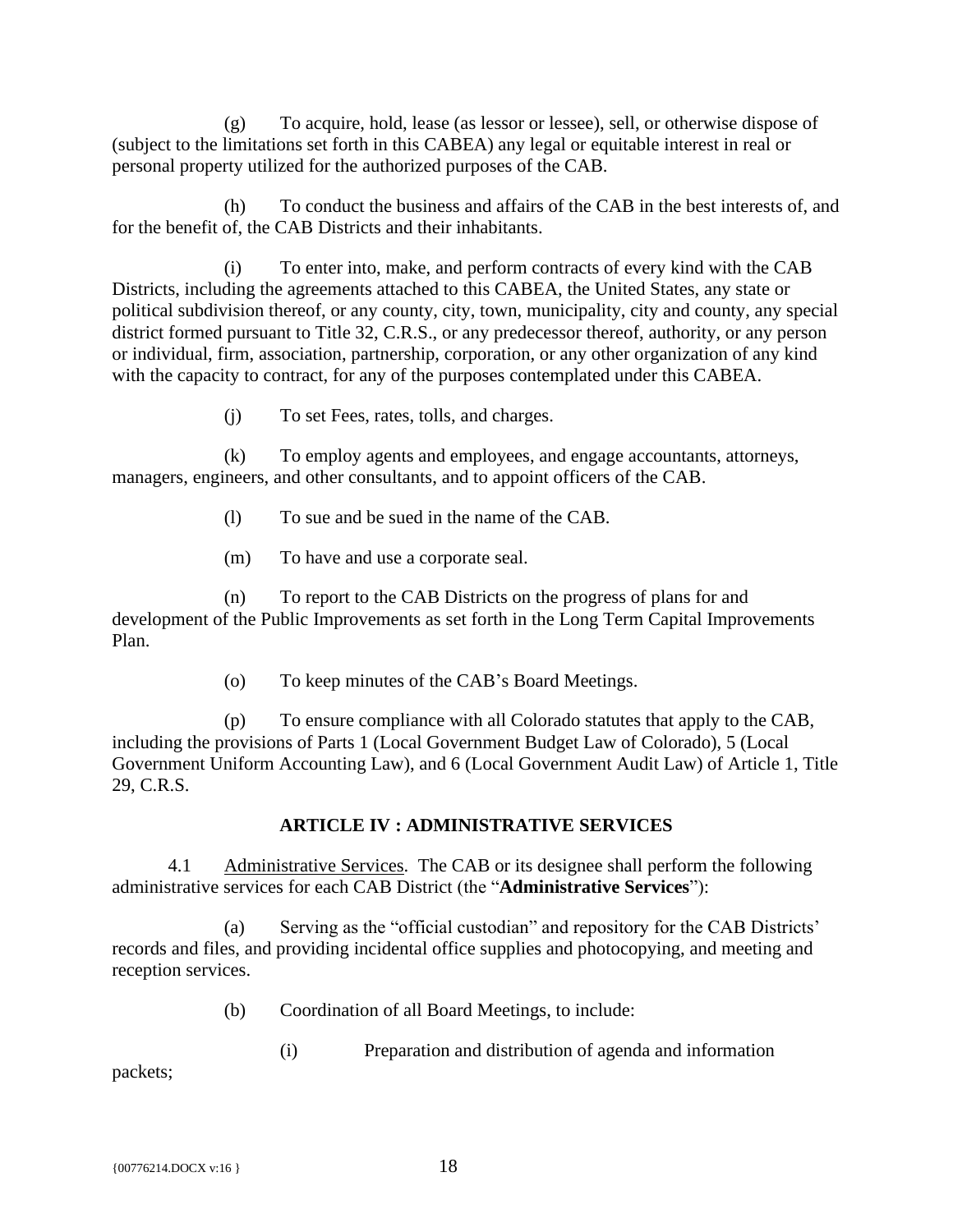- (ii) Preparation and distribution of Board Meeting minutes;
- (iii) Attendance at Board Meetings;

(iv) Preparation, filing, and posting of legal notices required in conjunction with the Board Meeting; and

follow-up.

(v) Other details incidental to Board Meeting preparation and

(c) Ongoing maintenance of an accessible, secure, organized, and complete filing system for the CAB Districts' official records.

(d) Monthly preparation of checks and coordination of postings.

(e) Periodic coordination for financial report preparation and review of financial reports.

(f) Insurance administration, including evaluating risks, comparing coverage, processing claims, completing applications, monitoring expiration dates, processing routine written and telephone correspondence, etc., and confirming that all contractors and subcontractors maintain required coverage for the CAB's and the applicable CAB District's benefit.

(g) Election administration, including preparation of election materials, publications, legal notices, pleadings, conducting training sessions for election judges, and generally assisting in conducting elections.

(h) Budget preparation, including preparation of proposed budgets, preparation of required and necessary publications, legal notices, resolutions, certifications, notifications, and correspondence associated with the adoption of the annual budget and certification of the tax levies.

(i) Response to inquiries, questions, and requests for information from the applicable CAB District's property owners, residents, and Third-Persons.

(j) Drafting proposals, bidding, contract and construction administration, and supervision of contractors.

(k) Analysis of financial condition and alternative financial strategies, and supervision of contractors.

(l) Oversee investment of each CAB District's funds based on investment policies established by the CAB Districts' Boards in accordance with State and federal law.

(m) Provide liaison services and coordination with other governments.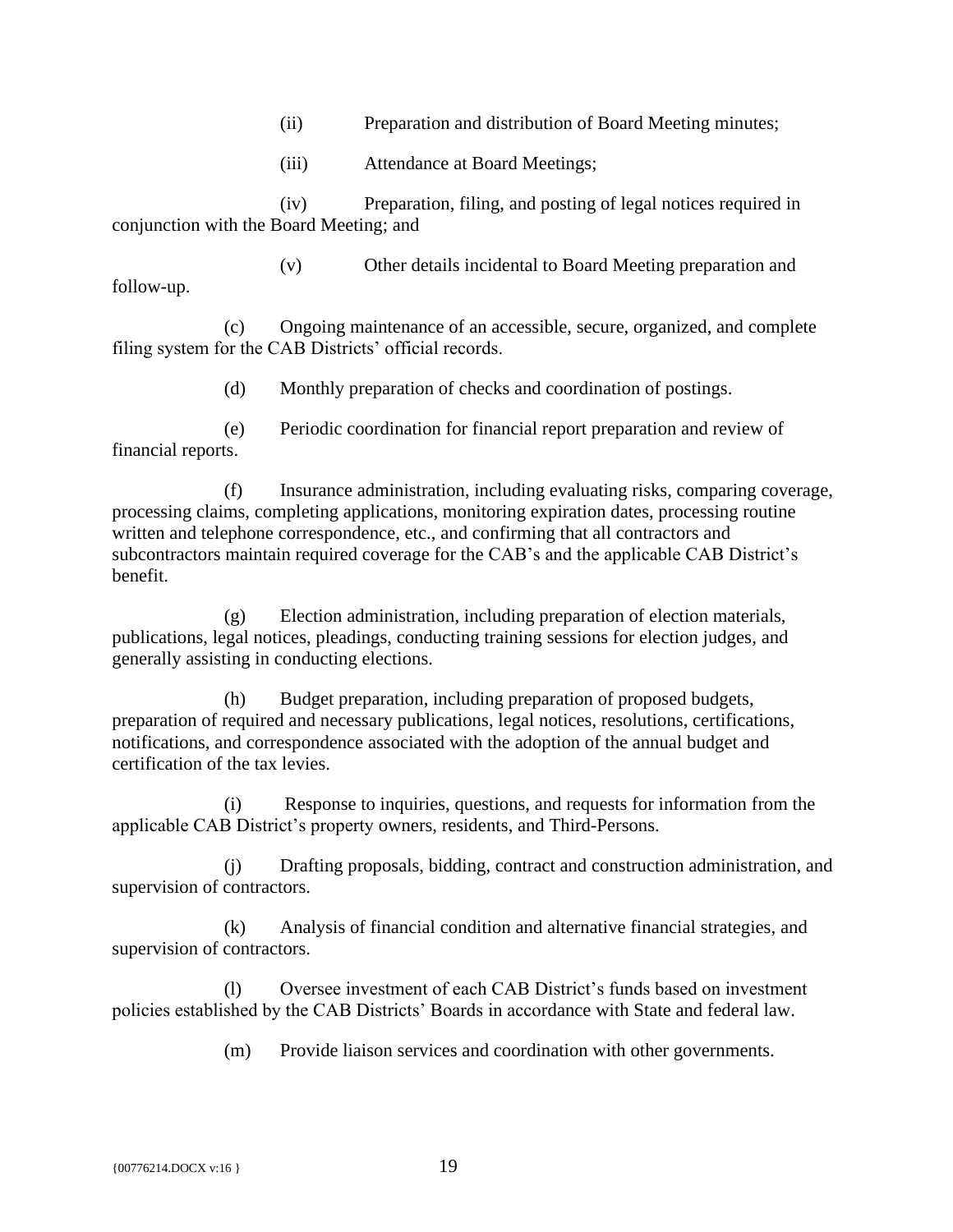(n) Coordinate activities and provide information as requested to external auditors engaged by the CAB Districts' Boards.

(o) Coordinate legal, accounting, engineering, financing, and other professional services for the CAB Districts.

(p) Perform other services with respect to the operation and management of each CAB District as requested by the applicable CAB District's Board.

In addition to these services, when other services are, in the professional opinion of the CAB, necessary, the CAB may, with the approval of a CAB District, provide professional services to such CAB District in lieu of retaining consultants or contractors to provide those services. Without limiting the foregoing provisions of this 4.1, each CAB District may elect, at its own cost, to retain its own legal counsel and/or accounting services (each, a "**Professional Service Provider**"). In addition to providing their respective legal and accounting services, such Professional Service Provider may also assist and/or advise such CAB District as it relates to the Administrative Services provided to such CAB District by the CAB. The CAB Districts do not intend for a CAB District to pay duplicative costs for such legal and/or accounting services. Therefore, reasonable costs incurred by a CAB District for legal and/or accounting services provided by a Professional Service Provider that are similar in scope and cost to, and not in excess of, such CAB District's share of legal and/or accounting services set forth in the Final Budget shall be deducted from amounts that would otherwise be payable to the CAB for legal and/or accounting services. If such CAB District engages a Professional Service Provider for legal and/or accounting services that are not similar in scope and cost to (or are in excess of) such CAB District's share of legal and/or accounting services set forth in the Final Budget, the costs for such Professional Service Provider(s) shall be borne solely by such CAB District.

# <span id="page-24-0"></span>**ARTICLE V : FINANCING OF PUBLIC IMPROVEMENTS AND THE REGIONAL TRANSPORTATION SYSTEM**

<span id="page-24-1"></span>5.1 Electoral Approval. Each of the CAB Districts has authorized, through the affirmative vote of the their respective voting electors, the issuance of debt, fiscal year spending, Multiple-Fiscal Year Financial Obligations, revenue collections, and other constitutional matters requiring voter approval for purposes of this CABEA, as well as the Construction of the Public Improvements, in accordance with law and pursuant to due notice.

<span id="page-24-2"></span>5.2 Bond Issuance, Debt, or Multiple-Fiscal Year Financial Obligation Incurrence. Each CAB District shall use its best efforts to meet its funding obligations under this CABEA through the imposition of mill levies and the imposition and collection of Development Fees, for payment on the CAB's Bonds. With regard to the financing of the Actual Capital Costs of the Public Improvements as determined by the CAB and required for the phasing and build-out of the Development, the CAB Districts agree that the CAB shall issue Bonds. Other than the obligations of the CAB Districts under this CABEA, the AACMD/ARTA ARI Mill Levy IGA, the CAB Districts ARI Mill Levy IGAs, and the Pledge Agreements contemplated by this CABEA, the CAB Districts shall not issue any Bonds or contractually commit to any multiple fiscal year obligations. The CAB Districts acknowledge that from time to time, the Developer will advance funds to the CAB to ensure that the CAB has sufficient funds to meet the CAB's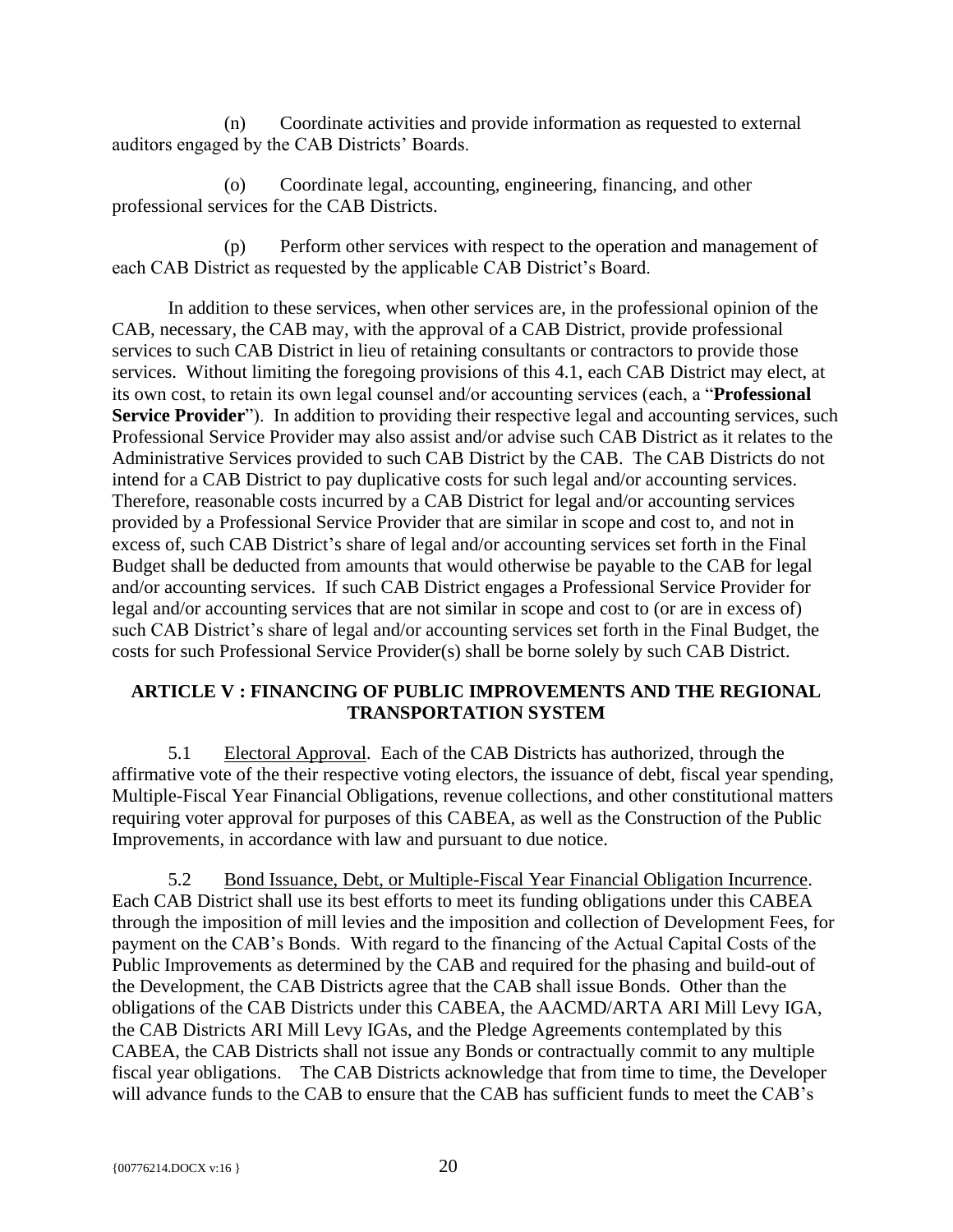Actual Operation and Maintenance Costs. The CAB is authorized to enter into service, funding and reimbursement agreements with the Developer, on behalf of all the CAB Districts, for repayment of such obligations in reliance on the CAB Districts' pledge of revenues to the CAB as set forth in this CABEA.

<span id="page-25-0"></span>5.3 Financial Obligations. The CAB shall have the authority to issue Bonds, notes, or other financial obligations payable solely from: (a) revenue derived from one or more of the functions, services, systems, or facilities of the CAB; (b) from money received under contracts entered into by the CAB; or (c) from other available money of the CAB. The terms, conditions, and details of Bonds, notes, or other financial obligations including related procedures and refunding conditions, must be set forth in the resolution of the CAB authorizing the Bonds, notes, or other financial obligations (pursuant to which resolution the CAB may elect to apply the terms of the Title 11, Article 57, Part 2, C.R.S., as amended to such Bonds, notes or other financial obligations) and must, to the extent practical, be substantially the same as those provided in Part 4 of Article 35, Title 31, C.R.S., relating to water and sewer revenue bonds; except that the purposes for which the same may be issued are not limited to the financing of water or sewage facilities. Bonds, notes, or other financial obligations issued under this Section are not an indebtedness of the CAB or the cooperating or contracting parties within the meaning of any provision or limitation specified in the Colorado Constitution or statutes. Each Bond, note, or other financial obligation issued under this Section must recite in substance that it is payable solely from the revenues and other available funds of the CAB pledged for the payment thereof, and that it is not a debt of the CAB or the cooperating or contracting parties within the meaning of any provision or limitation specified in the Colorado Constitution or statutes. Notwithstanding anything in this Section to the contrary, Bonds, notes, and other obligations may be issued to mature at such times not beyond forty (40) years from their respective issue dates, shall bear interest at such rates, and shall be sold at, above, or below the principal amount thereof, at a public or private sale, all as determined by the CAB Board. Interest on any Bond, note, or other financial obligation issued under this Section is exempt from taxation except as otherwise may be provided by law. The resolution, trust indenture, or other security agreement under which Bonds, notes, or other financial obligations are issued is a contract with the holders thereof and may contain such provisions as the CAB Board determines to be appropriate and necessary in connection with the issuance thereof and to provide security for the payment thereof, including, without limitation, any mortgage or other security interest in revenue, money, rights, or property of the CAB. The provisions of this Section shall apply to any Bonds issued by the CAB.

(a) The proceeds of any Bonds, the interest on which is intended to be excludable from gross income of the bondholders thereof for federal income tax purposes, shall be used solely to finance items that will not adversely affect the exclusion of such interest from such gross income.

(b) The CAB Districts acknowledge that the CAB may enter into pledge agreements with one or more CAB Districts, pursuant to which such CAB District(s) will be obligated to impose *ad valorem* property taxes for the payment of obligations issued by the CAB to fund Actual Capital Costs of Public Improvements. Notwithstanding any other provision contained in this CABEA, for so long as there remains in effect between the CAB and any CAB District such a pledge agreement, the provisions of such pledge agreement shall supersede every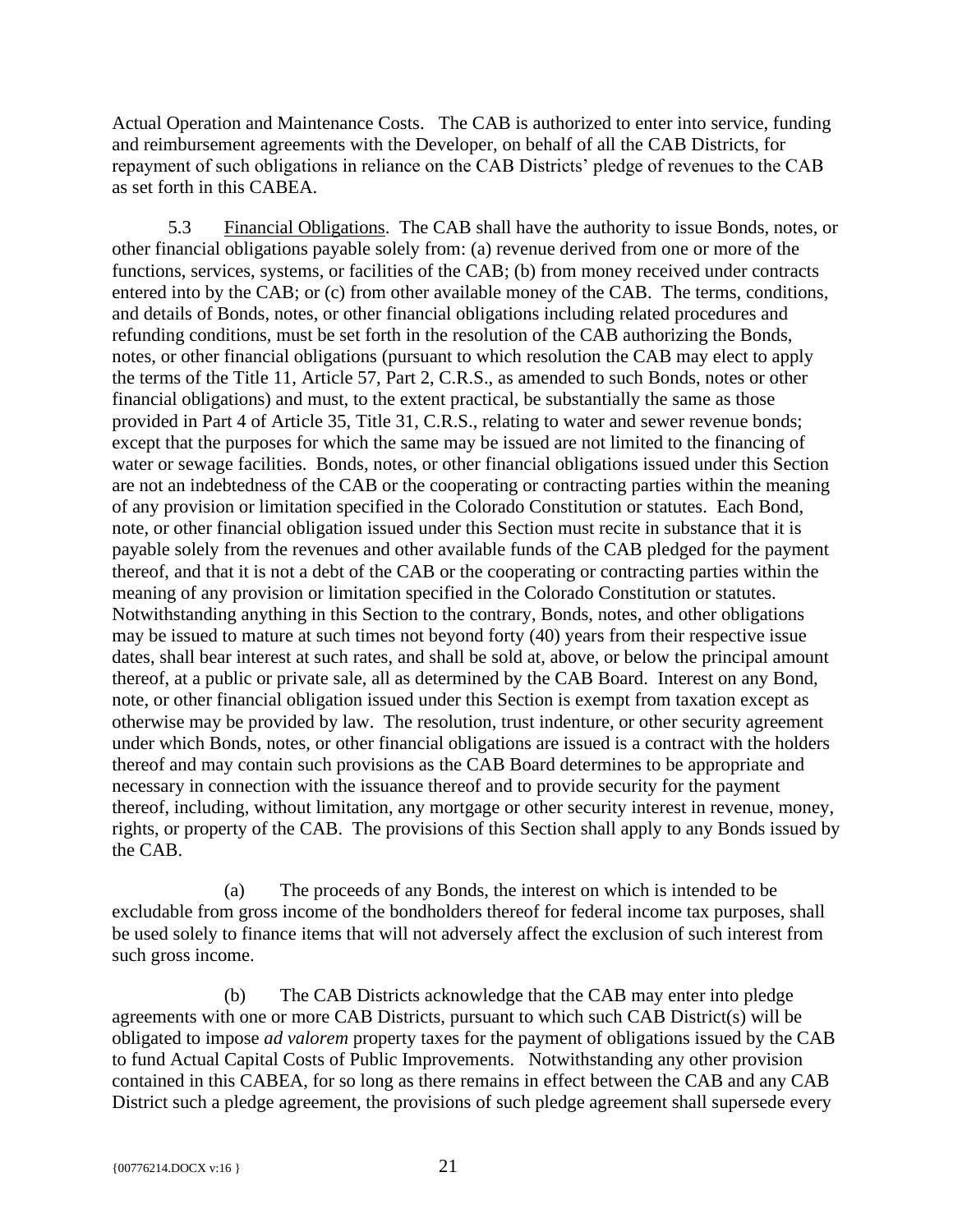financial obligation of such CAB District under this CABEA with respect to the funding of Actual Costs of Public Improvements. Any provisions of this CABEA purporting to require such CAB District to impose *ad valorem* property taxes, collect Development Fees, or otherwise pay moneys to the CAB to fund Actual Capital Costs of Public Improvements shall be of no force and effect during the term of such pledge agreement by the terms of the pledge agreement, and the application of any moneys to be imposed, collected, or received by the CAB District under such pledge agreement for the purpose of funding Actual Capital Costs of Public Improvements shall be governed solely by the terms of such pledge agreement.

(c) The CAB Districts acknowledge that the CAB may enter into pledge agreements with one or more CAB Districts, pursuant to which such CAB District(s) will be obligated to impose *ad valorem* property taxes for the payment of the cost of Operations and Maintenance Services and to fund obligations issued by the CAB to reimburse Developer advances to fund the cost of Operations and Maintenance Services. Notwithstanding any other provision contained in this CABEA, for so long as there remains in effect between the CAB and any CAB District such a pledge agreement, the provisions of such pledge agreement shall supersede every financial obligation of such CAB District under this CABEA with respect to the funding of Operations and Maintenance Services and the repayment of Developer advances to fund the cost of Operations and Maintenance Services. Any provisions of this CABEA purporting to require such CAB District to impose *ad valorem* property taxes, collect Fees, or otherwise pay moneys to the CAB to fund Operations and Maintenance Services shall be of no force and effect during the term of such pledge agreement by the terms of the pledge agreement, and the application of any moneys to be imposed, collected, or received by the CAB District under such pledge agreement for the purpose of funding the cost of Operations and Maintenance Service shall be governed solely by the terms of such pledge agreement.

# 5.4 Funding Account.

<span id="page-26-0"></span>(a) Prior to or upon the execution of this CABEA, the CAB will establish the Funding Account.

(b) All revenue received by the CAB Districts (exclusive of any revenue received from the imposition of an ARI Mill Levy imposed pursuant to the AACMD/ARTA ARI Mill Levy IGA or the CAB Districts ARI Mill Levy IGAs) will be transferred on a monthly basis to the CAB for deposit in the Funding Account and application in accordance with the Final Budget for the Budget Year. Notwithstanding the foregoing, if any Bond document or any pledge agreement with respect to any outstanding obligations of any CAB District requires revenue to be deposited directly with a bond trustee or other Third-Person, the applicable CAB District(s) shall be entitled to make such payments, and the failure to deposit such funds into the Funding Account shall not be considered a default under this CABEA. The CAB District(s) making such deposits shall provide the remaining CAB Districts with appropriate supporting documentation evidencing that such deposits are being made in a timely manner.

(c) The CAB shall, pursuant to each CAB District's respective Final Budget, deposit the required portion of revenues from Development Fees, revenue Bond proceeds, and any other revenues received from other sources, including Developer Capital Advances, into the Funding Account.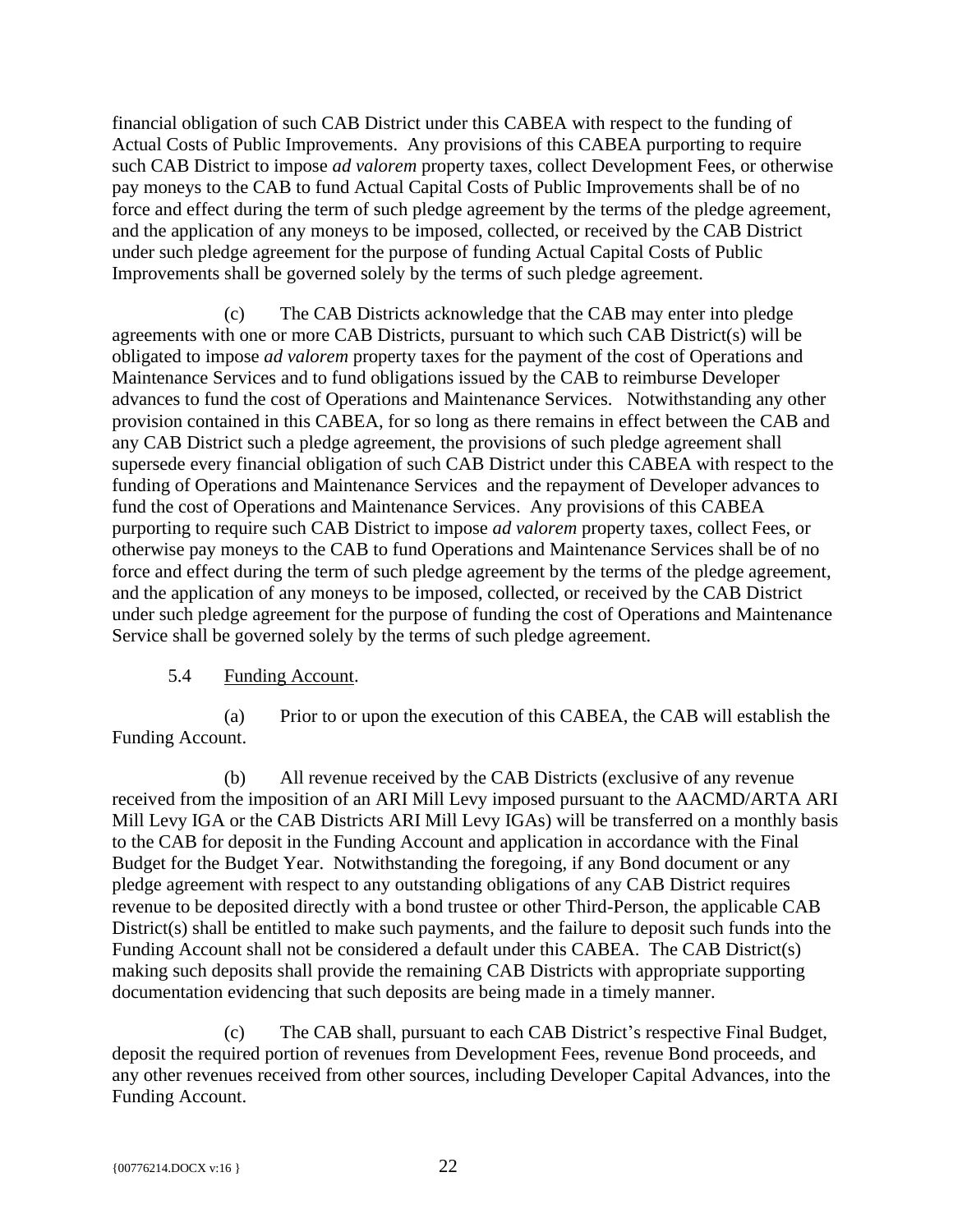(d) Each CAB District acknowledges that the CAB may borrow funds for deposit into the Funding Account in reliance on each CAB District's covenants to comply with the requirements of this CABEA.

<span id="page-27-0"></span>5.5 Disbursement of Funds. The CAB shall have the sole authority to withdraw moneys from the Funding Account for use in the payment of Actual Capital Costs and Actual Operations and Maintenance Costs as specified by the Final Budget for the CAB. Such funds, together with any interest thereon, shall be used only to pay Actual Capital Costs and Actual Operations and Maintenance Costs incurred by the CAB. The CAB shall provide each CAB District with an annual audit reflecting funds withdrawn and payments made from the Funding Account.

<span id="page-27-1"></span>5.6 Interest on Bonds. With respect to the CAB Bonds, the CAB Districts covenants they will not take any action or omit to take any action, if such action or omission would cause the interest on such Bonds to lose any of the following applicable exclusion(s):

(a) exclusion from gross income for federal income tax purposes under Section 103 of the Internal Revenue Code of 1986, as amended (the "**Tax Code**");

(b) exclusion from alternative minimum taxable income as defined in Section 55(b)(2) of the Tax Code except to the extent such interest is required to be included in the adjusted current earnings adjustments applicable to corporations under Section 56 of the Tax Code in calculating corporate alternative minimum taxable income; or

(c) exclusion from Colorado taxable income or Colorado alternative minimum taxable income under present State law.

Without limiting the generality of the foregoing, the CAB shall maintain such records regarding the investment of the proceeds of any Bonds that are issued by either the CAB to fulfill any rebate obligations pursuant to Section 148 of the Tax Code. The foregoing covenant shall remain in full force and effect, notwithstanding the payment in full or defeasance of the Bonds, until the date on which all obligations of the CAB in fulfilling the above covenant under the Tax Code and State law have been met.

<span id="page-27-2"></span>5.7 Pledge of Payment. The CAB Districts acknowledge that the CAB will determine the Actual Capital Costs and the Actual Operations and Maintenance Costs and will determine the mill levy that, if imposed by all CAB Districts and together with projected Fee revenue, would be sufficient to pay such Actual Capital Costs and Actual Operations and Maintenance Costs. The CAB Districts further agree to impose such mill levies as are determined by the CAB to be sufficient, together with projected Fee revenue, to pay Actual Capital Costs and Actual Operations and Maintenance Costs. The financial obligations of the CAB Districts to remit CAB District revenues to the CAB to fund the Actual Capital Costs and Actual Operations and Maintenance Costs under this CABEA shall be Multiple-Fiscal Year Financial Obligations of each CAB District, payable from ad valorem property taxes generated as a result of the certification by each CAB District of a debt service and operations mill levy and any revenue derived from Development Fees or other Fees, rates, tolls, or other charges of the CAB Districts. The full faith and credit of each CAB District, as limited by this CABEA, is hereby pledged to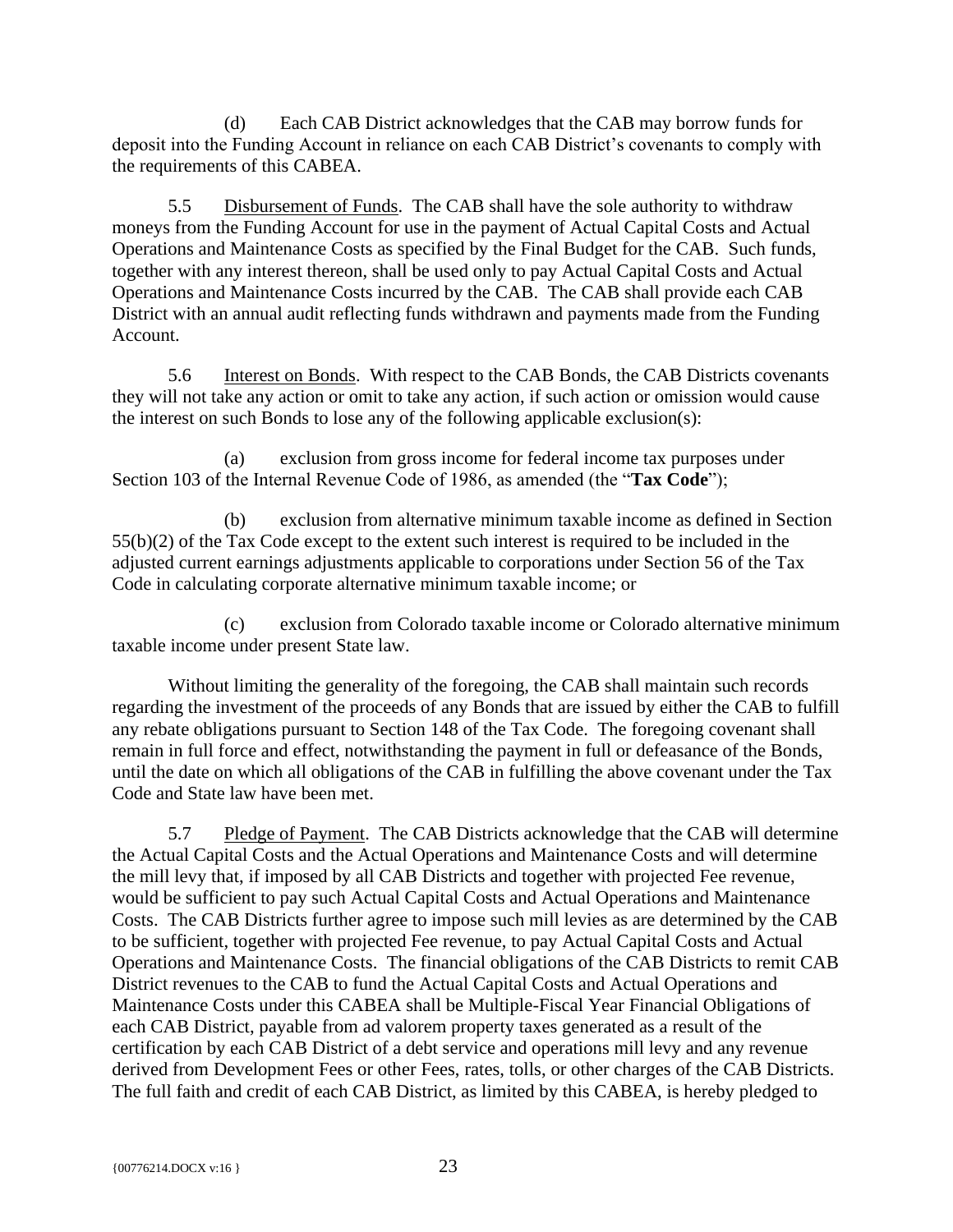the punctual payment of the amounts to be paid under this CABEA. Such amounts shall, to the extent necessary, be paid out of the general revenues of each CAB District or out of any funds available for that purpose.

For the purpose of raising such general revenues, and for the purpose of providing the necessary funds to make payments under this CABEA as the same become due, the Board of each CAB District shall annually determine, fix, and certify a rate of levy for *ad valorem* property taxes to the County, which when levied on all of the taxable property of such CAB District, shall raise direct *ad valorem* property tax revenues which, when added to other funds of the CAB District legally available therefor, will be sufficient to promptly and fully pay the amounts to be paid under this CABEA, as well as all other Multiple-Fiscal Year Financial Obligations or general obligation indebtedness of such CAB District, as the same become due. Except as limited in this CABEA, each CAB District covenants to levy such mills which are from time to time lawful, and as necessary, together with other moneys of the CAB District, to pay the amounts to be paid under this CABEA, along with all other general obligation indebtedness or Multiple-Fiscal Year Financial Obligations of the CAB District.

Notwithstanding anything to the contrary set forth in this CABEA, no CAB District shall be obligated to impose a mill levy in excess of what is allowable under its Service Plan.

<span id="page-28-0"></span>5.8 Effectuation of Pledge; Appropriation; Regulatory Amendment. Except as limited by this CABEA, the amounts to be paid under this CABEA are hereby appropriated for that purpose, and such amounts shall be included in the annual budgets and the appropriation resolutions or measures to be adopted or passed by the board of directors of each CAB District in each year this CABEA remains in effect. The CAB shall direct the mill levy to be imposed each year by the CAB Districts. No provisions of any constitution, statute, resolution, or other measure enacted after the execution of this CABEA shall in any manner be construed as limiting or impairing the obligations of a CAB District to levy, administer, enforce, and collect the ad valorem property taxes and other revenues required for the payment of its obligations under this CABEA.

It shall be the duty of the Board of each CAB District annually, at the time and in the manner provided by law for the levying of such CAB District's taxes, to ratify and carry out the provisions of this CABEA regarding the levy and collection of the *ad valorem* property taxes specified under this CABEA, and to require the officers of the CAB District to cause the appropriate officials of the County, to levy, extend, and collect such taxes in the manner provided by law.

<span id="page-28-1"></span>5.9 CAB Reliance; Funding Obligations Pending Dispute Resolution. The CAB Districts agree that their authority to modify this CABEA is limited so as to prohibit a repeal of the obligations set forth in this CABEA. The CAB Districts each agree, notwithstanding any fact, circumstance, dispute, or any other matter, that it will not take or fail to take any action which would delay a payment to the CAB or impair the CAB's ability to receive payment due under this CABEA. Each CAB District acknowledges that the CAB may issue revenue Bonds and the CAB may obtain financial commitments and security for its Bonds from Third-Persons, all of whom shall be relying on performance of the payment obligations of the CAB Districts under this CABEA. The purpose of this Section is to ensure that the CAB receives all payment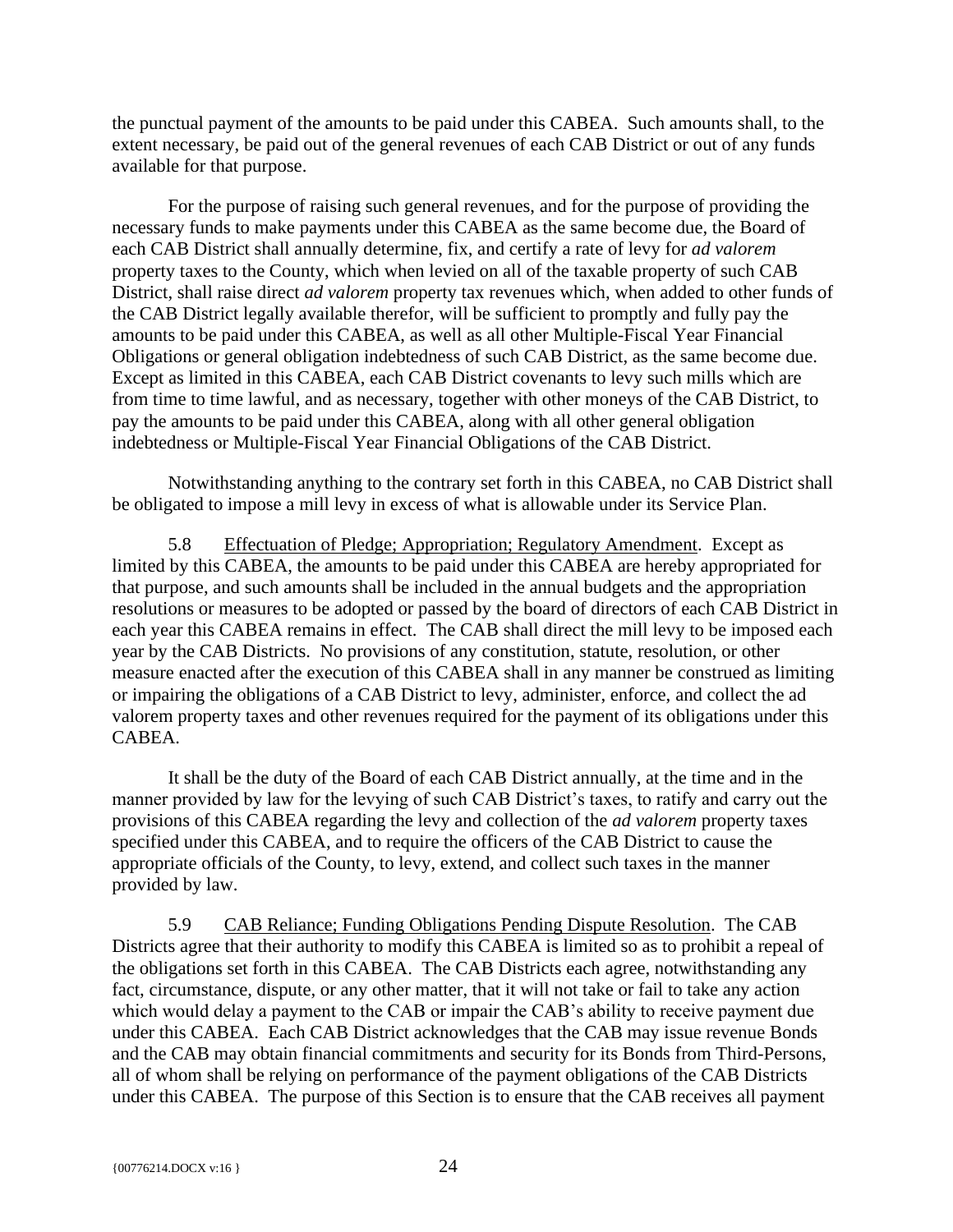due under this CABEA in a timely manner so that the CAB may pay Actual Capital Costs and Actual Operations and Maintenance Costs. Notwithstanding that the bondholders are not in any manner third party beneficiaries of this CABEA, and do not have any rights in or rights to enforce or consent to amendment of this CABEA, each CAB District agrees that during the pendency of any litigation which may arise under this CABEA, all payments shall be made by such CAB District for the purpose of enabling the CAB to make payments on its Bonds. If a CAB District believes it has valid defenses, setoffs, counterclaims, or other claims, it shall make all payments to the CAB as described in this CABEA and seek to recover such payments by actions at law or in equity for damages or specific performance.

<span id="page-29-0"></span>5.10 Parameters for Bond Issuance. Unless otherwise previously approved in writing by the City, all Bonds issued by any of the CAB Districts and/or the CAB shall be subject to the applicable provisions of the CAB Districts' Service Plans.

# **ARTICLE VI : CONSTRUCTION OF PUBLIC IMPROVEMENTS**

#### <span id="page-29-1"></span>6.1 Construction and Acquisition of Public Improvements.

<span id="page-29-2"></span>(a) The CAB shall have the right and power to construct and acquire all Public Improvements set forth in the Long Term Capital Improvements Plan pursuant to a process and procedure set forth in the Bylaws, if any, and as provided in this CABEA.

(b) The CAB Districts acknowledge that the CAB may engage AACMD to provide services to the CAB in relation to the planning, design and construction of the Public Improvements from time to time, including but not limited to, the provision of project management services, and the terms and conditions of the provision of such services shall be as set forth in the agreements as approved and executed by the CAB and AACMD.

(c) The CAB Districts acknowledge that AACMD is a party to the ARTA Establishment Agreement and the AACMD/ARTA ARI Mill Levy IGA, and that the CAB Districts shall have responsibilities under the CAB Districts ARI Mill Levy IGAs.

(d) The CAB Districts agree that until a separate written agreement is entered into between the CAB and AACMD, the CAB shall have no responsibility for the matters that are the subject of the AACMD/ARTA ARI Mill Levy IGA and the CAB Districts ARI Mill Levy IGAs.

(i) The CAB Districts acknowledge the CAB and AACMD are under current discussions regarding an agreement pursuant to which the CAB shall be responsible for the operations and maintenance of certain parts of the Regional Transportation System, prior to acceptance by the appropriate jurisdiction for ownership and maintenance.

<span id="page-29-3"></span>6.2 Diligence. If required by the Act or any agreement between the CAB and/or the CAB Districts and another governmental entity having jurisdiction, a contract for construction of approved Public Improvements shall be publicly bid and fully approved at a public meeting.

<span id="page-29-4"></span>6.3 Public Improvements Process. Prior to the approval of a construction contract for approved Public Improvements: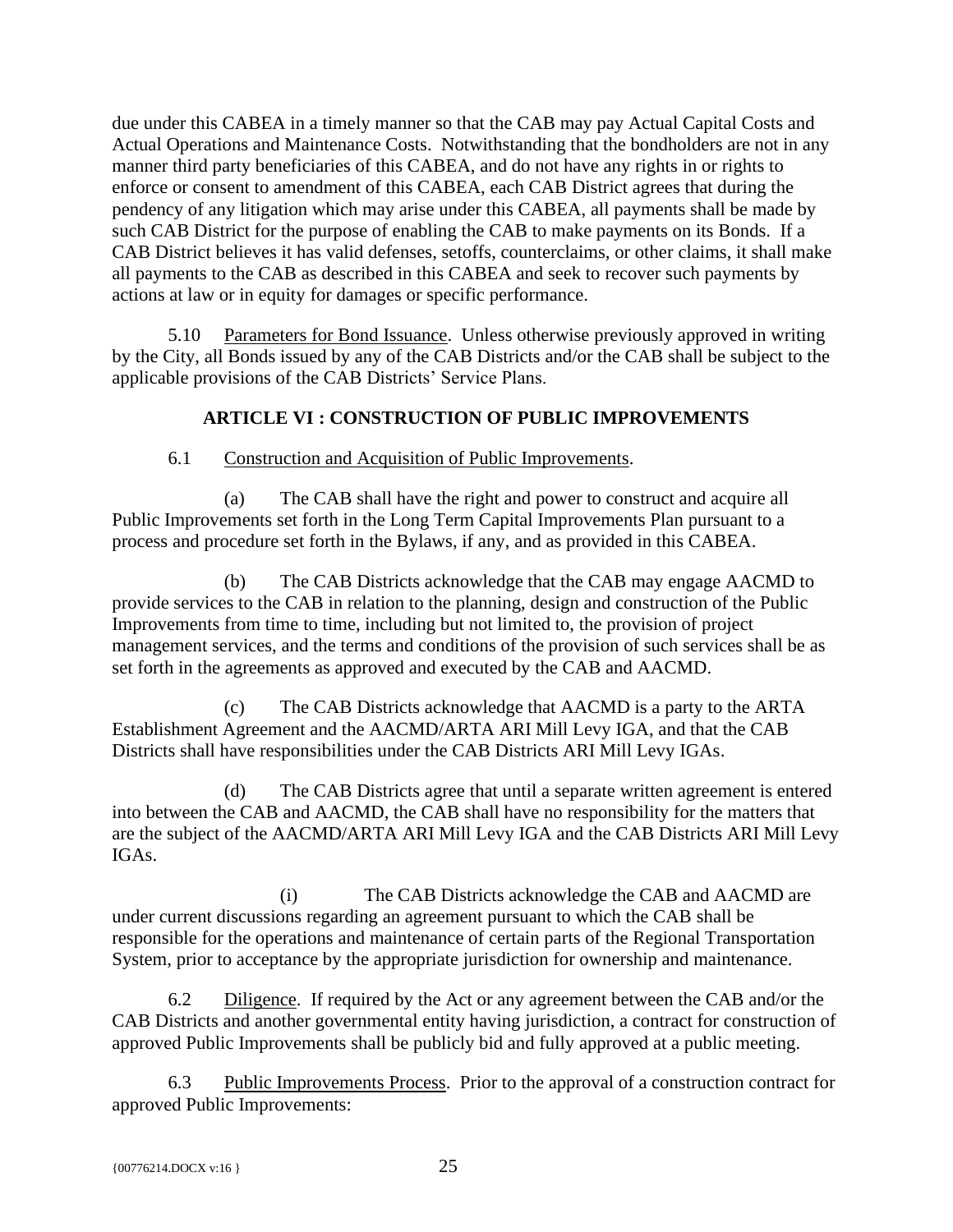(a) The CAB shall determine the operations and maintenance and repair and replacement costs associated with such Public Improvements for purposes of the impact on the operations and maintenance budget in the current and future years. The CAB Board shall schedule, phase, and configure the Public Improvements to adequately and economically provide for the needs of the CAB Districts' residents and property owners, and as development demands require.

(b) The CAB shall obtain all necessary governmental approvals, and exercise reasonable efforts to comply with Colorado and other applicable rules, laws, regulations, and orders.

(c) The CAB shall cause Construction of the Public Improvements to be commenced on a timely basis, subject to receipt of all necessary governmental approvals and the terms of this CABEA.

(d) The CAB shall make available during normal business hours to the CAB Districts copies of any and all Construction contracts and related documents concerning the Public Improvements, and shall deliver copies of such documents to any CAB District upon receipt of a written request. The CAB shall diligently and continuously prosecute to completion the Construction of the Public Improvements.

(e) The CAB Board shall have the authority to approve non-material changes or modifications to construction contracts, in accordance with any adopted CAB Board resolution, between Board Meetings and as necessary to diligently pursue Construction activities; provided, however, that any such change order shall be ratified at the next Board Meeting.

(f) In case of emergencies, the CAB Board may approve contracts which shall be ratified at the next Board Meeting, so long as it facilitates Construction of the Public Improvements within the Final Budget.

<span id="page-30-0"></span>6.4 Governmental Requirements. The facility and service standards of the CAB shall be compatible with those of the City and such other governmental entities as may be applicable.

# <span id="page-30-1"></span>**ARTICLE VII : OWNERSHIP AND DEDICATION OF PUBLIC IMPROVEMENTS; OPERATIONS AND MAINTENANCE SERVICES**

<span id="page-30-2"></span>7.1 Ownership of Public Improvements. The CAB shall own, operate, and maintain all Public Improvements unless and until any of such Public Improvements are dedicated to the City or another appropriate governmental entity for perpetual ownership and maintenance. The CAB Districts hereby transfer and assign to the CAB all interests in real estate contracts, and the CAB Districts agree to execute all deeds and other documents necessary to evidence this transfer and conveyance.

<span id="page-30-3"></span>7.2 Transfer of Public Improvements. Except as may be required by law, the City, or any other jurisdiction that will be accepting the completed improvement for ownership, operations or maintenance, or under the Service Plans, the CAB shall not transfer Public Improvements to another entity without the express written consent of the CAB Districts' Boards.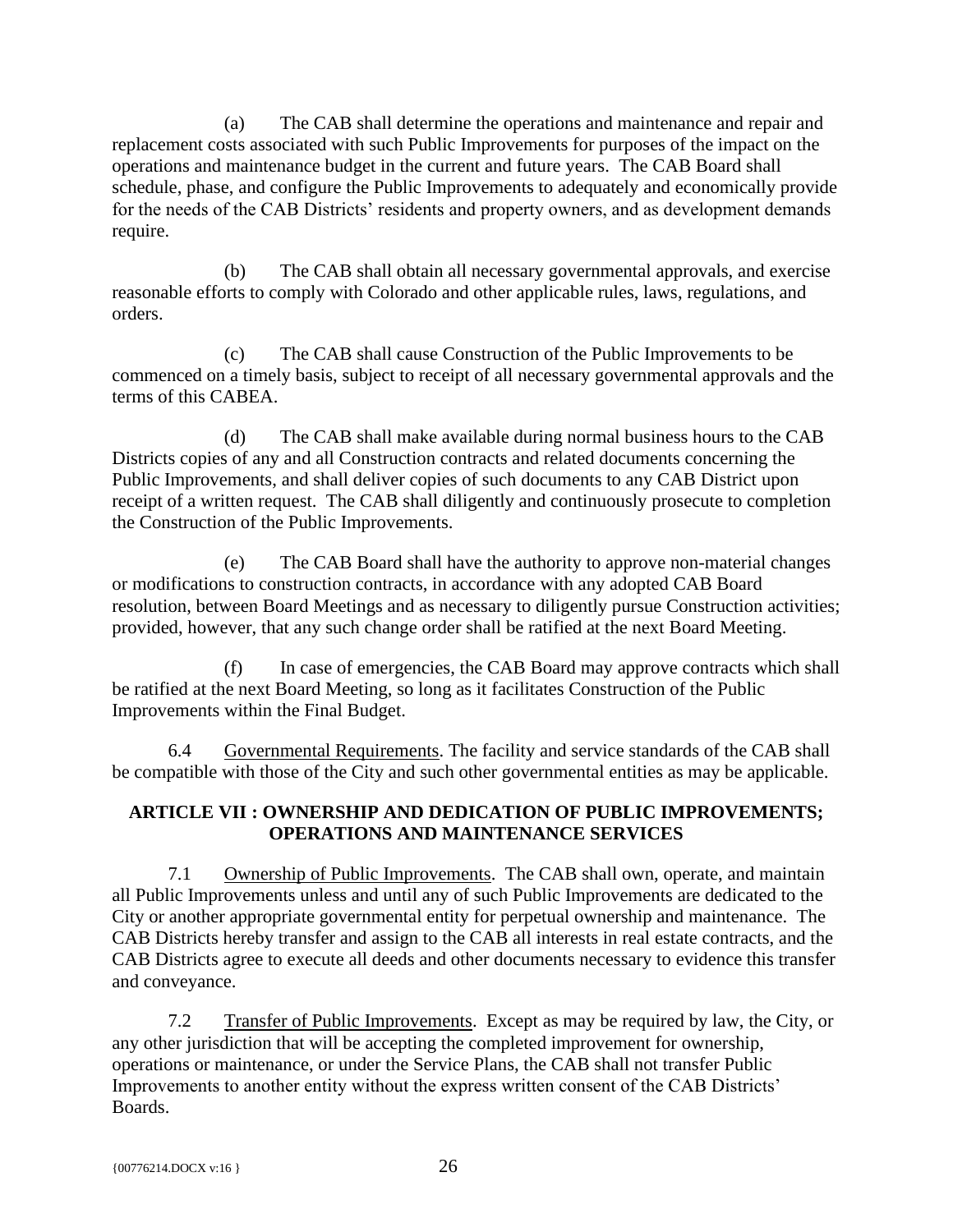<span id="page-31-0"></span>7.3 Ownership of the Regional Transportation System. The CAB Districts acknowledge that AACMD may own, operate, or maintain certain of the Regional Transportation System during the applicable warranty period and before final transfer to the appropriate governing jurisdiction pursuant to one or more separate agreements between the CAB and AACMD.

(a) Following the applicable warranty period and pursuant to one or more separate agreements between the CAB and AACMD, the CAB shall assume ownership, operate, and maintain any Regional Transportation System improvement(s) constructed by AACMD and not transferred to a separate governing jurisdiction.

(b) The CAB shall not accept any Regional Transportation System improvement that is not constructed in accordance with applicable laws, rules, and regulations.

<span id="page-31-1"></span>7.4 Operations and Maintenance Services. Within the constraints of the Final Budget and appropriations for such purposes, the CAB Board shall supervise and cause to be performed all Operation and Maintenance Services, regardless of location, including, but not limited to, the following:

(a) Draft proposals, bidding (if required by laws applying to special districts), contracts, and provide contract administration and supervision of service providers;

(b) Supervise and ensure contract compliance by all service providers, including the establishment and maintenance of preventive maintenance programs;

(c) Procure all inventory, parts, tools, equipment, and other supplies necessary to perform the services required;

(d) Retain service providers and professional services, to perform duties, including, but not limited to, the following:

(i) Operations and maintenance, including mosquito, weed, and animal control;

(ii) Cooperation with City, County, State, and federal authorities in providing such tests as are necessary to maintain compliance with appropriate governmental standards;

(iii) Permitting and supervision of the connection of utility lines to private developments;

(iv) Coordinate Construction with various utility companies to ensure minimum interference with CAB maintenance responsibilities and assets owned;

(v) Perform routine maintenance and repairs necessary to continue the efficient operation of assets;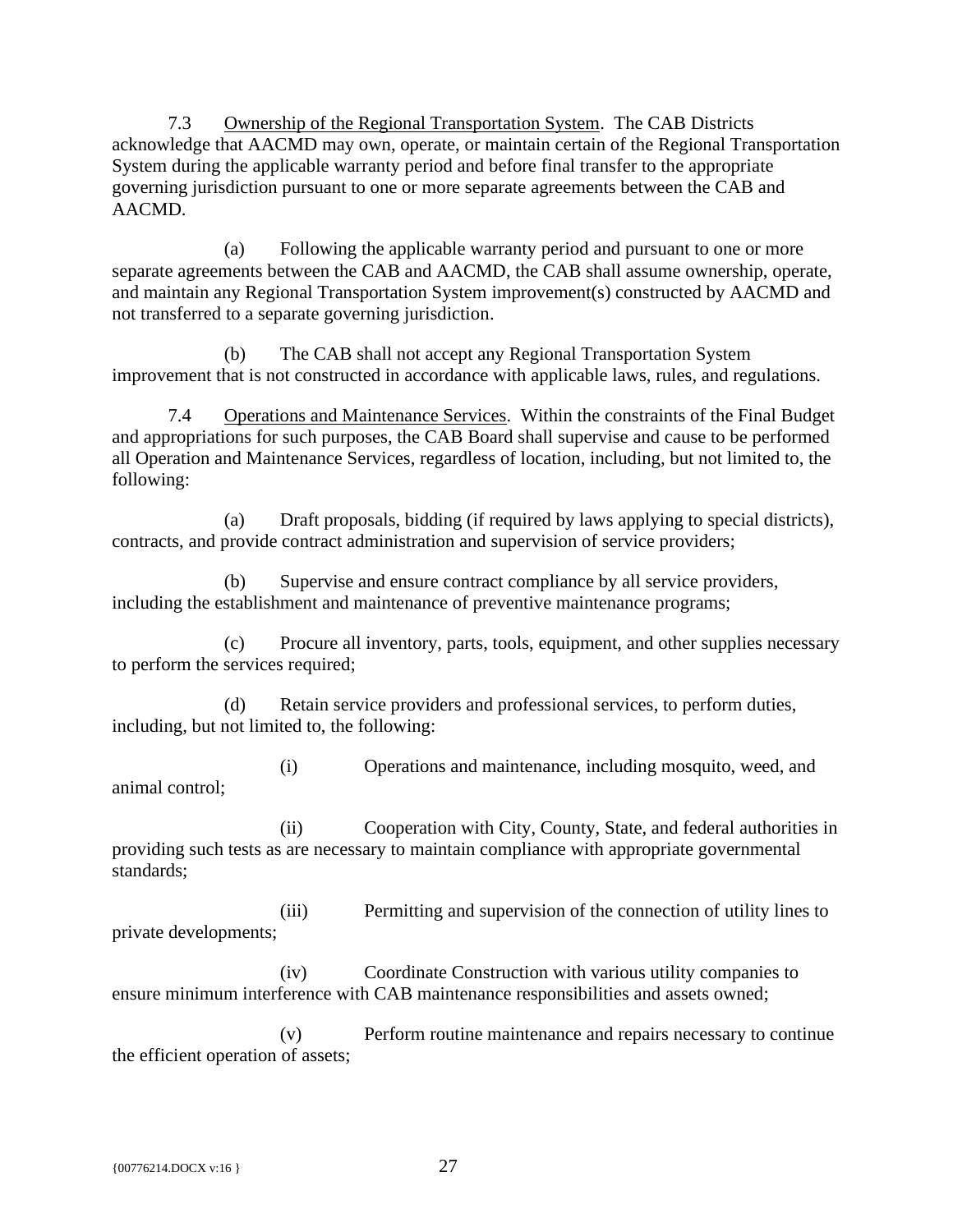(vi) Provide for the services of subcontractors necessary to maintain and continue the efficient operation of assets; and

(vii) Provide for emergency preparedness, consisting of a centralized telephone number maintained to provide adequate response to emergencies.

<span id="page-32-0"></span>7.5 CAB Manager. The CAB may hire or engage a CAB Manager to assist in the implementation of the Operations and Maintenance Services.

(a) The Actual Operations and Maintenance Costs shall be determined during the budget process.

(b) The CAB shall make available to the CAB Districts copies of all service contracts.

(c) Any agreement governing a CAB Manager's contractual relationship with respect to Bond financed Public Improvements shall comply with all applicable federal income tax requirements if interest on the Bonds is intended to be excluded form gross income of the bondholders for federal income tax purposes.

# **ARTICLE VIII : BUDGET PROCESS**

<span id="page-32-2"></span><span id="page-32-1"></span>8.1 Adoption. The CAB shall establish in the CAB's Bylaws an annual budget process. At a minimum, the CAB budget process shall require the CAB to furnish to each CAB District the following:

(a) An accounting of any estimated carryover balances from prior years; and

(b) A proposed schedule for deposits based on the expected timing for receipt of funds generated from (i) the CAB Districts' *ad valorem* property taxes and specific ownership taxes; (ii) Developer Capital Advance(s) and Developer Operating Advances to the CAB or CAB Districts; and/or (iii) other rates, Fees, tolls, and other charges that may be imposed by the CAB or any of the CAB Districts from time to time in accordance with State law.

<span id="page-32-3"></span>8.2 Annual Appropriation. On or before December 10th of each year throughout the term of this CABEA, each of the CAB Districts and the CAB agree to budget and appropriate funds for ensuing year in the amount sufficient to pay for the costs and expenses necessary to undertake the services.

<span id="page-32-4"></span>8.3 Final Budget. The Final Budget may be amended from time to time in accordance with State law, to reflect changes in actual revenues and/or expenses, utilizing the same process and requirements set forth in this Article, except that the CAB may establish alternative reasonable time periods for preparation, review, and approval of proposed budget amendments. Any Final Budget processed and approved in accordance with this Section shall be known as an "**Amended Final Budget**".

In the event that funding provided by any CAB District to the CAB exceeds the amount owed by that CAB District according to the Amended Final Budget, the balance may be carried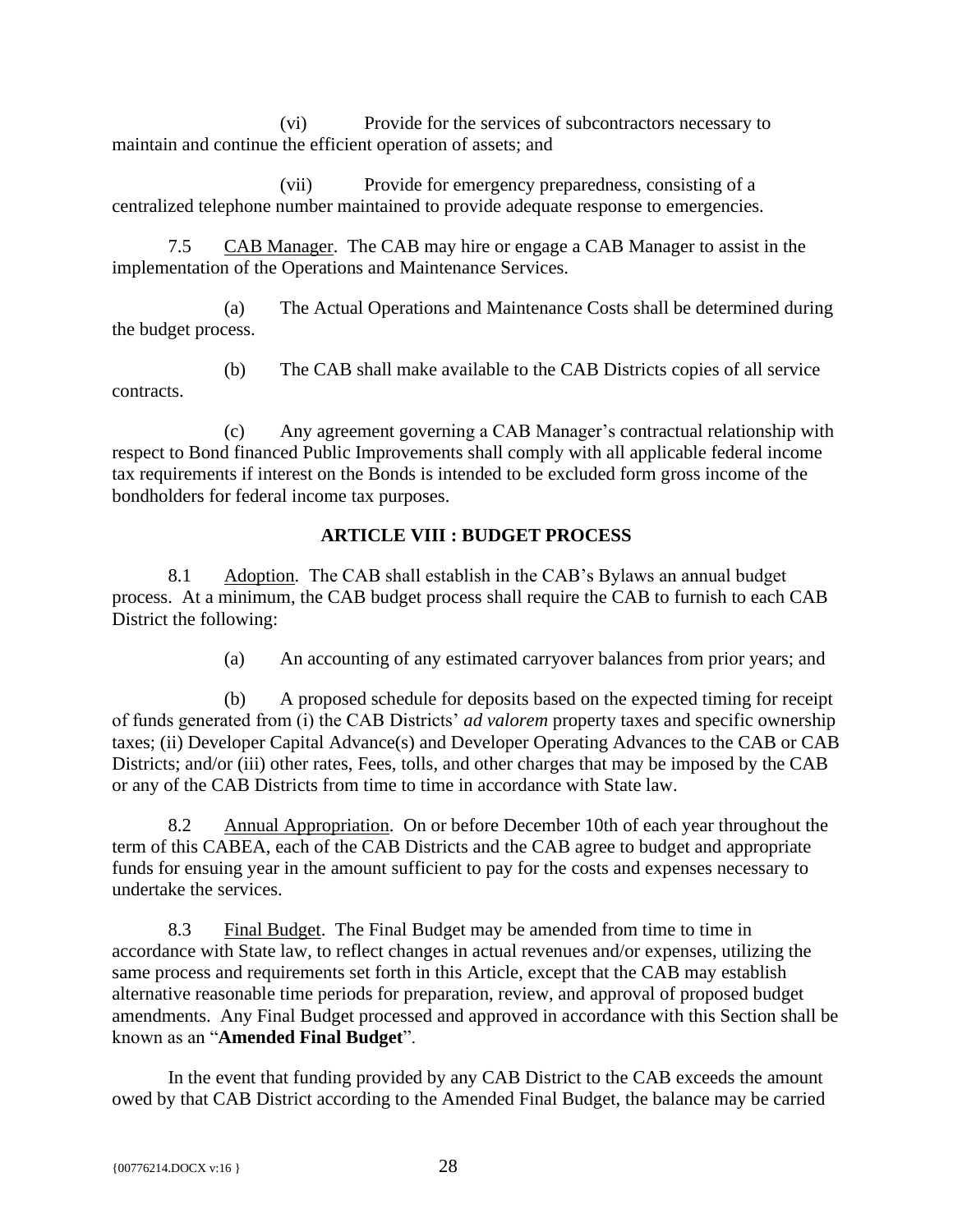over and credited against the anticipated funding obligation of such CAB District for the following year as identified by the Preliminary Budget Documents.

#### <span id="page-33-0"></span>**ARTICLE IX : COVENANT ENFORCEMENT AND ARCHITECTURAL REVIEW**

<span id="page-33-1"></span>9.1 TAH Master Declaration Delegation to CAB. During the term of this CABEA, AACMD, District No. 1, District No. 2, District No. 3, ATEC No. 1, and ATEC No. 2 assign to the CAB all duties, rights, and obligations delegated to AACMD, District No. 1, District No. 2, District No. 3, ATEC No.1, and ATEC No. 2 by the TAH Master Declaration, the TAH Design Guidelines, and the TAH Covenant Enforcement Rules and Regulations, all as may be amended, with respect to the TAH Covenant Enforcement Services, together with the TAH Covenants, as may be recorded in the future. Specifically, with respect to each document, the CAB is authorized as follows:

(a) TAH Master Declaration. On behalf of AACMD, District No. 1, District No. 2, District No. 3, ATEC No. 1, and ATEC No. 2, the CAB shall be charged with enforcing the TAH Design Guidelines and additional or supplemental design guidelines (including with respect to specific portions of the Service Area) as authorized by the TAH Master Declaration or the TAH Covenants. AACMD, District No. 1, District No. 2, District No. 3, ATEC No. 1, and ATEC No. 2, further authorize the CAB to enforce any and all use restrictions as set forth in the TAH Master Declaration or TAH Covenants on behalf of AACMD, District No. 1, District No. 2, District No. 3, ATEC No.1, and ATEC No. 2, without regard to which of such CAB Districts the property subject to the action is included.

(b) TAH Design Review Committee. The CAB Districts acknowledge that general administration of the TAH Design Guidelines is assigned by the TAH Master Declaration to the TAH Design Review Committee, (also known as the "Community-Wide Architectural Review Committee") as such committee is more particularly defined and described in the TAH Master Declaration and Covenant Enforcement Rules and Regulations (the "**TAH Design Review Committee**"). The CAB shall appoint not less than five (5) members to the TAH Design Review Committee, three (3) of whom having experience in architecture, engineering, land planning, landscape architecture, real estate development, contracting, building, code enforcement, or a related field that the CAB Board deems relevant and appropriate.

(c) TAH Enforcement Committee. The CAB Districts acknowledge that general administration of the covenants, rules, and regulations set forth in the TAH Master Declaration is assigned by the TAH Master Declaration to the Enforcement Committee ("**TAH Enforcement Committee**"), as such committee is more particularly described in the TAH Master Declaration and Covenant Enforcement Rules and Regulations. The CAB shall appoint the members of the TAH Enforcement Committee in accordance with the TAH Master Declaration and Covenant Enforcement Rules and Regulations.

(d) Imposition of Fees and Fines Related to TAH Master Declaration and TAH Covenants. The CAB Board may adopt and impose appropriate Fees and Fines related to the activities of the TAH Design Review Committee and the TAH Enforcement Committee, and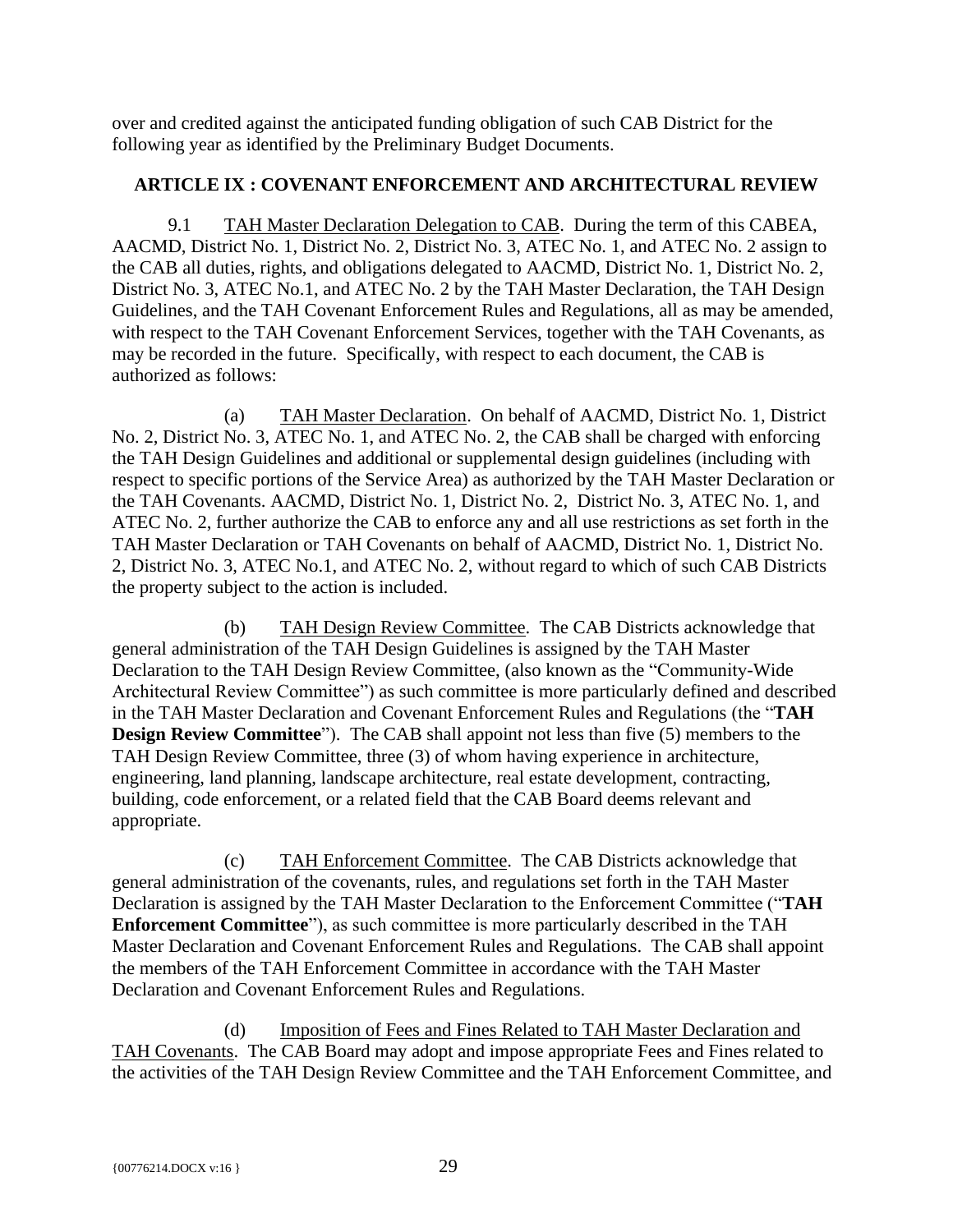to otherwise implement the provisions of the TAH Master Declaration, the TAH Covenants, and this CABEA.

(e) Independent Contractors. The CAB Districts agree and acknowledge that at any time during the term of this CABEA the CAB may engage one or more independent contractors to carry out and enforce all or a portion of the provisions of the TAH Master Declaration, TAH Design Guidelines, TAH Covenant Enforcement Rules and Regulations, and any supplemental documents and agreements related to the provision of the TAH Covenant Enforcement Services. The contractual relationship with any such independent contractor shall be managed solely by the CAB.

<span id="page-34-0"></span>9.2 Covenant Enforcement Area and Revenue. During the term of this CABEA, the CAB is authorized to undertake the applicable Covenant Enforcement Services within the boundaries of the CAB Districts to the extent that the real property within such boundaries is subject to the Declaration, the TAH Design Guidelines, and/or the TAH Covenant Enforcement Rules and Regulations; provided, however, that any and all revenues used to furnish the Covenant Enforcement Services in accordance with TAH Master Declaration, the TAH Design Guidelines, and the TAH Covenant Enforcement Rules and Regulations must be derived from within the boundaries of the CAB District in which the Covenant Enforcement Services are furnished. By way of illustration, revenue furnished for the administration of the TAH Master Declaration, the TAH Design Guidelines, and the TAH Covenant Enforcement Rules and Regulations within the boundaries of District No. 1 shall be derived from within the boundaries of District No. 1 or from within a smaller sub-portion of such area to the extent such sub-area is the sole recipient of the TAH Covenant Enforcement Services provided.

<span id="page-34-1"></span>9.3 Records and Reports. Throughout the term of Covenant Enforcement Services by the CAB, the CAB shall maintain and preserve books, documents, papers, and records of any independent contractors or service providers providing services on behalf of the CAB, which are directly pertinent to the Covenant Enforcement Services (subject in all events to the then-current document retention policies of the CAB), and the CAB shall make available the same to the CAB Districts and any of their authorized representatives upon request at all reasonable times for the purpose of making audits and examinations.

<span id="page-34-2"></span>9.4 Costs. Costs incurred by the CAB in the provision of Covenant Enforcement Services shall be considered Actual Operations and Maintenance Costs for purposes of this CABEA.

<span id="page-34-3"></span>9.5 Appellate Body. The CAB Districts acknowledge that the CAB Board may create an appellate board to review the decisions of the TAH Design Review Committee and the TAH Enforcement Committee. Any appellate board may consist of a subset of the Board Members or all Board Members.

<span id="page-34-4"></span>9.6 Other Committees. The CAB Board may organize and provide for the administration of such other boards, committees, and subcommittees as it deems reasonable and appropriate.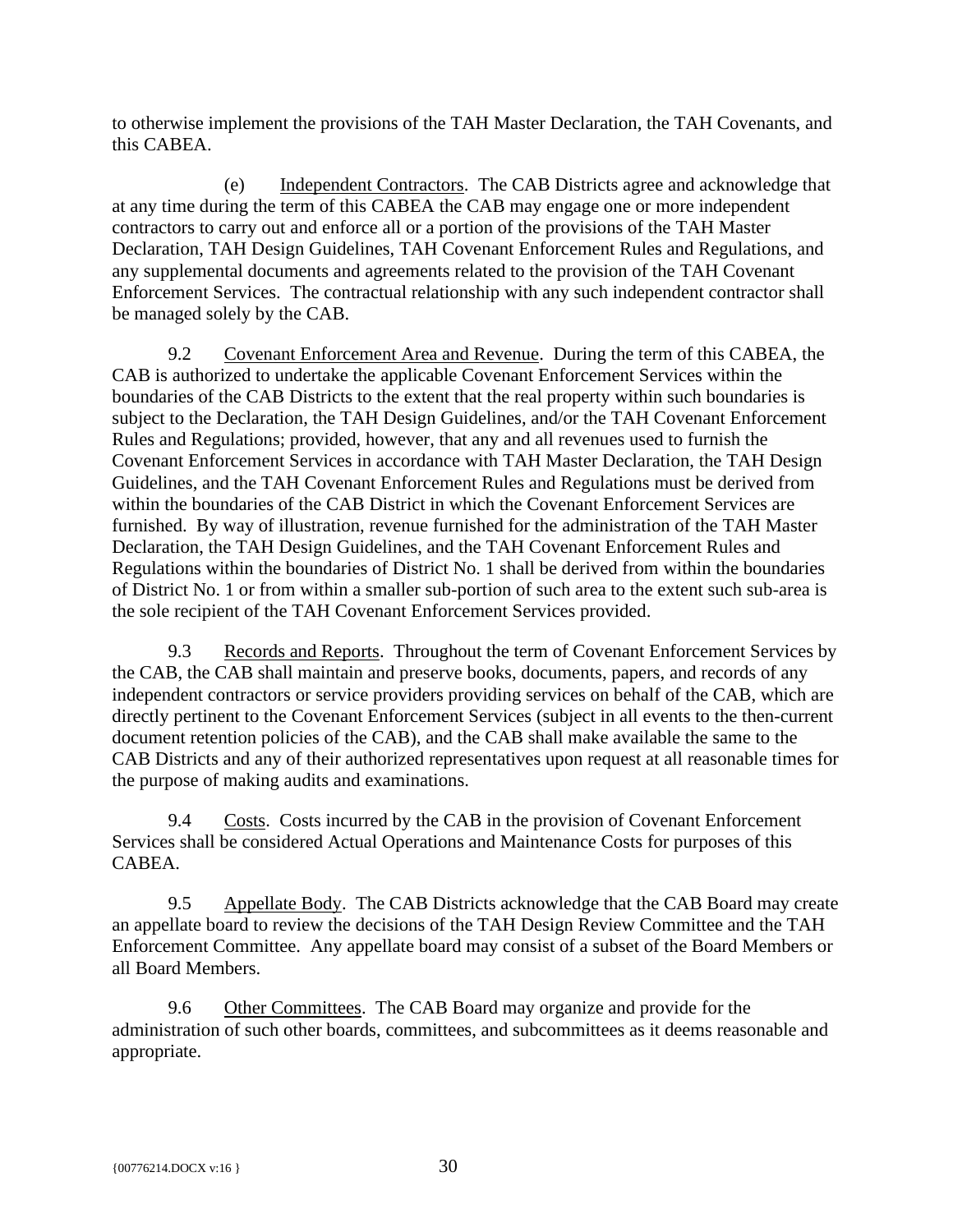<span id="page-35-0"></span>9.7 Termination of Covenant Enforcement Services and Transition of Responsibilities.

(a) Any CAB District may elect to terminate the CAB's Covenant Enforcement Services within its borders with or without cause; provided, however, that in such event the terminating CAB District shall be required to administer and enforce the TAH Master Declaration, the TAH Design Guidelines, and the TAH Covenant Enforcement Rules and Regulations within its own boundaries. In such case, the written resolution of the board of directors of the Terminating District shall establish a Transition Period of ninety (90) to one hundred twenty (120) days to unwind the mutual covenants of this CABEA related to the Covenant Enforcement Services. During such transition period, the Terminating District agrees to work cooperatively with the CAB and the other CAB Districts to develop and execute transition procedures that minimize impact to the CAB Districts' property owners.

(b) To the extent it is possible to assess whether excess funds of the Terminating District will remain under the CAB's control following the termination of Covenant Enforcement Services by the CAB, the CAB shall transmit any funding overage to the Terminating District during the Transition Period. In the event that the end balance for the Terminating District's funding of the Covenant Enforcement Services cannot be determined during the Transition Period, the CAB shall transmit any excess funds of the Terminating District remaining on the CAB's books to the Terminating District no later than January 31<sup>st</sup> of the year following the year in which Covenant Enforcement Services are terminated.

(c) During the Transition Period, the CAB shall transmit any and all books, documents, papers, and records related to Covenant Enforcement Services provided for the benefit of the Terminating District to such CAB District. The CAB shall also retain copies of such books, documents, papers, and records. The provisions of this subsection (c) are subject, in all events, to the then-current document retention policies of the CAB.

(d) Upon termination of the CAB's Covenant Enforcement Services, any Terminating District shall administer and enforce the applicable Declaration, Design Guidelines, and Covenant Enforcement Rules and Regulations within its own boundaries, and any and all revenues used to furnish such services shall continue to be derived from within the boundaries of the CAB District in which the services are furnished.

# **ARTICLE X : SPECIAL PROVISIONS**

<span id="page-35-2"></span><span id="page-35-1"></span>10.1 Rights of the CAB. Subject to the limitations of this CABEA, the CAB Districts grant the CAB the right to construct, own, use, connect, disconnect, modify, renew, extend, enlarge, replace, convey, abandon, or otherwise dispose of any and all real property, Public Improvements or appurtenances thereto, and any and all other interests in real or personal property or otherwise, within the ownership, possession or control of the CAB Districts to enable the CAB to provide the Public Improvements and Operations and Maintenance Services. The CAB Districts grant to the CAB the right to occupy any place, public or private, which the CAB Districts might occupy, for the purpose of fulfilling the obligations of the CAB under this CABEA. To implement the foregoing, the CAB Districts agree to exercise such authority, to do such acts, and to grant such easements or licenses as may be reasonably requested by the CAB;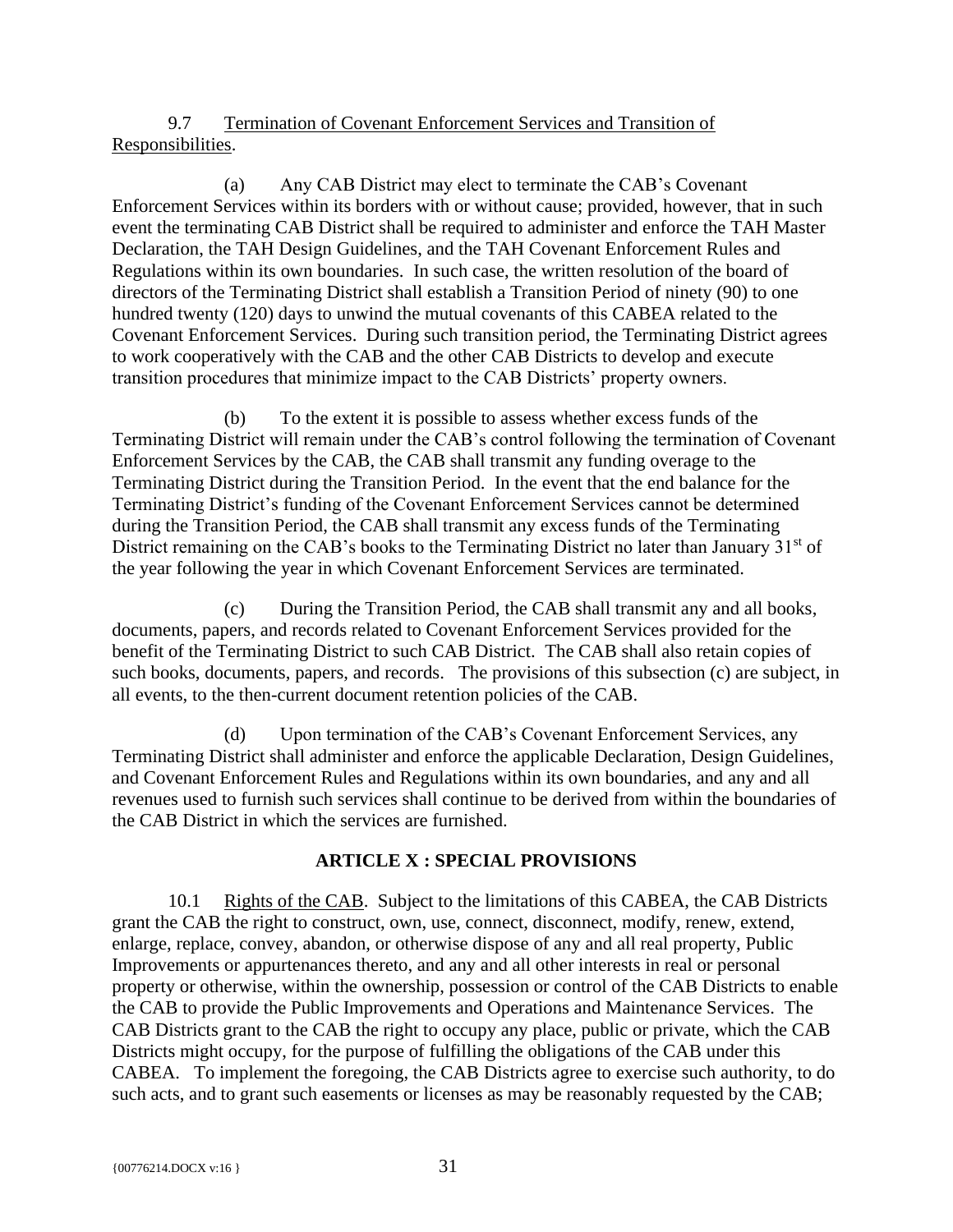provided that, any legal, engineering, technical, or other services required, or costs incurred, for the performance of this obligation shall be performed by a Person in the employment of or under contract with, and paid by, the CAB.

<span id="page-36-0"></span>10.2 Right to Provide Public Improvements and Services. The CAB Districts agree that they shall not without the prior written consent of the CAB:

(a) Provide Public Improvements of any kind to their residents and property owners, except for financing or construction and dedication of the Public Improvements as set forth herein; or

(b) Provide Operations and Maintenance Services to its residents and property owners except as set forth herein.

<span id="page-36-1"></span>10.3 Consolidation of CAB Districts. The CAB Districts may initiate consolidation proceedings in accordance with the Act and Service Plans at such time as the Development is at build-out and the CAB owns and maintains all the Public Improvements not otherwise required to be dedicated to another governmental entity. The CAB Districts shall not file a request with any court to consolidate among themselves or with any other Title 32 districts without the prior written consent of the City. No such consolidation proceedings shall be initiated if less than all of the Boards of the CAB Districts adopt a joint resolution agreeing to such consolidation.

<span id="page-36-2"></span>10.4 Dissolution of CAB. In accordance with Section 29-1-203.5(4), C.R.S., upon dissolution of the CAB, all the CAB's property shall be transferred to, or at the direction of, one or more of the CAB Districts.

# **ARTICLE XI : REPRESENTATIONS AND WARRANTIES**

<span id="page-36-4"></span><span id="page-36-3"></span>11.1 General Representations. In addition to the other representations, warranties, and covenants made by the CAB Districts in this CABEA, the CAB Districts make the following representations, warranties, and covenants to each other:

(a) Each CAB District has the full right, power, and authority to enter into, perform, and observe this CABEA.

(b) Neither the execution of this CABEA, the consummation of the transactions contemplated hereunder, nor the compliance with the terms and conditions of this CABEA by the CAB Districts will conflict with or result in a breach of any terms, conditions, or provisions of, or constitute a default under any agreement, instrument, indenture, judgement, order, or decree to which a CAB District is a party or by which a CAB District is bound.

(c) This CABEA is the valid and binding obligation of each of the CAB Districts and is enforceable in accordance with its terms.

(d) The CAB Districts shall keep and perform all the covenants and agreements contained in this CABEA and shall take no action which could render this CABEA unenforceable in any manner.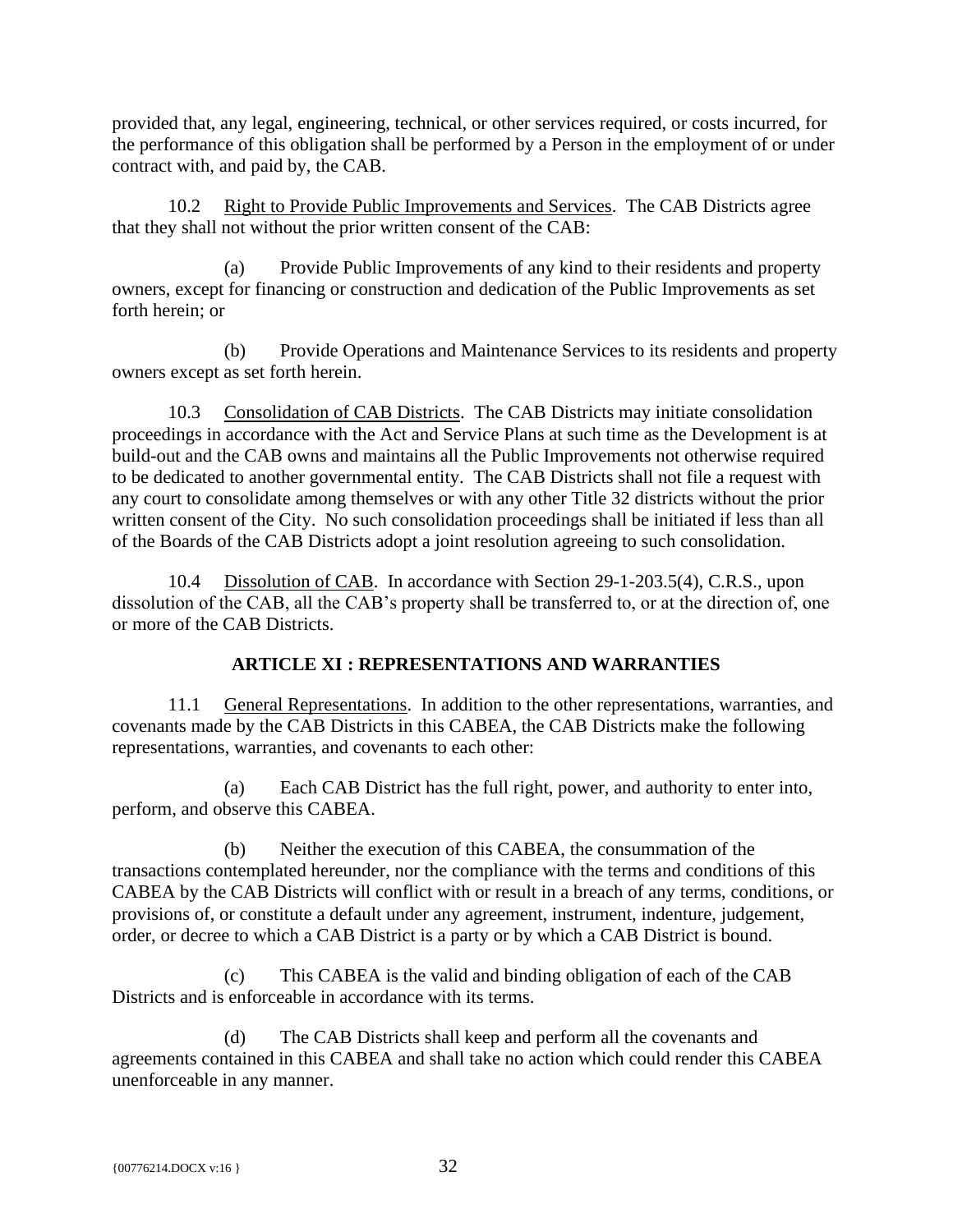#### **ARTICLE XII : DEFAULTS, REMEDIES, AND ENFORCEMENT**

<span id="page-37-1"></span><span id="page-37-0"></span>12.1 Events of Default. The occurrence of any one or more of the following events and/or the existence of any one or more of the following conditions shall be considered an Event of Default under this CABEA:

(a) The failure of any CAB District to make any payment when the same shall become due and payable as provided in this CABEA and cure such failure within ten (10) business days of receipt of notice from one of the other CAB Districts or the CAB of such failure;

(b) The failure to perform or observe any other covenants, agreements, or conditions in this CABEA on the part of any CAB District and to cure such failure within thirty (30) days of receipt of notice from one of the other CAB Districts or the CAB of such failure, unless such default cannot be cured within such thirty- (30)-day period, in which case the defaulting party shall have an extended period of time to complete the cure, provide that action to cure such default is commenced within said thirty- (30)-day period and the defaulting party is diligently pursuing the cure to completion.

<span id="page-37-2"></span>12.2 Remedies on Occurrence of Events of Default. Upon the occurrence of an Event of Default, the CAB Districts and the CAB shall, individually and collectively, have the following rights and remedies:

(a) The non-defaulting CAB District(s) or the CAB may ask a court of competent jurisdiction to enter a writ of mandamus to compel the board of directors of the defaulting CAB District to perform its duties under this CABEA, and/or to issue temporary and/or permanent restraining orders, or orders of specific performance, to compel the defaulting CAB District to perform in accordance with this CABEA.

(b) The non-defaulting CAB District(s) or the CAB, or both, may protect and enforce its rights under this CABEA by such suits, actions, or special proceedings as it shall deem appropriate, including, without limitation, any proceedings for the specific performance of any covenant or agreement contained in this CABEA, for the enforcement of any other appropriate legal or equitable remedy, or for the recovery of damages, including attorneys' fees and all other costs and expenses incurred in enforcement this CABEA.

(c) The non-defaulting CAB District(s) shall have the right to impose a mill levy, budget, and expend funds as necessary to enforce the terms of this CABEA.

(d) To foreclose any and all liens in the manner specified by law.

Notwithstanding anything to the contrary contained in this CABEA, prior to the time the CAB requires a CAB District to impose a mill levy for their obligations under this CABEA, any CAB District may file for inactive status and filing for such inactive status shall not constitute an Event of Default.

<span id="page-37-3"></span>12.3 General.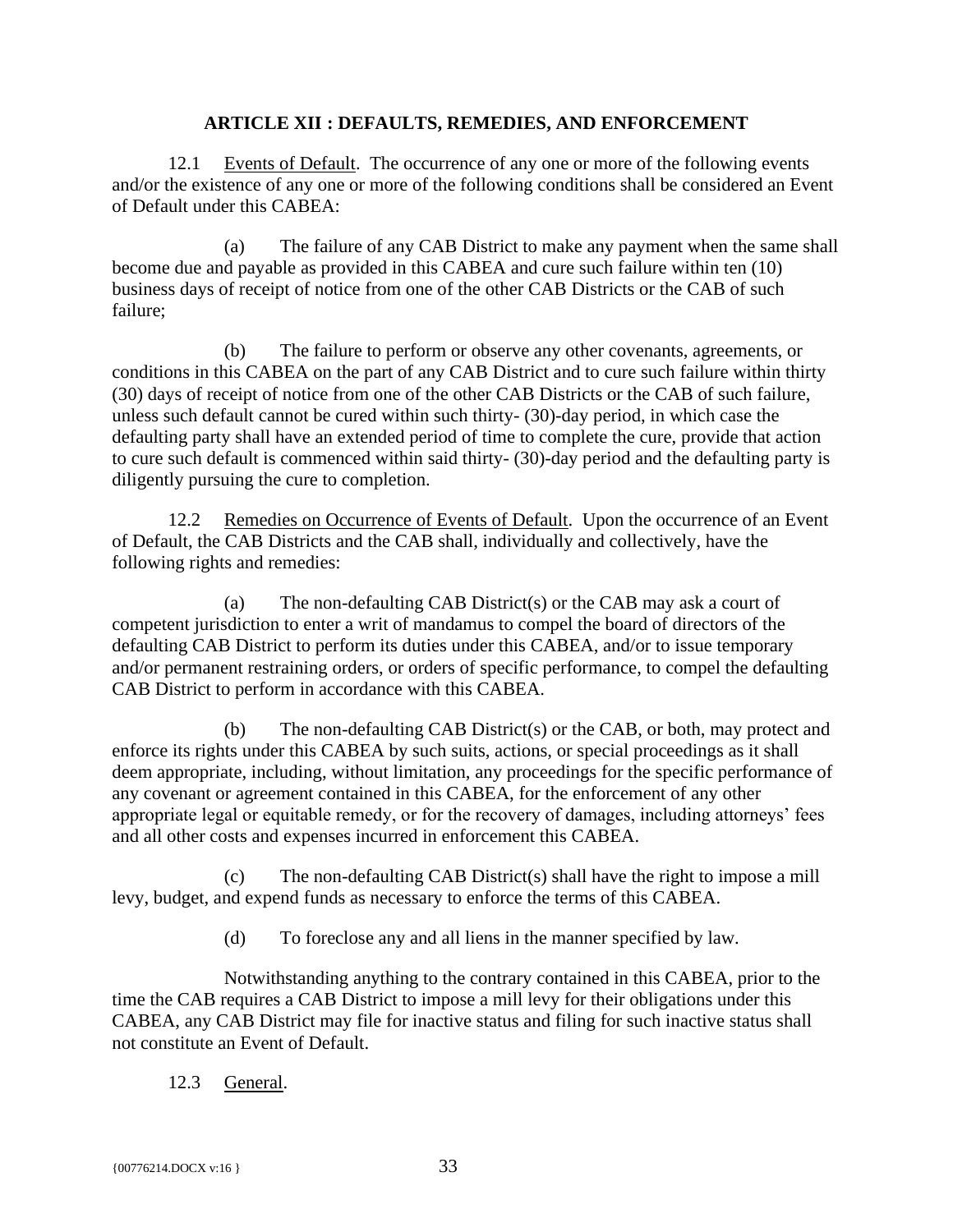(a) Delay or Omission No Waiver. No delay or omission of any CAB District or the CAB to exercise any right or power accruing upon any Event of Default shall exhaust or impair any such right or power or be construed as a waiver of any such Event of Default.

(b) No Waiver of One Default to Affect Another; All Remedies Cumulative. No waiver of any Event of Default by any CAB District or the CAB shall extend to or affect any subsequent or other Event of Default. All rights and remedies of the CAB Districts and the CAB provided in this CABEA may be exercised with or without notice, shall be cumulative, may be exercised separately, concurrently, or repeatedly, and the exercise of any such right or remedy shall not affect or impair the exercise of any other right or remedy.

# **ARTICLE XIII : INSURANCE**

<span id="page-38-1"></span><span id="page-38-0"></span>13.1 CAB Insurance. During the term of this CABEA, the CAB shall maintain appropriate insurance limits and overage related to the provision of the services described in this CABEA and in other agreements of the CAB.

<span id="page-38-2"></span>13.2 CAB District Insurance. The CAB Districts shall, to the extent each is active and the same are reasonably and commercially available and funds are available therefor, maintain the following insurance coverages, with companies and in amounts acceptable to each CAB District's respective board of directors:

(a) General liability coverage protecting the CAB Districts and their officers, directors, and employees against any loss, liability, or expense whatsoever from bodily injury, death, property damage, or otherwise, arising from or in any way connected with management, administration, or operations.

(b) Directors' and officers' liability coverage (errors and omissions) protecting the CAB Districts and their directors and officers against any loss, liability, or expense whatsoever arising from the actions and/or inactions of the CAB Districts and their directors and officers in the performance of their duties.

<span id="page-38-3"></span>13.3 Workers' Compensation. To the extent they retain employees, the CAB Districts and the CAB shall make provisions for workers' compensation insurance, social security employment insurance, and unemployment compensations for employees, if any, as required by applicable State or federal law.

<span id="page-38-4"></span>13.4 Certificates. Upon written request, each CAB District and the CAB shall furnish to the others, certificates of insurance showing compliance with the foregoing requirements. Said certificates shall state that the policy or policies evidenced thereby will not be cancelled or altered without at least thirty (30) days prior written notice to each CAB District and the CAB.

# **ARTICLE XIV : EMPLOYMENT OF ILLEGAL ALIENS**

<span id="page-38-6"></span><span id="page-38-5"></span>14.1 Addendum regarding Employment of Illegal Aliens. By its execution, the CAB Districts and the CAB confirm that they each shall comply with the applicable provisions of Section 8-17.5–101 *et. seq.*, C.R.S., and that every public contract for services to which the CAB or a CAB District is a party shall include the certificates, statements, representations, and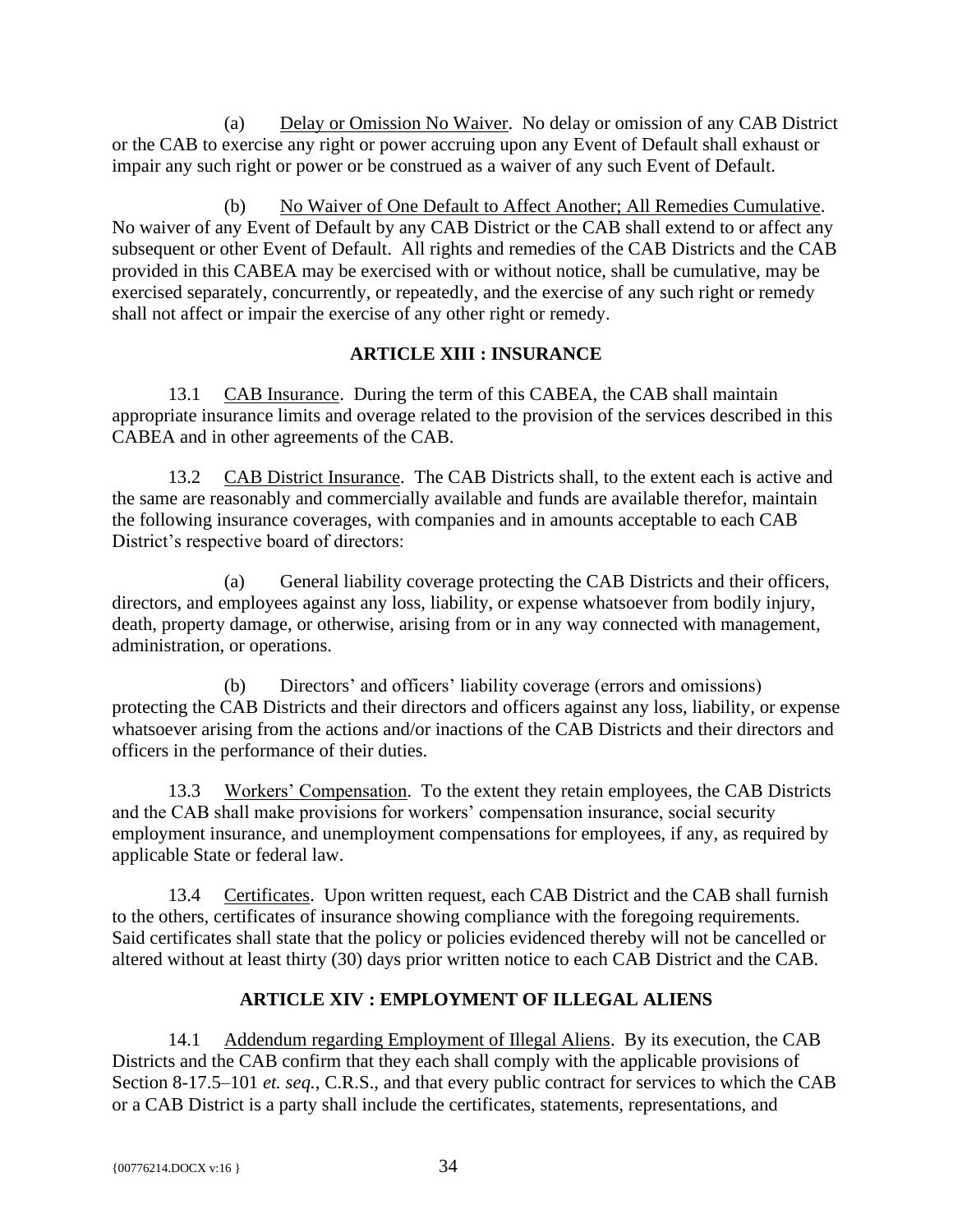warranties substantially in the form set forth in **Addendum 1**, Public Contract for Services Addendum, attached to and made a part of this CABEA by this reference.

#### **ARTICLE XV : MISCELLANEOUS**

<span id="page-39-1"></span><span id="page-39-0"></span>15.1 Relationship of Parties. This CABEA does not and shall not be construed as creating a relationship of joint venturers, partners, or employer-employees between or among the CAB Districts.

<span id="page-39-2"></span>15.2 Third-Party Beneficiaries. The CAB Districts agree that (i) unless and until the processes set forth in Sections 10.3 and 10.4 of this CABEA have been completed, and (ii) all Developer Advances have been repaid, the Developer is a third-party beneficiary to this CABEA, and the Developer agrees to and acknowledges such as evidenced by signature below. Other than the Developer, it is intended that there be no third-party beneficiaries of this CABEA, including, without limitation, the owners of any Bonds, notes, contracts, or other obligations incurred or executed by either the CAB Districts or the CAB. Nothing contained in this CABEA, expressed or implied, is intended to give any person other than the CAB Districts, the Developer, and the CAB any claim, remedy, or right under or pursuant to this CABEA, and any agreement, condition, covenant, or term contained in this CABEA required to be observed or performed by or on behalf of any party to this CABEA shall be for the sole and exclusive benefit of the other parties.

<span id="page-39-3"></span>15.3 Assignment; Delegation. Except as set forth herein or as contemplated in the Service Plans, neither this CABEA, nor any of the CAB Districts' rights, obligations, duties, or authority under this CABEA may be assigned or delegated, in whole or in part, by any CAB District without the prior written consent of all the other CAB Districts, which consent shall not be unreasonably withheld. Any attempted assignment or delegation in violation of the foregoing shall be deemed void. Consent to one assignment or delegation shall not be deemed to be consent to any subsequent assignment or delegation, nor the waiver of any right to consent to such subsequent assignment or delegation.

<span id="page-39-4"></span>15.4 Modification. This CABEA may be modified or amended only by the written agreement of the CAB Districts.

<span id="page-39-5"></span>15.5 Governing Law. This CABEA shall be construed and interpreted in accordance with the laws of the State of Colorado. Venue for all actions shall be exclusive in Adams County, Colorado.

<span id="page-39-6"></span>15.6 Heading for Convenience Only. The headings, captions, and titles contained in this CABEA are intended for convenience of reference only.

<span id="page-39-7"></span>15.7 Counterparts. This CABEA may be executed in one or more counterparts, each of which shall constitute an original and all of which shall constitute one and the same document*.* Photocopies, facsimile copies, and .pdf copies of original signatures shall be treated as originals for all purposes under this CABEA.

<span id="page-39-8"></span>15.8 Time is of the Essence. Time is of the essence in this CABEA.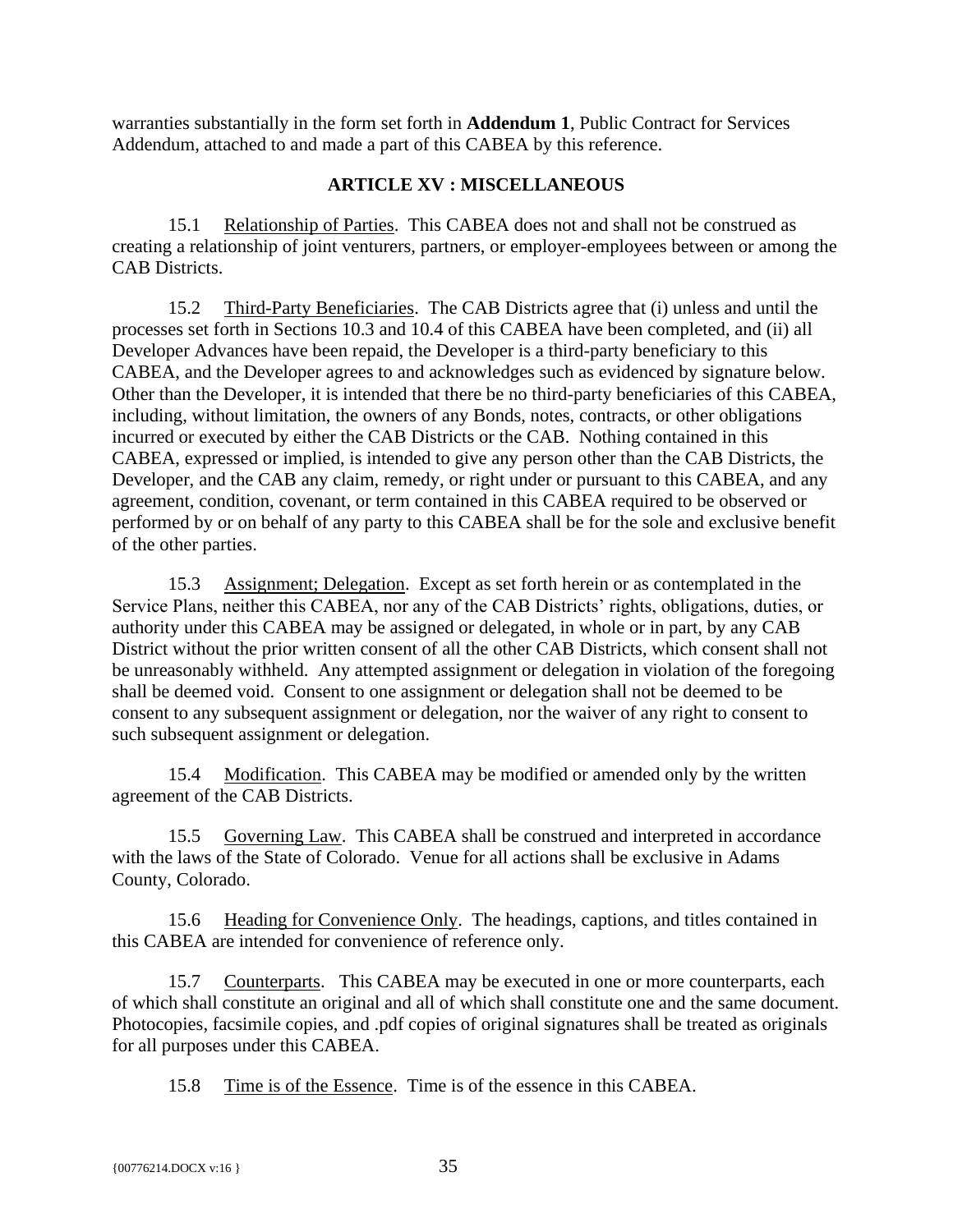<span id="page-40-0"></span>15.9 Notices. Unless otherwise provided below, all notices, demands, requests or other communications to be sent by one party to the other under this CABEA or required by law shall be in writing and shall be deemed to have been validly given or served by delivery of same in person to the addressee or by courier delivery via Federal Express or other nationally recognized overnight air courier service, by electronic mail transmission (read-review acknowledged), or by depositing the same in the United States Mail, postage prepaid, addressed as set forth on the attached **Addendum 2**, Notice Addendum.

All notices, demands, requests, or other communications shall be effective: upon such personal delivery or upon electronic mail, read-review acknowledged; one (1) business day after being deposited with Federal Express or other nationally recognized overnight air courier service; or three (3) business days after deposit in the United States mail. By giving the other parties to this CABEA at least ten (10) days' written notice thereof in accordance with the provisions of this CABEA, each of the parties shall have the right to change its individual notice address from time to time, all notice addresses to be maintained by the CAB.

<span id="page-40-1"></span>15.10 District Records. The CAB shall maintain the public records for all the CAB Districts. Access to such records by the CAB Districts and the public shall be as set forth in the Rules and Regulations and in accordance with State law.

<span id="page-40-2"></span>15.11 Further Assurances. The CAB Districts each covenant that they will do, execute, acknowledge, and deliver or cause to be done, executed, acknowledged, and delivered, such acts, instruments, and documents as may be reasonably required for the performance of their obligations under this CABEA.

<span id="page-40-3"></span>15.12 Severability of Provisions. Any provision of this CABEA which is prohibited, unenforceable, or not authorized as determined by a court of competent jurisdiction, shall not affect the remaining provisions of this CABEA or affect the validity, enforceability, or legality of such provisions in any other jurisdiction. Furthermore, in lieu of such prohibited, unenforceable, or non-authorized provision there shall be added automatically as a part of this CABEA, a provision as similar in terms to such prohibited, unenforceable, or non-authorized provision as may be possible and be legal, valid, and enforceable.

<span id="page-40-4"></span>15.13 Cooperation Between the CAB Districts. Subject to the terms of the Service Plans, the CAB Districts will cooperate with one another and any other districts organized within the Development to finance the Actual Operations and Maintenance Costs and Actual Capital Costs. The CAB Districts acknowledge that the boundaries of the CAB Districts may change in the future and that each CAB District shall support the exclusion/inclusion of the subject property from and into the respective CAB District.

<span id="page-40-5"></span>15.14 Entire Agreement. This CABEA and all attached addenda and exhibits set forth the entire understanding and agreement of the CAB Districts and supersede and replace all prior agreements, memoranda, arrangements, and understandings relating to the subject matter of this CABEA (including, without limitation, that certain The Aurora Highlands Community Authority Board Establishment Agreement between and among the CAB Districts dated November 21, 2019).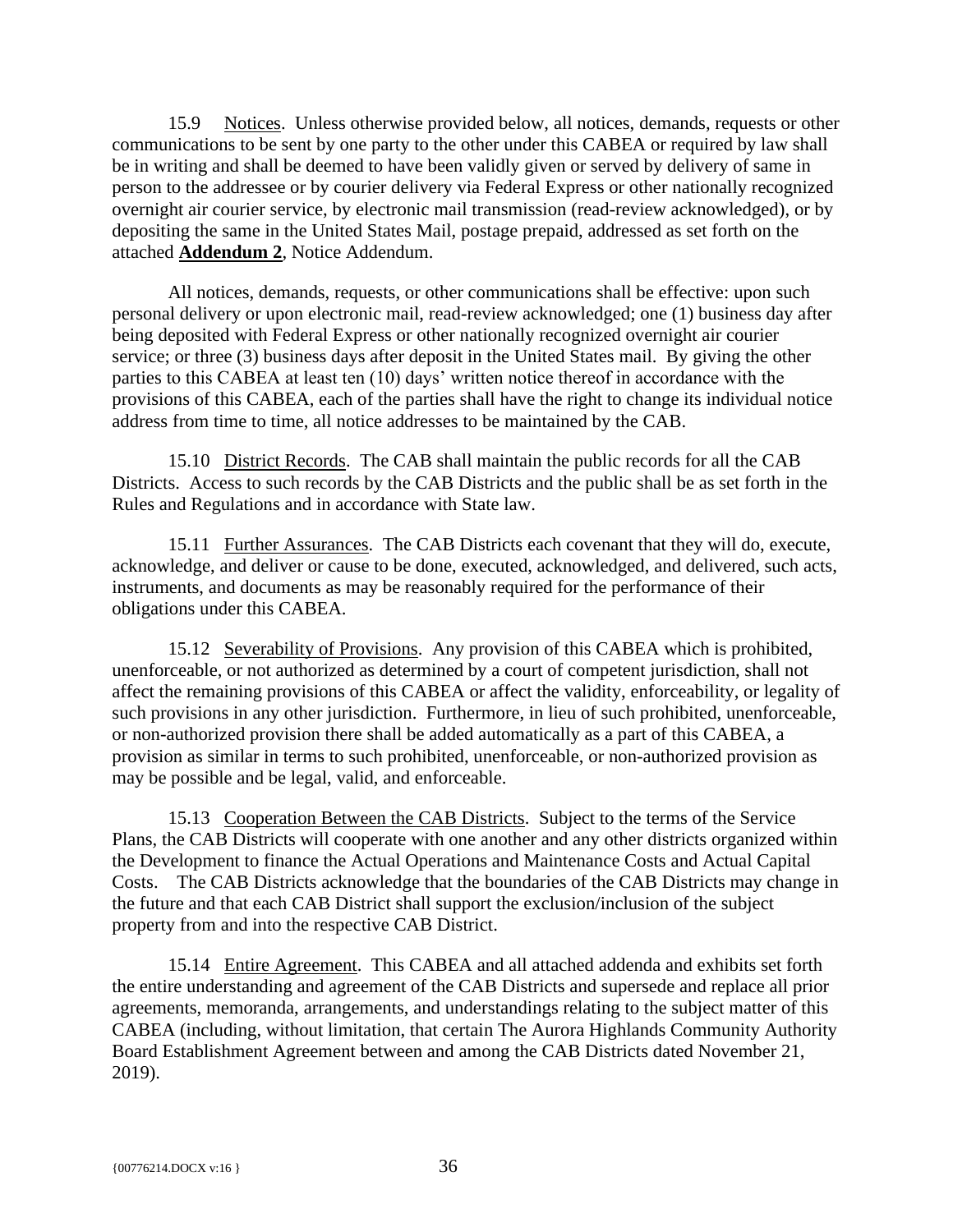<span id="page-41-0"></span>15.15 Non-liability of CAB Directors, Members, and Employees. No Board Member, or director of the CAB Districts' individual boards of directors, or officer, employee, agent, attorney or consultant of the CAB Districts or the CAB shall be personally liable in the event of default or breach of this CABEA, or for any amount that may become due under the terms of this CABEA.

*[signature blocks on following pages]*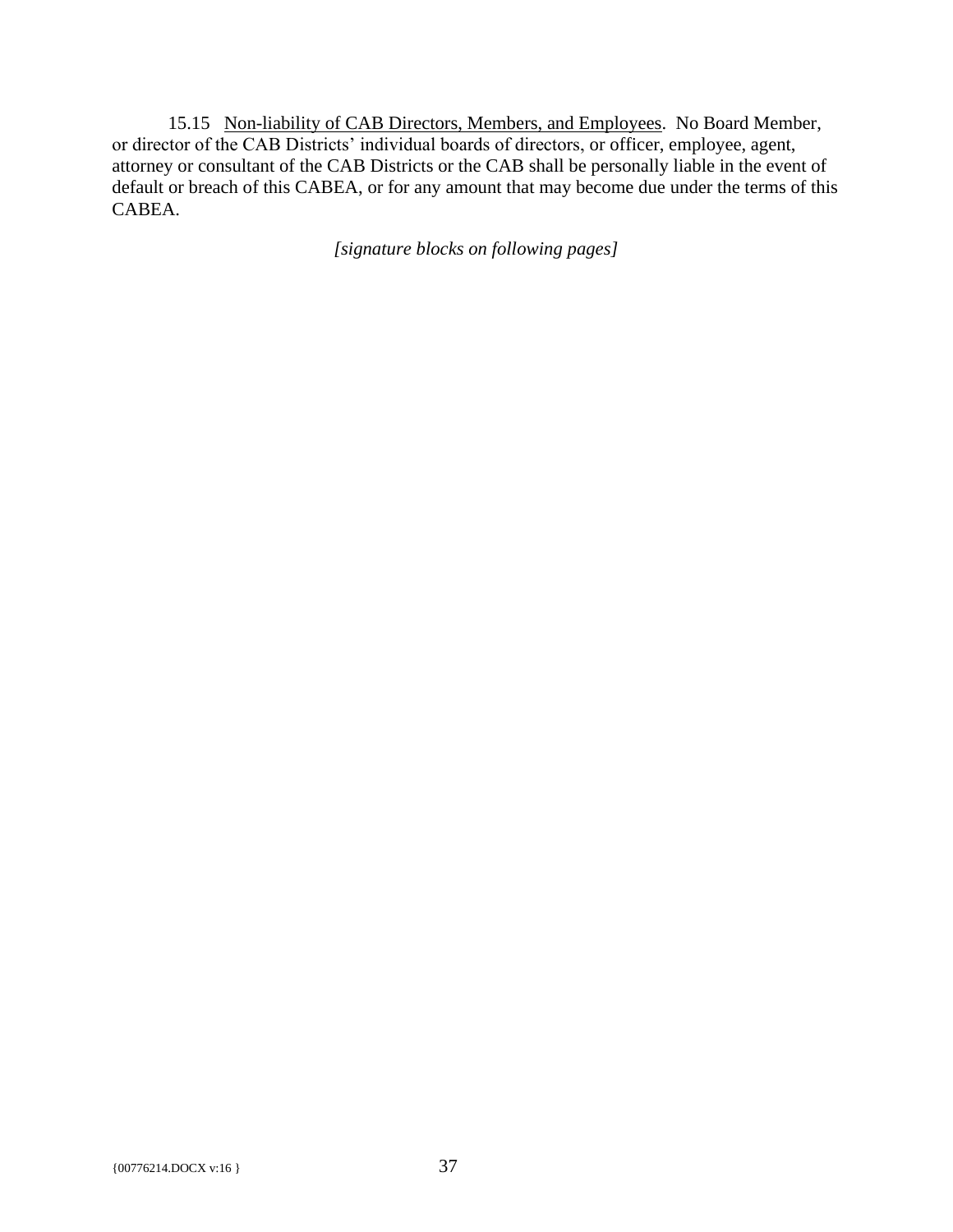IN WITNESS WHEREOF, Aerotropolis Area Coordinating Metropolitan District, The Aurora Highlands Metropolitan District No. 1, The Aurora Highlands Metropolitan District No. 2, The Aurora Highlands Metropolitan District No. 3, ATEC Metropolitan District No. 1, and ATEC Metropolitan District No. 2 have executed this CABEA as of the day and year first written above.

#### **AEROTROPOLIS AREA COORDINATING METROPOLITAN DISTRICT**

By: President

Attest:

isedenslow

Secretary

#### **THE AURORA HIGHLANDS METROPOLITAN DISTRICT NO. 1**

By:

President

Attest:

enise Censlow

Secretary

*[signature blocks continue on following pages]* 

SIGNATURE PAGE 1 OF 3 TO THE AURORA HIGHLANDS COMMUNITY AUTHORITY BOARD FIRST AMENDED AND RESTATED ESTABLISHMENT AGREEMENT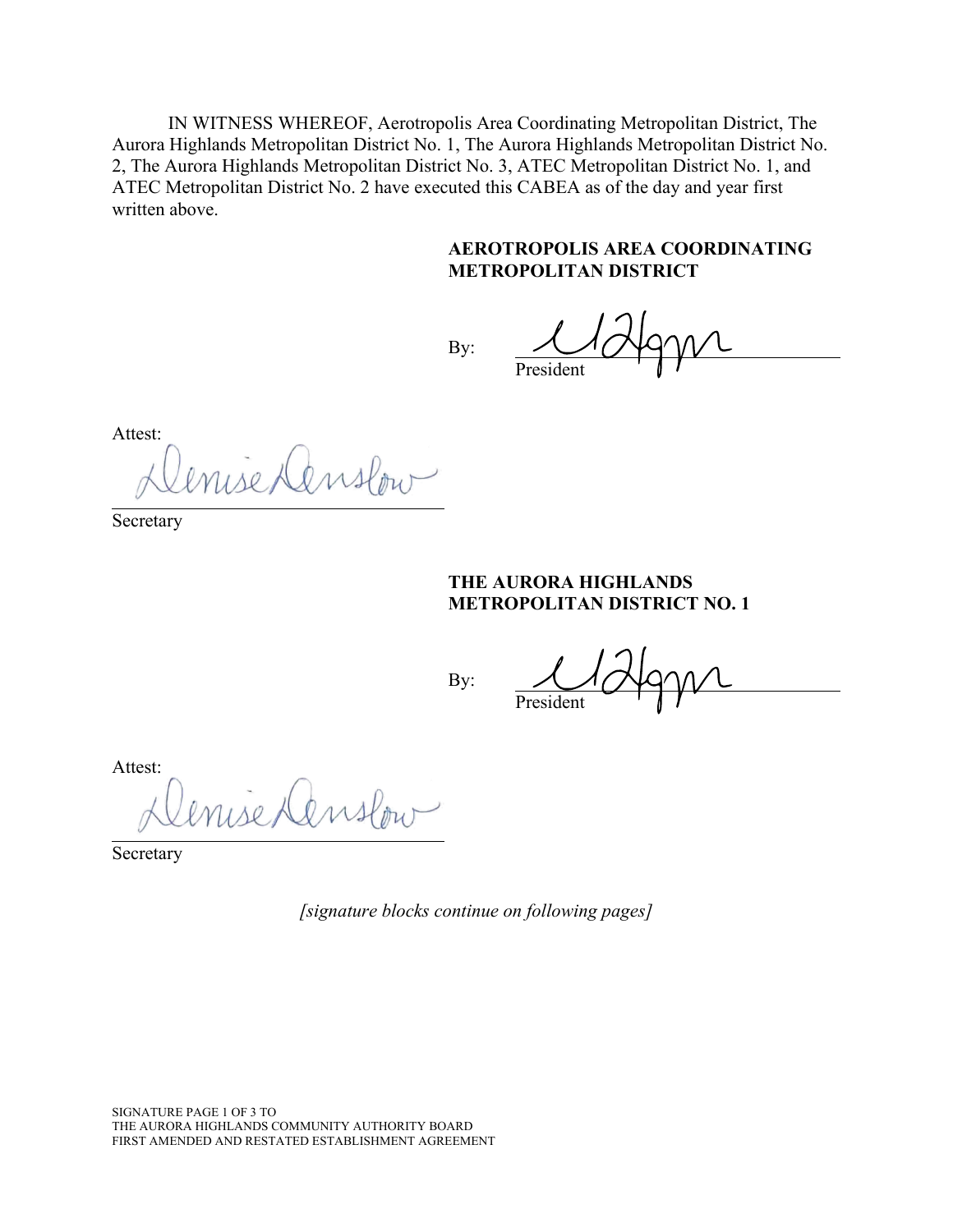# **THE AURORA HIGHLANDS METROPOLITAN DISTRICT NO. 2**

By:

President

Attest:

use Denslow

Secretary

#### **THE AURORA HIGHLANDS METROPOLITAN DISTRICT NO. 3**

By:

President

Attest:

isedenslow

Secretary

#### **ATEC METROPOLITAN DISTRICT NO. 1**

By:

President

Attest:

Secretary

SIGNATURE PAGE 2 OF 3 TO THE AURORA HIGHLANDS COMMUNITY AUTHORITY BOARD FIRST AMENDED AND RESTATED ESTABLISHMENT AGREEMENT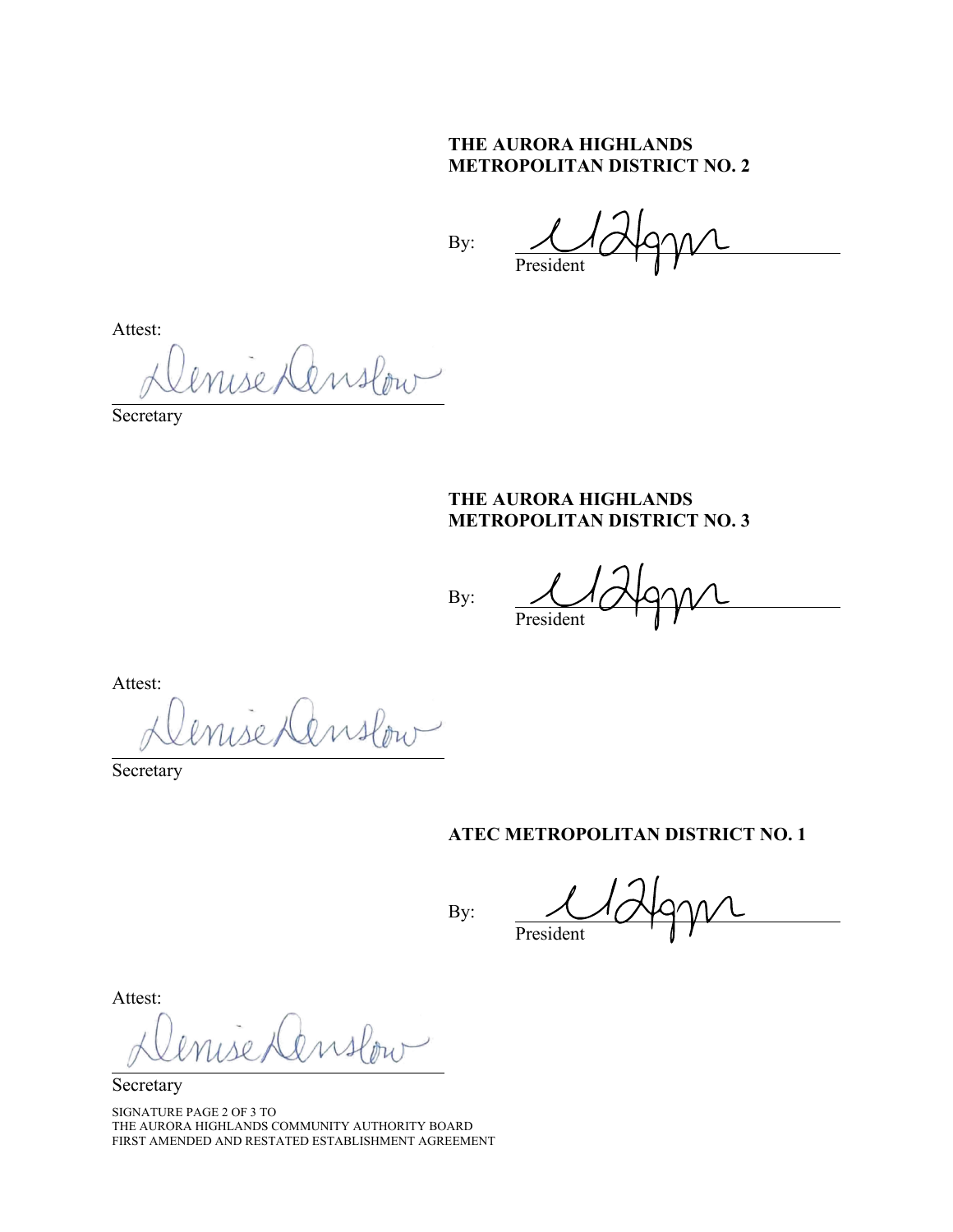# **ATEC METROPOLITAN DISTRICT NO. 2**

By:

President

Attest:

enise Denslow

Secretary

*[end of signature pages]*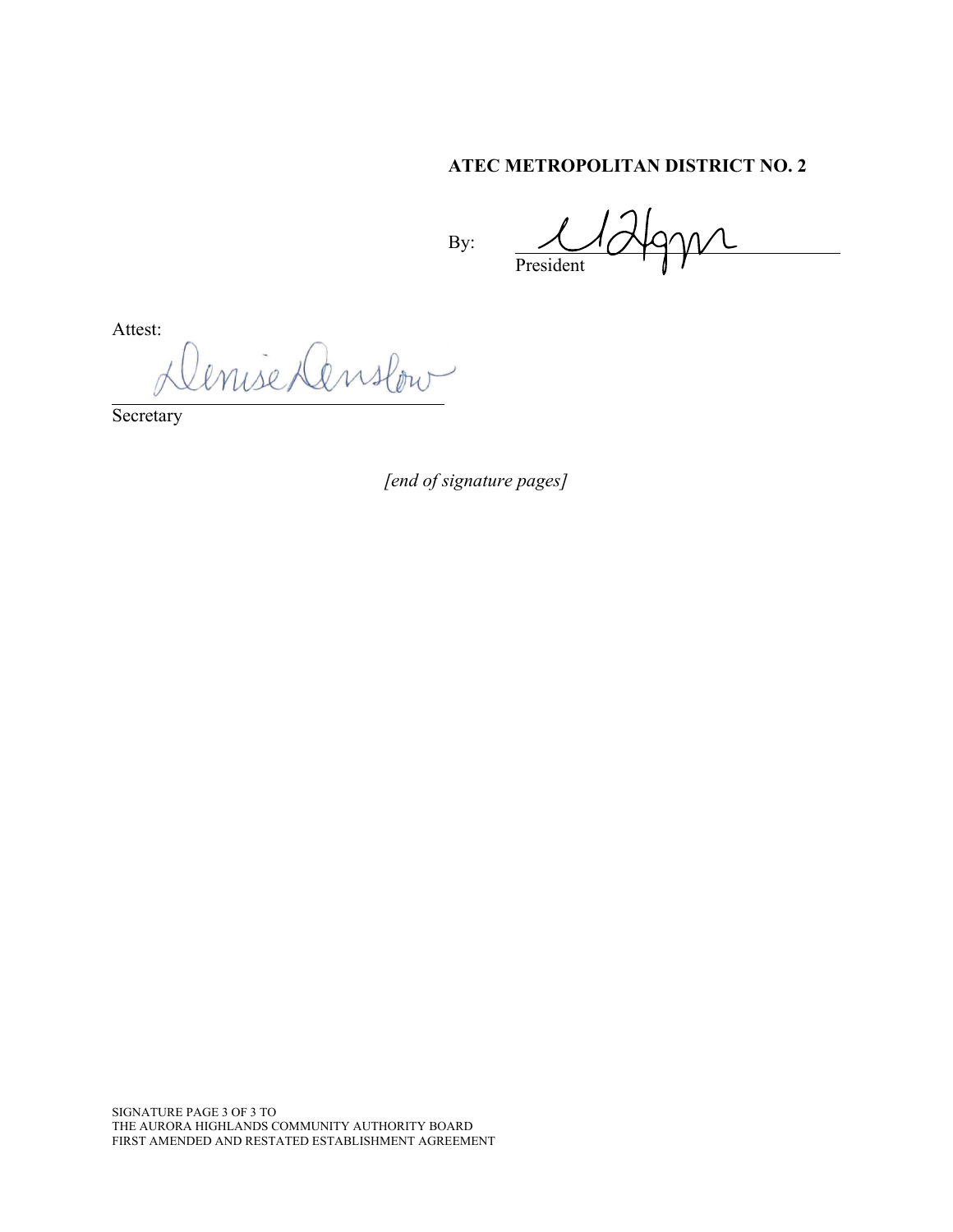#### **ADDENDUM 1 Public Contract for Services**

By execution of this addendum ("**Addendum**") to that certain *[insert name of agreement]* dated \_\_\_\_\_\_\_\_\_\_, 20\_\_\_\_, by and between \_\_\_\_\_\_\_\_\_\_\_\_\_\_ Metropolitan District (the "**District**") and \_\_\_\_\_\_\_\_\_\_\_\_\_\_\_\_\_\_ (the "**Contractor**") (the "**Agreement**"), the parties to the Agreement further agree as follows:

1. Pursuant to the requirements of Section 8-17.5–102(1), C.R.S., the Contractor hereby certifies to the District that the Contractor does not knowingly employ or contract with an illegal alien who will perform work under the Agreement and that it will participate in the E-Verify Program or Department Program (as defined in Sections 8-17.5-101(3.3) and (3.7), C.R.S.) in order to confirm the employment eligibility of all employees of the Contractor who are newly hired to perform work under the Agreement.

2. In accordance with Section 8-17.5-102(2)(a), C.R.S., the Contractor shall not:

(a) Knowingly employ or contract with an illegal alien to perform work under the Agreement; or

(b) Enter into a contract with a subcontractor that fails to certify to the Contractor that the subcontractor shall not knowingly employ or contract with an illegal alien to perform work under the Agreement.

3. The Contractor represents and warrants it has confirmed the employment eligibility of all employees who are newly hired for employment to perform work under the Agreement through participation in either the E-Verify Program or the Department Program.

4. The Contractor is prohibited from using either the E-Verify Program or the Department Program procedures to undertake pre-employment screening of job applicants while the Agreement is in effect.

5. If the Contractor obtains actual knowledge that a subcontractor performing work under the Agreement knowingly employs or contracts with an illegal alien, the Contractor shall:

(a) Notify the subcontractor and the District within three (3) days that the Contractor has actual knowledge that the subcontractor is employing or contracting with an illegal alien; and

(b) Terminate the subcontract with the subcontractor if within three (3) days of receiving the notice the subcontractor does not stop employing or contracting with the illegal alien; except that the Contractor shall not terminate the contract with the subcontractor if during such three (3) days the subcontractor provides information to establish that the subcontractor has not knowingly employed or contracted with an illegal alien.

6. The Contractor shall comply with any reasonable request by the Colorado Department of Labor and Employment (the "**Department**") made in the course of an investigation that the Department is undertaking, pursuant to the law.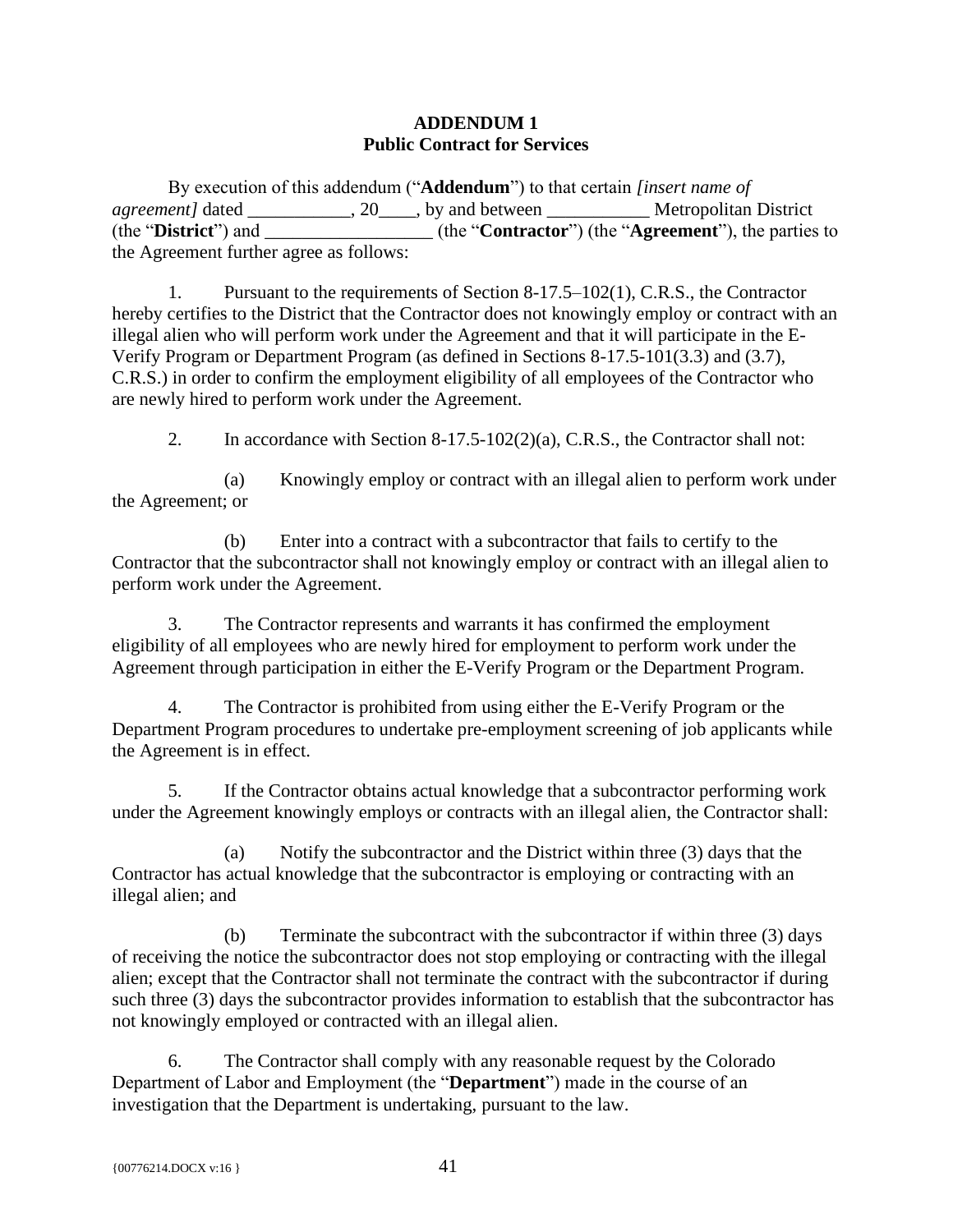7. If the Contractor violates any provision of this Addendum, the District may terminate the Agreement immediately and the Contractor shall be liable to the District for actual and consequential damages of the District resulting from such termination, and the District shall report such violation by the Contractor to the Colorado Secretary of State, as required by law.

*[end of Addendum 1]*